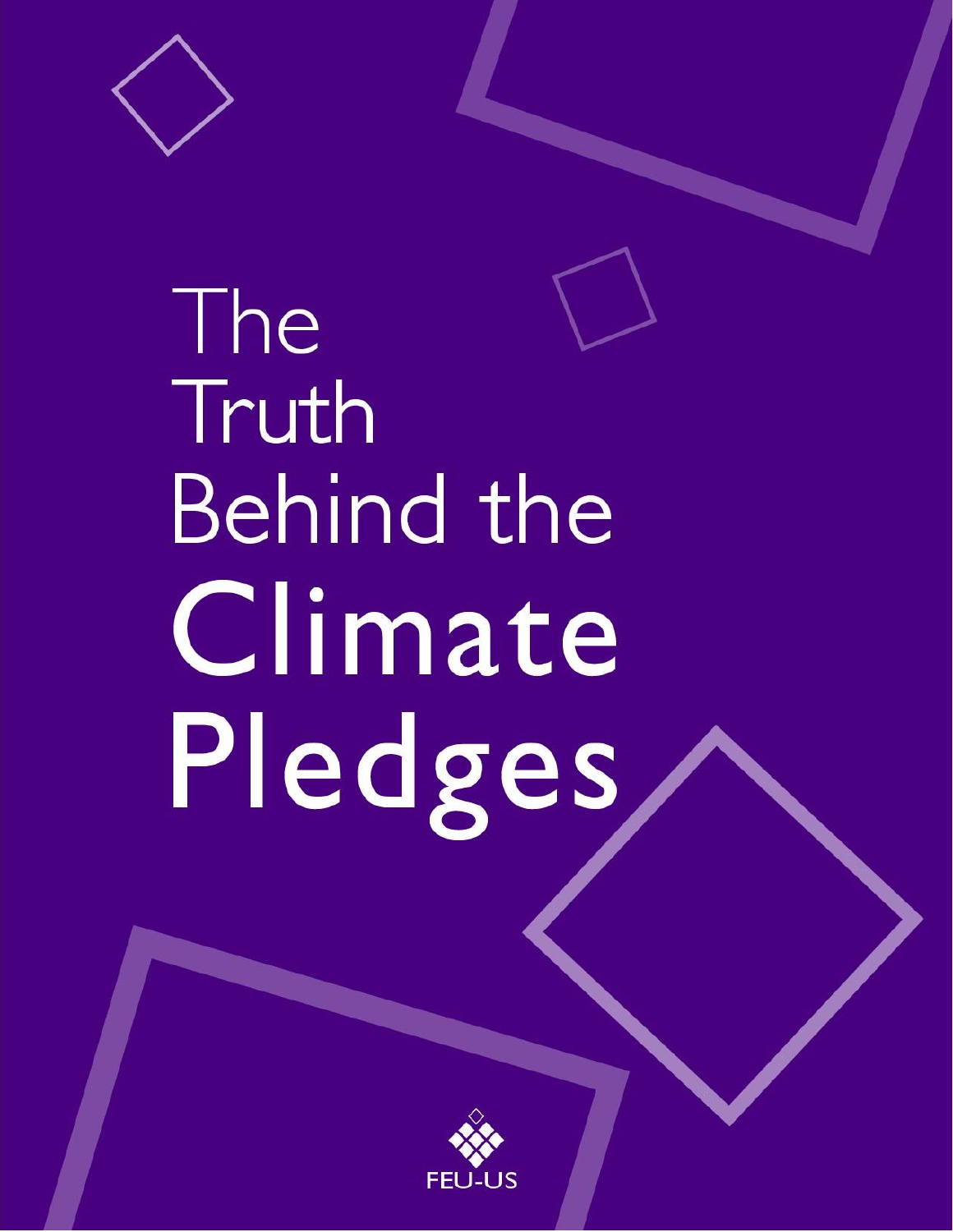#### **Authors**

**Sir Robert Watson** (United Kingdom), former Chair of the Intergovernmental Panel on Climate Change (IPCC) and the Intergovernmental Platform on Biodiversity and Ecosystem Services (IPBES), World Bank's Chief Scientist for Sustainable Development and a White House Senior Adviser.

**Dr. James J. McCarthy** (United States), former Co-Chair of the IPCC Working Group II. He is Professor of Oceanography at Harvard University. He served as President of the American Association for the Advancement of Science and as Chair of the Board of Directors for the Union of Concerned Scientists. He is the winner of the 2018 Tyler Prize for Environmental Achievement.

**Dr. Pablo Canziani** (Argentina), former Lead Author of the IPCC Working Group I and chapter author of UNEP/WMO Quadrennial Ozone Assessments. He is a Senior Scientist at the National Scientific and Technical Research Council and Professor at the National Technological University in Argentina. He is Co-founder and a Member of UNESCO's Regional Center for Climate Change and Decision-Making in Latin America and Academic of the Argentine Academy of Environmental Sciences.

**Prof. Dr. Nebojsa Nakicenovic** (Austria), Convening Lead Author of the IPCC Working Group III, Convening Lead Author of the Special Report on Emissions Scenarios, Deputy Director General of IIASA and tenured Professor of Energy Economics at Vienna University of Technology (TU Wien). He was a Member of the United Nations Secretary General High-Level Technical Group and the Co-chair of the Global Carbon Project.

**Liliana Hisas** (Argentina), Executive Director of the Universal Ecological Fund and coordinator of the project Acting on Climate Together.

#### **Acknowledgements**

We extend our gratitude to Marshall Hoffman, President of FEU-US and Gabriel Juricich, President of FEU Argentina for their guidance and support throughout the process of producing this report.

ISBN: 978-0-9831909-3-6 November, 2019

This report aims at providing accessible information on climate change. It is based on available publications from various sources. All sources utilized are quoted and listed in the references. FEU-US and the authors are not responsible for the content of any of these sources.

This report may be reproduced in whole or in part and in any form for informational, educational or non-profit services, provided acknowledgement of the source is made. FEU-US would appreciate receiving a copy of any publication that uses this publication as a source.

No use of this publication may be made for resale or any other commercial purpose whatsoever.

#### **About FEU-US**

The Universal Ecological Fund (Fundación Ecológica Universal FEU-US), a non-profit non-governmental organization, seeks to increase awareness that encourages actions through researching, analyzing, producing and disseminating information. It was incorporated under the laws of the District of Columbia, United States of America, in 2005. FEU-US shares its goal, values and objectives with its partner organization, Fundación Ecológica Universal (FEU), founded in Buenos Aires, Argentina in 1990.

E-mail: info@feu-us.org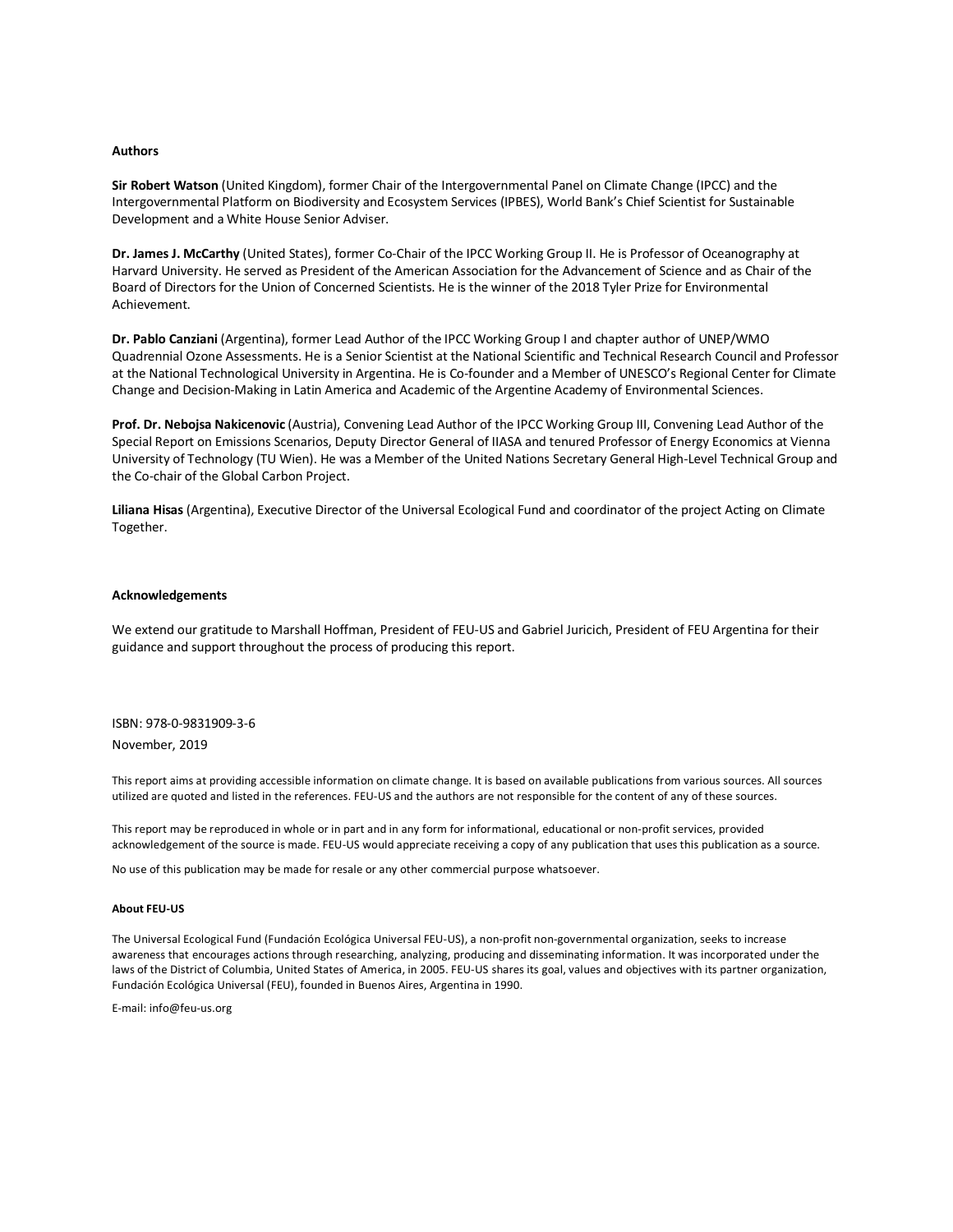# **The Truth Behind the Climate Pledges**

## **Key Conclusions**

An environmental and economic disaster from human-induced climate change is on the horizon.

To achieve the Paris Agreement's most ambitious goal of keeping global warming below 1.5°C (2.7°F) above pre-industrial levels requires reducing global greenhouse gas (GHG) emissions by 50 percent by 2030.

An analysis of current commitments to reduce emissions between 2020 and 2030 shows that 75 percent of the climate pledges are partially or totally insufficient to contribute to reducing GHG emissions by 50 percent by 2030, and some of these pledges are unlikely to be achieved.

Of the 184 climate pledges, 36 were deemed sufficient (19 percent), 12 partially sufficient (6 percent), 8 partially insufficient (10 percent) and 128 insufficient (65 percent).

Because the climate pledges are voluntary, technicalities, loopholes and conditions continue to postpone decisive global action to reduce emissions and address climate change.

All countries need to reduce emissions to meet the Paris Agreement targets, although not all countries have equal responsibility because of the principle of differentiated responsibility, historical emissions, current per person emissions and the need to develop.

Emissions from the top four emitters combined account for 56 percent of global GHG emissions –China (26.8 percent), the United States (13.1 percent), the European Union and its 28 Member States (9 percent) and India (7 percent). The analysis of their pledges show that:

• China, the largest emitter, is expected to meet its pledge of "reducing its carbon intensity by 60-65 percent from 2005 levels by 2030" (or the amount of  $CO<sub>2</sub>$  emissions per unit of GDP).

However, China's CO<sub>2</sub> emissions increased by 80 percent between 2005 and 2018 and are expected to continue to increase for the next decade given its projected rate of economic growth.

- In 2015 the United States committed to reducing "GHG emissions by 26-28 percent from 2005 levels by 2025". However, the current administration announced the United States withdrawal from the Paris Agreement and has cut federal regulations meant to curb emissions. State and local efforts are being implemented to try and meet the United States pledge. These efforts are mainly focused on electricity generation and automobile emissions.
- The European Union and its 28 Member States committed to reduce GHG emissions "at least 40 percent from 1990 level" by 2030. The EU and its Member States are on track to cut GHG emissions by 58 percent by 2030.
- India's emissions are growing rapidly. Its pledge to reduce "the emissions intensity (of all GHGs) of its GDP by 30-35 percent from 2005 level by 2030" is expected be met.

However, India's GHGemissions increased by about 76 percent between 2005 and 2017 and, like China, are expected to continue to increase until 2030 due to economic growth.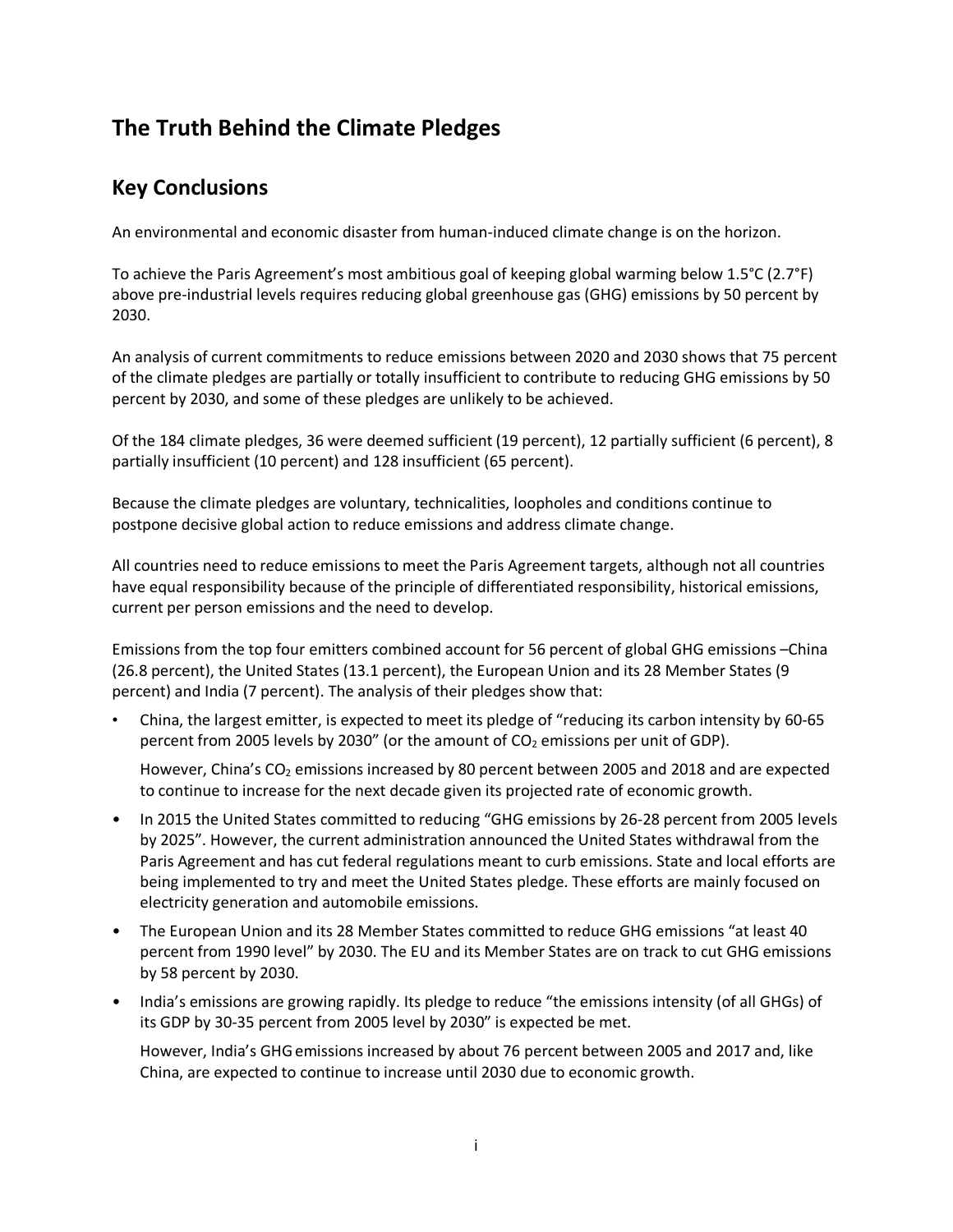The Russian Federation, the fifth largest GHG emitter, has not even submitted its plan to cut emissions yet.

From the remaining 152 pledges, 126 are partially or totally dependent on international finance, technology and capacity building for their implementation. A portion of these commitments may not be implemented because little international support has been materialized.

Thus, at least 130 nations, including 4 of the top 5 world's largest emitters, are falling far short of contributing to meeting the 50 percent global emission reductions required by 2030 to limit the global temperature increase to 1.5°C above pre-industrial levels.

The impact of the shortfall are economic losses from weather events influenced by human-induced climate change escalating to at least \$2 billion per day by 2030. In addition to the cost, weather events and patterns will continue to change, and will adversely affect human health, livelihoods, food, water, biodiversity and economic growth.

There are two ways in which emissions can be rapidly and drastically reduced, particularly carbon dioxide (CO<sub>2</sub>) emissions which account for about 70 percent of global GHG emissions due to fossil fuels:

- Switching electricity generation to renewables sources and away from coal. This means a five-fold increase in wind and solar energy as well as phasing out and closing 2,400 coal-fired power stations globally within the next decade, to reduce coal use by 70 percent by 2030. This is viable and costeffective. Yet, there are 250 additional coal units under construction.
- Improving and increasing energy efficiency can reduce  $CO<sub>2</sub>$  emissions by 40 percent by 2040 something we can all contribute to. Households worldwide could also save more than \$500 billion dollars per year in energy bills (electricity, natural gas for heating and cooking and fuel for transportation).

Efforts must also be made to reduce the emissions of carbon dioxide from land-use change, primarily deforestation in the tropics, and emissions from other GHGs, primarily methane and nitrous oxide.

#### **Leadership is required to limit climate change and meet the Paris Agreement targets:**

**Leadership from governments** to make meaningful progress towards the Paris Agreement targets. Holding the increase in the global average temperature to well below  $2^{\circ}$ C (3.6°F) or 1.5°C (2.7°F) above pre-industrial levels will require Governments to double or triple their current pledges within the next decade by transitioning to a low-carbon economy, reducing deforestation, and reducing emissions of other GHGs. Policy can accelerate the implementation of climate solutions.

**Leadership from the private sector** to do business sustainably and to drive innovation, competitiveness, risk management and growth. Investments from the private sector have the potential to drive policy changes.

**Leadership from individuals** to continue demanding increased climate action as well as to make smarter choices in using energy more efficiently every day. Young people are leading a global mobilization demanding political action to address climate change. These young climate advocates can lead and mobilize individuals to take climate action as well.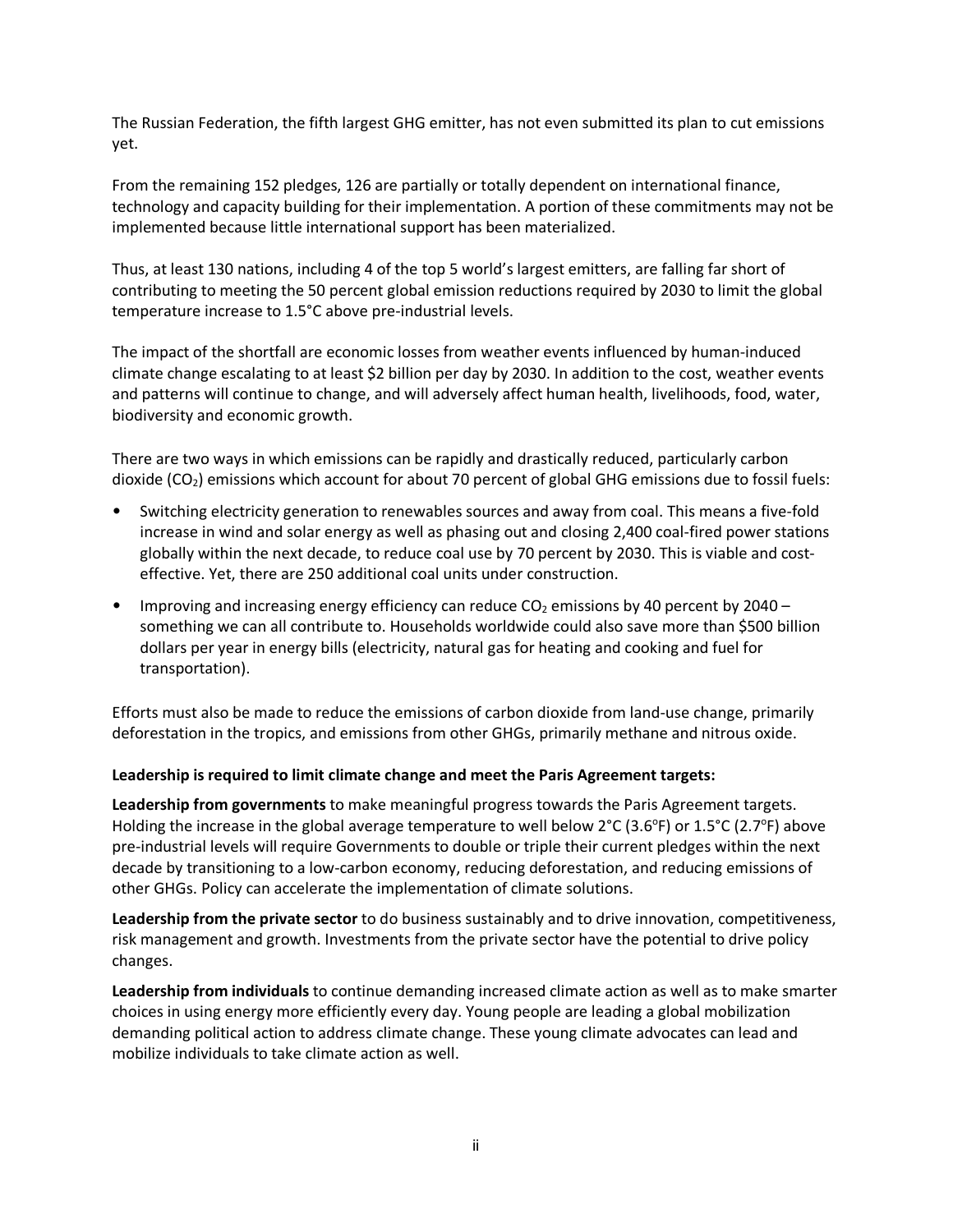#### **About this Report**

The climate pledges under the Paris Agreement represent the first collective effort by all countries to address climate change –the single biggest global threat to our way of life, as well as a major risk to our global environment and the loss of biodiversity.

To achieve the Paris Agreement's more ambitious goal of keeping global warming below 1.5°C (3.6° F) above preindustrial levels requires reducing greenhouse gas (GHG) emissions globally by 50 percent by 2030.

This report presents a different approach to the analysis of the climate pledges. It ranks the countries' commitment to reducing GHG emissions and identifies weaknesses in the voluntary pledges. It focuses on both the adequacy of the pledges to contribute to reducing greenhouse gas emissions globally by 50 percent by 2030, and whether these pledges are likely to be implemented.

The analysis of the climate pledges addresses the top four emitters, which combined account for more than half of global GHG emissions, as well as on the remaining 152 pledges and those countries that have not yet submitted their pledges.

All countries need to reduce their GHG emissions in the next decade to meet the Paris Agreement targets. This analysis acknowledges the principle of common but differentiated responsibilities, embedded in the Climate Change Convention, but does not try to address it. The analysis also recognizes that historical emissions and current emissions per person vary widely, and that many developing countries lack the financial capability to reduce emissions, as well as the technological and institutional capacity.

Data from various sources other than solely the pledges were used, such as the official reports from the countries to the Climate Change Convention (e.g.: Biennial Update Reports and National Communications) and global datasets from the International Energy Agency, the Global Carbon Project, the Emission Database for Global Atmospheric Research – European Commission Joint Research Center and the Global Energy Monitor's Global Coal Plant Tracker.

Comprehensive analysis of the climate pledges has been done by climate scientists and scientific organizations, including the Intergovernmental Panel on Climate Change and the United Nations Environment Programme's Emissions Gap Reports. These assessments share a common conclusion –the initial commitments by governments are an important first step, but will not be enough to reduce global emissions within the next decade, and thus, halt the increase in global temperature which is driving the climate to change.

However, not much has changed yet.

Global emissions are still increasing. As a result, climate change is happening much faster than our efforts to address it.

It is our intention that the information in this report add to the knowledge base and promote an outcry for increased climate action from citizens globally and spark climate leadership from governments, business leaders as well as from individuals.

November, 2019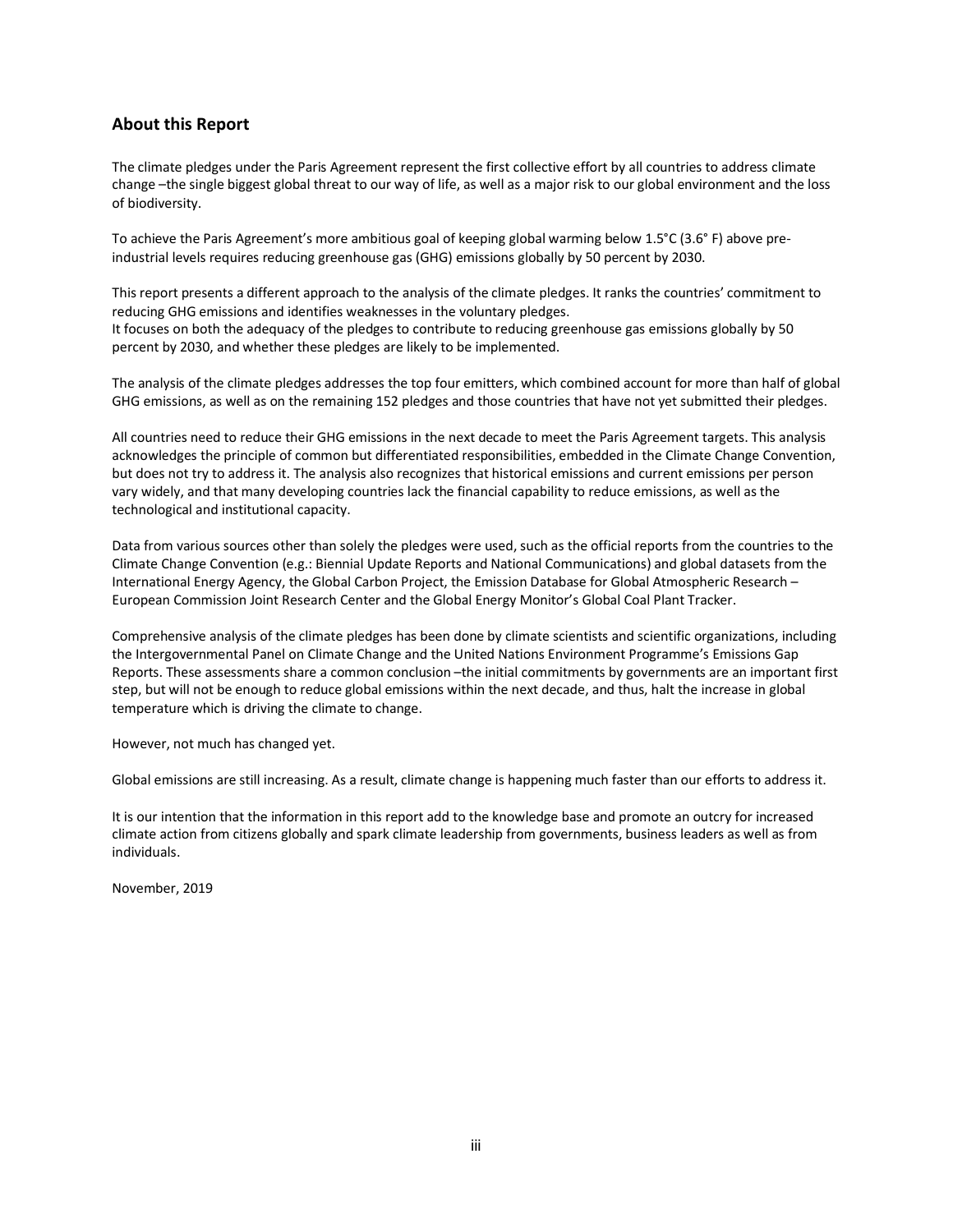# **The Truth Behind the Climate Pledges**

#### *You cannot escape the responsibility of tomorrow by evading it today*

*Abraham Lincoln, 16th President of the United States*

The Paris Agreement represents the first collective effort by **all** countries to address climate change.

It is an historic turning point in the global efforts to reduce greenhouse gas (GHG) emissions. For the first time, the United States, India, China and the European Union and its Member States were all at the table, influencing other nations to join the effort.

The Paris Agreement could have been stronger. Some nations wanted a treaty. Others wanted an agreement. Some nations lobbied for longer interval between reviews of performance in meeting national commitments. Other nations wanted less intrusive verification procedures. Even though imperfect, the Paris Agreement solidly positioned the community of nations to recognize that each could and would contribute in an evolving way to the reduction of emissions to slow the rate of global warming.

The pledges made by all countries are focused on achieving the Paris Agreement goal of holding 'the increase in the global average temperature to well below  $2^{\circ}$ C (3.6 $^{\circ}$ F) above pre-industrial levels and to pursue efforts to limit the temperature increase to [1](#page-5-0).5°C (2.7°F) above pre-industrial levels<sup>1</sup>.

Keeping global warming to well below 2°C (3.6°F) above pre-industrial times, or even 1.5°C (2.7°F), can **only** be achieved by significantly and rapidly reducing emissions. About 70 percent of global anthropogenic GHG emissions are from carbon dioxide (CO<sub>[2](#page-5-1)</sub>) from fossil fuel<sup>2</sup>. These CO<sub>2</sub> emissions are primarily driving the observed changes in the climate. Deforestation and other GHGs also contribute to changing the climate<sup>3</sup>.

Global average temperature has already warmed by about 1°C (1.8°F), above pre-industrial levels, and could exceed the goal of the Paris Agreement of limiting the increase to 1.5°C (2.7°F) as early as 2030 if global warming continues to increase at the current rate<sup>[4](#page-5-3)</sup>.

But global warming continues to accelerate -global  $CO<sub>2</sub>$  emissions are still on the rise, reaching yet another peak in 2017, and are anticipated to continue to increase<sup>[5](#page-5-4)</sup>.

To halt the trend in increasing global emissions, and thus in global temperature increase, 195 parties to the Climate Change Convention have signed the Paris Agreement in 2015, and 187 parties have ratified it<sup>[6](#page-5-5)</sup>. As of October 1<sup>st</sup> 2019, 184 parties to the Climate Change Convention have submitted their climate pledges. After the ratification of the Paris Agreement, the climate pledges were re-submitted, changing their initial denomination from 'Intended' to Nationally Determined Contributions (NDC).

<span id="page-5-0"></span><sup>1</sup> Paris Agreement, Article 2 (2015)

<span id="page-5-1"></span><sup>2</sup> UNEP (2018). The Emissions Gap Report 2018, Global Carbon Atlas, Emission Database for Global Atmospheric Research

<span id="page-5-2"></span><sup>3</sup> Other GHGs are methane and nitrous oxide

<span id="page-5-3"></span><sup>4</sup> Universal Ecological Fund: The Truth About Climate Change (2016), IPCC: Special Report on Global Warming of 1.5°C (2018)

<span id="page-5-4"></span><sup>5</sup> Global Carbon Project, 2018

<span id="page-5-5"></span><sup>&</sup>lt;sup>6</sup> Status of **ratification** of the Paris Agreement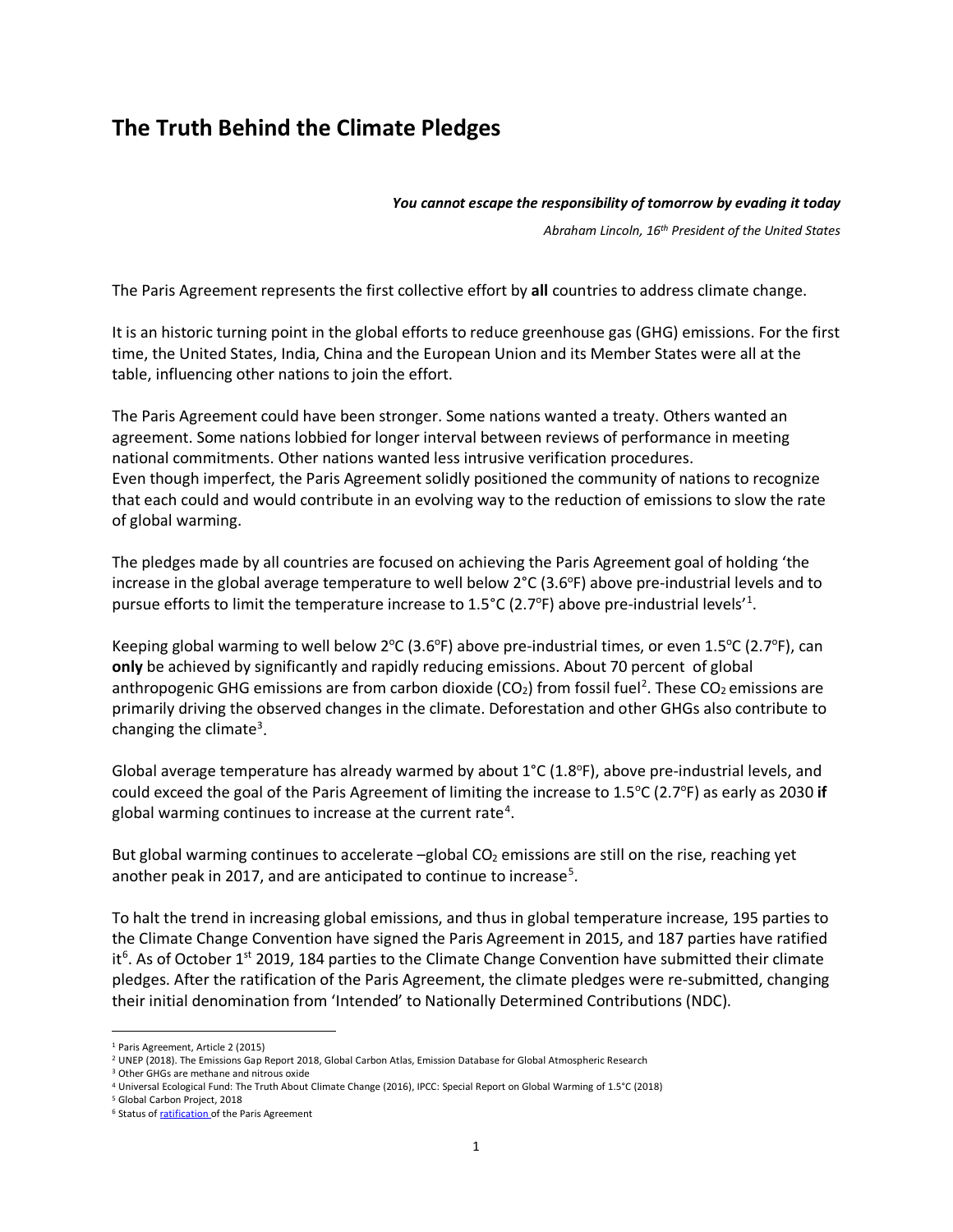The climate pledges, even if fully implemented, will only cover less than half of the emission reductions needed to limit global temperature increase to  $1.5^{\circ}$ C by 2030<sup>[7](#page-6-0)</sup>.

Global GHG emissions have increased by about 20 percent in the last decade –from 44.7 GtCO<sub>2</sub>-eq (gigatons of all GHGs combined expressed as  $CO<sub>2</sub>$  equivalent) in 2010 to 53.5 GtCO<sub>2</sub>-eq in 2017<sup>[8](#page-6-1)</sup>. Even if all climate pledges are fully implemented, global GHG emissions are projected to be, on average, 54 (50- 58) GtCO<sub>2</sub>-eq in 2030<sup>[9](#page-6-2)</sup>.

Halting the increase of global GHG emissions and keeping them at the current level in 2030 may seem encouraging to some. It is just a first step. But to stay below 1.5°C (2.7°F), global GHG emissions should be, on average, 27 (25-30) GtCO<sub>2</sub>-eq in 2030<sup>10</sup>.

This means that action to half emissions within the next decade need to at least double or triple and increase by five-fold to reach net zero emissions by 2050.The sooner decisive measures to reduce emissions are implemented, the most cost-effective these actions will be.

Without massive changes and active leadership in the very near future, we could be living in a 1.5°C world in about a decade.

#### **The Climate Pledges**

When the Climate Change Convention was adopted, countries were categorized into industrialized and developing (or Annex I and Non-Annex I countries).

This 1992 categorization is based on the principle of common but differentiated responsibilities, which establishes that all countries are responsible for addressing global environmental degradation yet not equally responsible. This key principle acknowledges the different capabilities and differing responsibilities of individual countries in addressing climate change.

More than 20 years ago, industrialized countries accounted for about half of global GHG emissions. Based on the historical share of GHG emissions, only industrialized countries had to comply with emission reduction targets $^{11}$ .

Currently, the share of global GHG emissions has changed. Upper and lower middle-income countries currently account collectively for more than half of global GHG emissions $^{12}$ .

When the Paris Agreement was adopted in 2015, all countries made pledges to reduce emissions.

The emission reduction commitments stated in the 184 climate pledges are voluntary and not legally binding. These commitments depend on policies, technologies and practices to be adopted and implemented at the national level in each country. For some countries, the implementation of the

<span id="page-6-0"></span><sup>7</sup> IPCC: Special Report on Global Warming of 1.5°C (2018)

<span id="page-6-1"></span><sup>8</sup> Emission Database for Global Atmospheric Research, UNEP (2018). The Emissions Gap Report 2018

<sup>&</sup>lt;sup>9</sup> IPCC Special Report on Global Warming of 1.5°C (2018)

<span id="page-6-3"></span><span id="page-6-2"></span><sup>10</sup> IPCC Special Report on Global Warming of 1.5°C (2018)

<span id="page-6-4"></span><sup>11</sup> Under the Kyoto Protocol, industrialized countries committed to emission reductions: 5% below 1990 level between 2008-2012 and 18% below 1990 level between 2013-2020

<span id="page-6-5"></span><sup>12</sup> IPCC, Fifth Assessment Report (AR5), Working Group III, Chapter 1 (2014)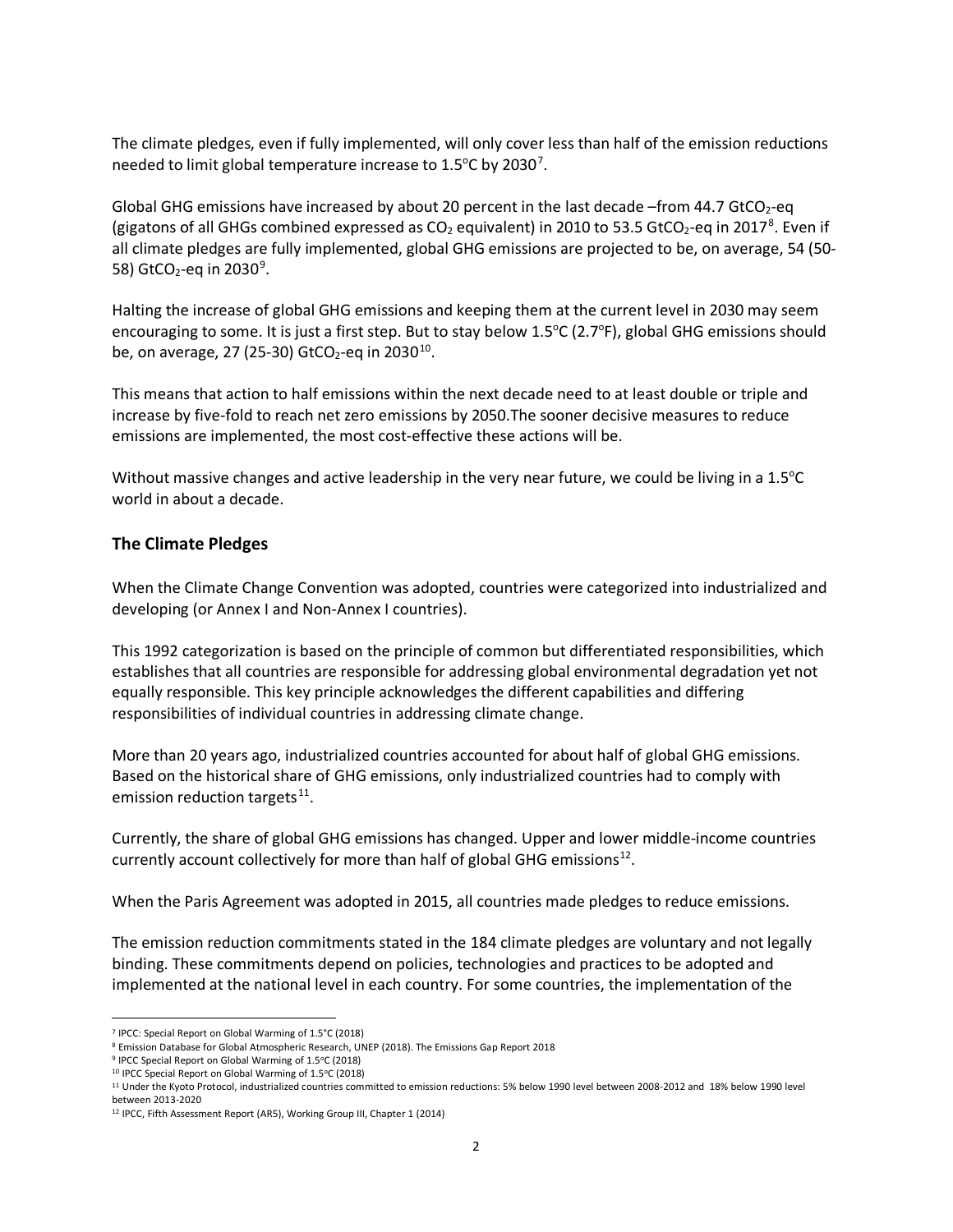pledges also depends on the provision of international financial or technical support, referred to as conditional pledges.

Of the 184 pledges, 127 (including India) or 69 percent are partially or totally conditional. This means that without international finance or technical support, these pledges may not be implemented.

These conditional pledges were mostly put forward by developing countries that lack the financial capability to reduce emissions as well as the technological and institutional capacity.

The conditionality of these climate pledges is based on the categorization of countries under the Climate Change Convention. However, in their latest assessment, the Intergovernmental Panel on Climate Change (IPCC) has updated the categorization of countries, based on their income. Thus, some countries which are currently categorized as high-income economies<sup>[13](#page-7-0)</sup> are still considered as developing countries for the Convention.

Based on the difference in the categorization of countries between the Convention and the IPCC, some high-income countries have put forward conditional pledges that depend on international funding for its implementation.

Reducing emissions by 50 percent by 2030 will require a significant transformation in the way all countries generate and use energy. Some countries will need international funding to implement the required actions to change their energy generation and use in the framework of sustainable growth.

The ratification of the Paris Agreement could have been an opportunity for countries to review and increase actions to reduce emissions. However, 97 percent of the 184 climate pledges are the same as those initially submitted in 2015-2016, after the Paris Agreement was adopted. Compared to the intended commitments submitted in 2015-16, only six countries have reviewed their pledges: 4 countries increased their plan to cut emissions; 2 countries weakened their commitments:

- 1. **Argentina** –a 20 percent increase in ambition: from a 30 percent reduction in GHG emissions, to 37 percent; about half of this pledge is conditional.
- 2. **Morocco** –a 30 percent increase in ambition: from a 32 percent reduction in GHG emissions to 42 percent; about 60 percent of this pledge is conditional.
- 3. **Ecuador** –revision of the target year and emission reduction target: from 30-46 percent reduction of CO<sub>2</sub> emissions by 2030, to 20.9 percent by 2025; almost 60 percent of this pledge is conditional.
- 4. **Marshall Islands** (submission of their second climate pledge) –increase in ambition by including 'at least' to 32 percent reduction of GHG emissions by 2025 and a 45 percent by 2030. Adding 'at least' is consistent with the intention to overachieve the 2025 target and to try to achieve the 2030 indicative target; 100 percent of this pledge is conditional.
- 5. **Eritrea** -a 50 percent decrease in ambition: from 80 percent of CO<sub>2</sub> emissions to 38.5 percent; about 70 percent of this pledge is conditional.

<span id="page-7-0"></span><sup>&</sup>lt;sup>13</sup> The 2014 IPCC Fifth Assessment Report (AR5) analyzed global GHG emissions categorizing countries based on their income, into high-income, upper-middle income, lower-middle income and low-income countries. This categorization is based on the World Bank's categorization of countries by income: https://datahelpdesk.worldbank.org/knowledgebase/articles/906519-world-bank-country-and-lending-groups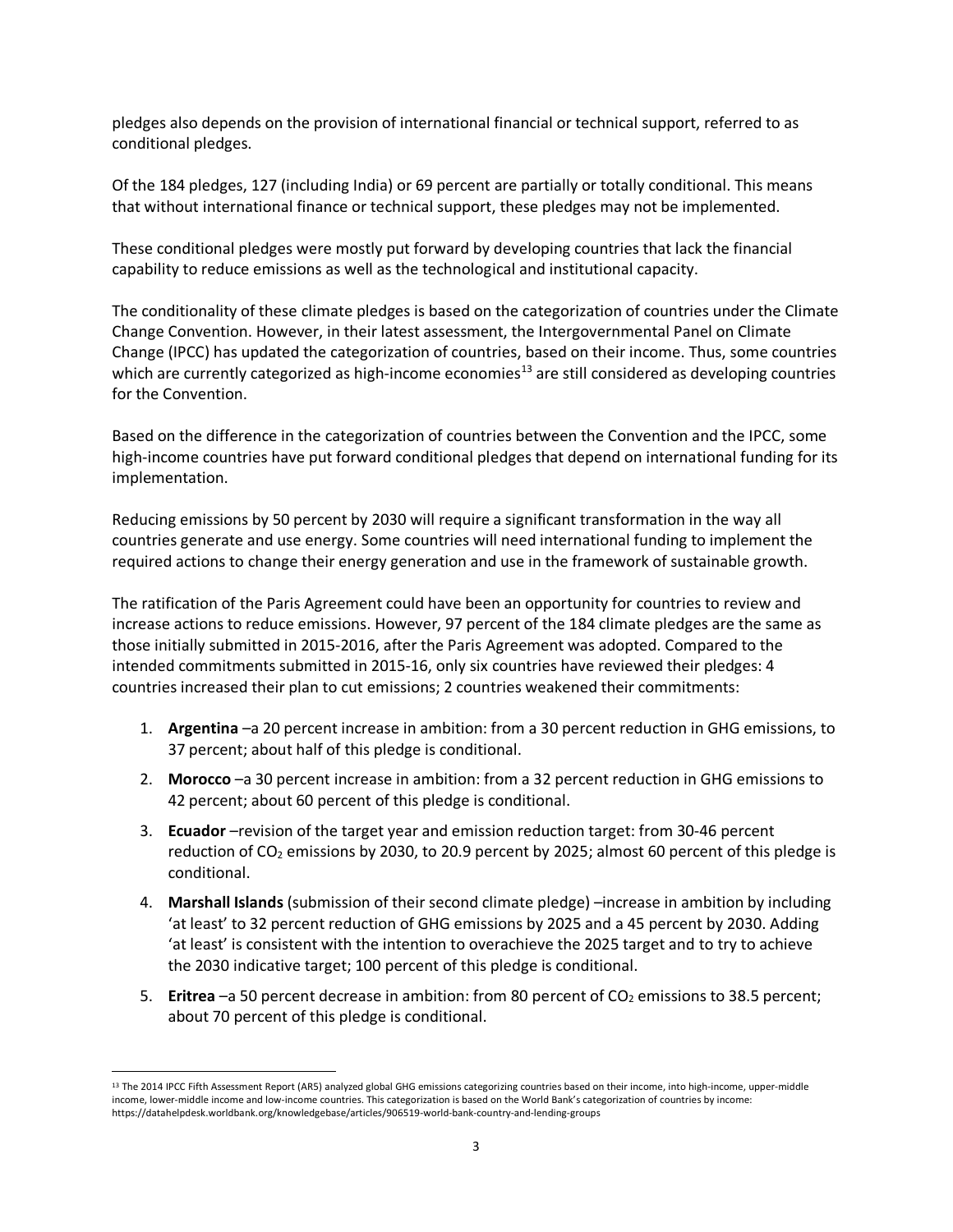6. **Benin** –a 25 percent decrease in ambition: from 21.4 percent reduction in GHG emissions to 16 percent; more than 75 percent of this pledge is conditional.

#### **Ranking the Climate Pledges**

The climate pledges are voluntary and use different metrics. Not all climate pledges actually commit to reducing emissions between 2020 and 2030. Thus, the 184 climate pledges were categorized based on their emission reduction commitments into:

| <b>Sufficient</b>              | Climate pledges with commitments equal or above 40% emission reductions.<br>These pledges are broadly in line with the need to at least half emissions by<br>2030.                                                                                                                                                                                                                           |  |  |  |  |  |  |  |
|--------------------------------|----------------------------------------------------------------------------------------------------------------------------------------------------------------------------------------------------------------------------------------------------------------------------------------------------------------------------------------------------------------------------------------------|--|--|--|--|--|--|--|
| <b>Partially</b><br>sufficient | Climate pledges with commitments between 20-40% emission reductions. The<br>countries under this category need to do much better to reduce emissions.                                                                                                                                                                                                                                        |  |  |  |  |  |  |  |
|                                | Based on two criteria:                                                                                                                                                                                                                                                                                                                                                                       |  |  |  |  |  |  |  |
| <b>Partially</b>               | Pledges below 20% emission reductions show some, but insufficient,<br>1.<br>ambition to address climate change.                                                                                                                                                                                                                                                                              |  |  |  |  |  |  |  |
| insufficient                   | Pledges with conditional commitments where the country is implementing<br>2.<br>more than 50% of the pledge from their own resources (or 50%<br>conditional). It shows some effort from the country to reduce emissions.                                                                                                                                                                     |  |  |  |  |  |  |  |
|                                |                                                                                                                                                                                                                                                                                                                                                                                              |  |  |  |  |  |  |  |
|                                | Based on four criteria:                                                                                                                                                                                                                                                                                                                                                                      |  |  |  |  |  |  |  |
|                                | Pledges with no emission reduction targets, which cannot be quantified<br>1.<br>or measured.                                                                                                                                                                                                                                                                                                 |  |  |  |  |  |  |  |
| <b>Insufficient</b>            | Pledges with commitments that rely more than 50% on international<br>2.<br>financial support show minimal effort from the country to reduce<br>emissions.                                                                                                                                                                                                                                    |  |  |  |  |  |  |  |
|                                | Pledges with intensity targets. These commitments focus on emissions<br>3.<br>per unit of Gross Domestic Product (GDP). This metric is measured in CO <sub>2</sub><br>or GHG emissions per \$1000 dollar GDP. These pledges mostly equal an<br>increase in emissions until 2030 above the current level due to economic<br>growth outstripping the rate of decrease in carbon/GHG intensity. |  |  |  |  |  |  |  |
|                                | Pledges using business as usual (BAU) targets. These pledges are based<br>4.<br>on emission reductions below a projected level of future emissions in<br>2030 if no actions or policies are implemented. These commitments<br>mostly equal an increase in emission in 2030 above the latest level of<br>emissions reported by each country.                                                  |  |  |  |  |  |  |  |

The result of this categorization is that 25 percent of the 184 climate pledges are partially or totally sufficient and 75 percent are totally or partially insufficient to reduce global emissions by 50 percent by 2030 (Figure 1).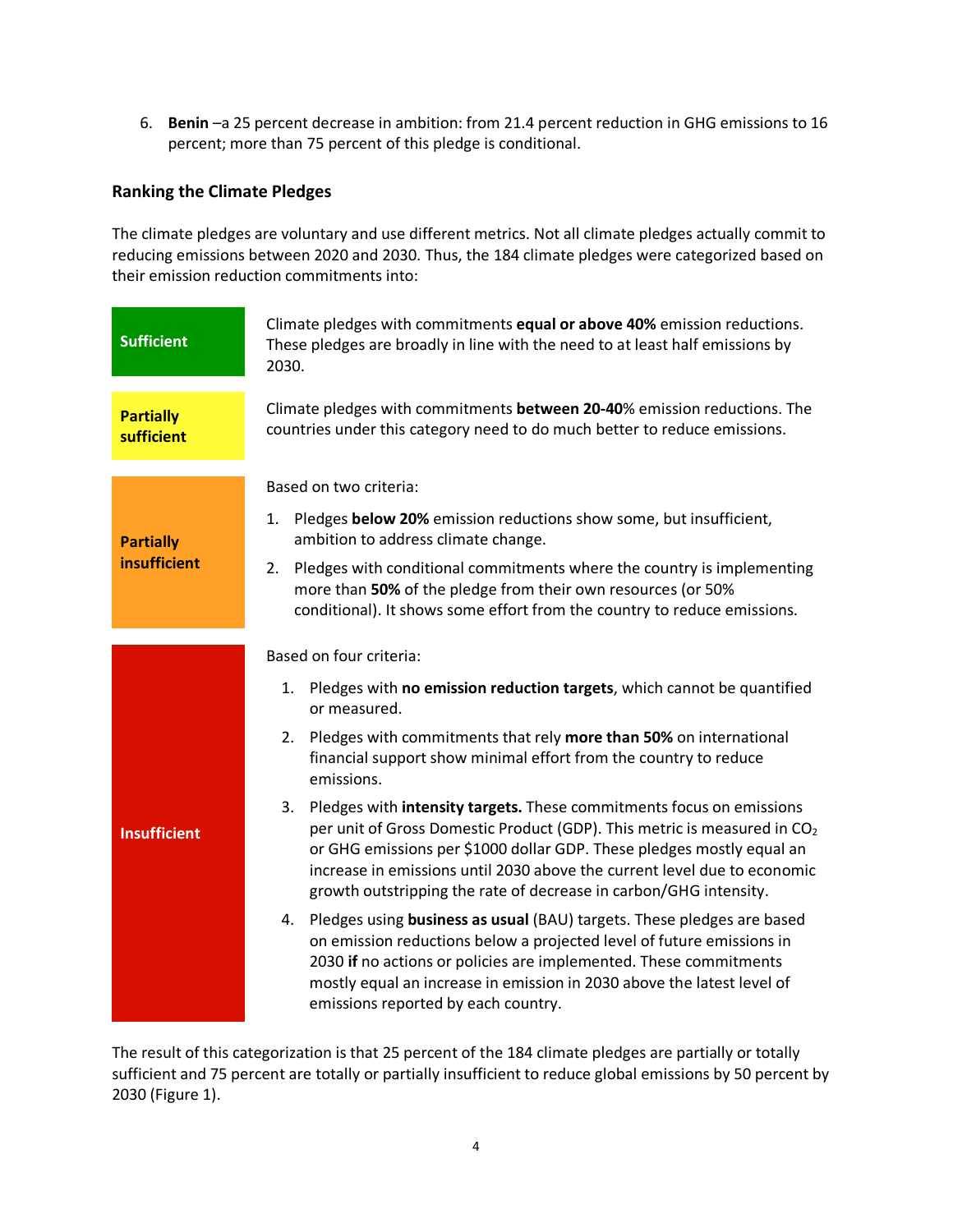

The emission reduction commitments stated in the 184 climate pledges under each category are detailed in the Annex.

The need to at least double or triple the efforts to reduce emissions require a closer analysis of the pledges from the top emitters –China, the United States, the European Union (and its 28 Member States) and India. Emissions from these countries combined account for 56 percent of global GHG emissions, and 60 percent of global CO<sub>2</sub> emissions<sup>[14](#page-9-0)</sup> (Figure 2).

| Figure 2: Share of Global GHG Emissions                                      |
|------------------------------------------------------------------------------|
| <b>China: 26.8%</b>                                                          |
| <b>United States: 13.1%</b>                                                  |
| <b>European Union: 9%</b>                                                    |
| India: 7%                                                                    |
| 152 pledges: 32.5%                                                           |
| No pledges: 9%                                                               |
| International aviation and shipping: 2.5%                                    |
| Sufficient<br>Partially Insufficient<br>Partially sufficient<br>Insufficient |

<span id="page-9-0"></span><sup>14</sup> UNEP, The Emission Gap Report 2018, Global Carbon Project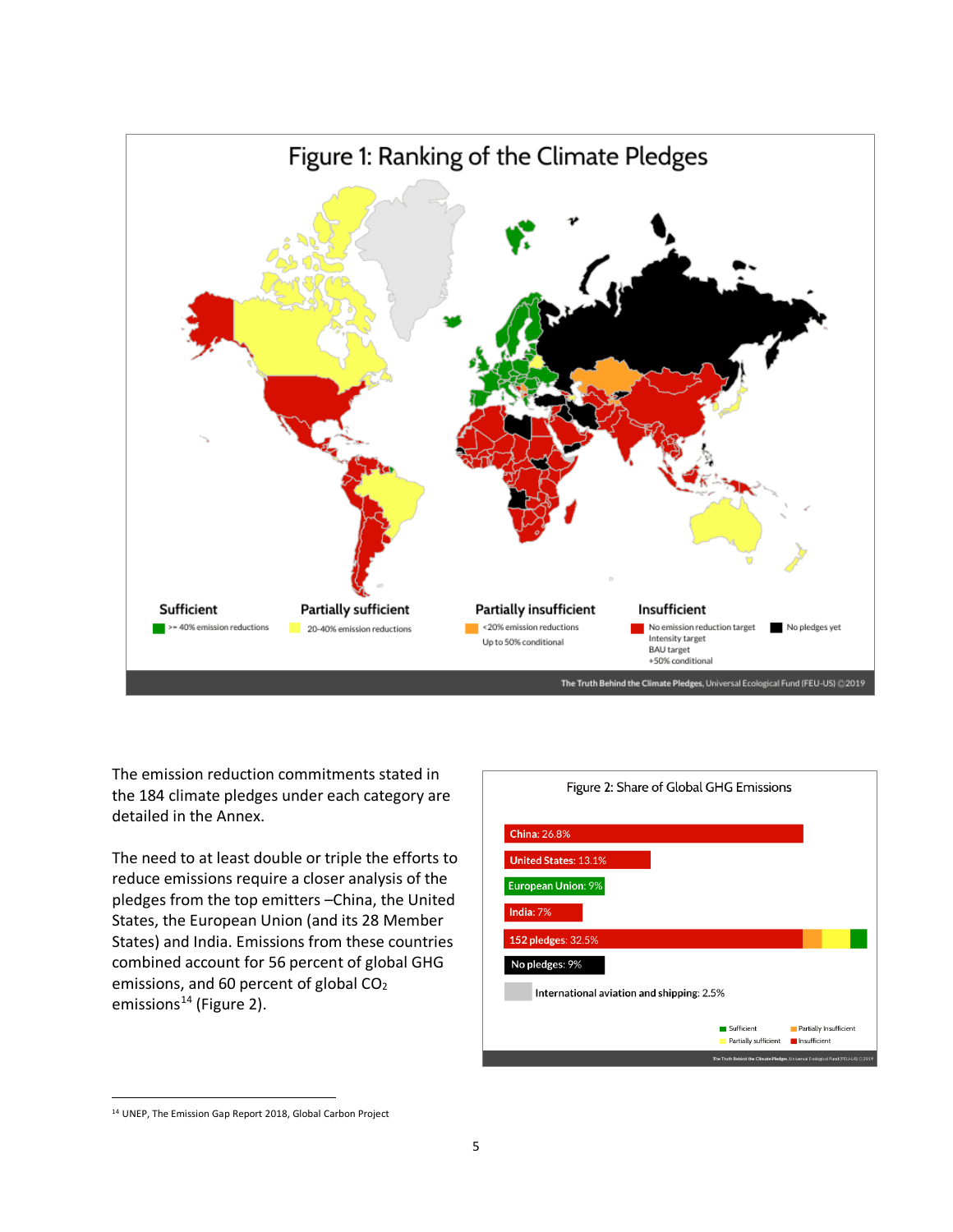#### **China**

China is the second largest economy in the world. From 1990 to 2010, the average Gross Domestic Product (GDP) growth rate has been 10 percent a year. Since 2010, the GDP growth rate has slightly declined, to an annual average of 8 percent. This is four times more than the GDP growth rates of the United States and the European Union.

Because China's emissions are linked to its economic growth, China has become the largest emitter of GHGs and  $CO<sub>2</sub>$  in the world, currently accounting for about 27 and 29 percent respectively<sup>[15](#page-10-0)</sup>. However, historically China's emissions were much lower than most industrialized countries. Since 1990 and due to the rapid expansion of China's economy, its carbon emissions per person have increased fourfold, reaching 8 tons of  $CO<sub>2</sub>$  per person a year in 2018. However, this is still less than half of a person's emissions in the United States or Canada, but more than a person's emissions in the United Kingdom and France<sup>[16](#page-10-1)</sup>.

China made an unconditional climate pledge that includes four targets:

1) To reduce  $CO<sub>2</sub>$  emissions per unit of GDP by 60-65 percent from 2005 level.

In their pledge, China states that  $CO<sub>2</sub>$  emissions per unit of GDP have been lowered by 33.8 percent from 2005 level in 2014. Using two datasets<sup>[17](#page-10-2)</sup>, the decrease is between 26.2 and 27.1 percent reduction in China's carbon intensity from 2005 to 2014. A reason for this discrepancy may be that the unit used for this calculation is not specified in China's pledge. Despite this systemic difference, China has reduced its carbon intensity since 2005. China may reach their carbon intensity target of 60-65 percent reduction before 2030.

However, China's CO<sub>2</sub> emissions have increased by 80 percent from 6.3 GtCO<sub>2</sub> in 2005 to 11.3 GtCO<sub>2</sub> in 2018[18](#page-10-3).

China's pledge is indeed encouraging, but it will not result in a decrease in  $CO<sub>2</sub>$  emissions below current levels. Thus, China's pledge was deemed insufficient to contribute to reducing global emissions by 50 percent by 2030.

2) To peak  $CO<sub>2</sub>$  emissions around 2030, making best efforts to peak earlier.

China's pledge is to reduce its carbon intensity, but this reduction will not stop the increasing trend in  $CO<sub>2</sub>$  emissions for at least one more decade. In fact, China's emissions are expected to increase until 2030 due its projected rate of economic growth.

3) To increase the share of non-fossil fuels in primary energy consumption to around 20 percent.

More than 85 percent of the primary energy in China is currently produced by fossil fuels. Coal accounts for 60 percent of the total primary energy generation. In 2017, non-fossil sources accounted for 14 percent of China's primary energy –2 percent nuclear, 8 percent hydroelectric and 4 percent

<span id="page-10-0"></span><sup>15</sup> UNEP, The Emission Gap Report 2018, Global Carbon Project 2018

<span id="page-10-2"></span><span id="page-10-1"></span><sup>&</sup>lt;sup>16</sup> Fossil CO<sub>2</sub> and GHG emissions of all world countries - 2019 Report, Publications Office of the European Union; Global Carbon Atlas, CO<sub>2</sub> emissions per person  $^{17}$  International Energy Agency; Emission Database fo

<span id="page-10-3"></span><sup>&</sup>lt;sup>18</sup> Fossil CO<sub>2</sub> and GHG emissions of all world countries, 2019 Report, Publications Office of the European Union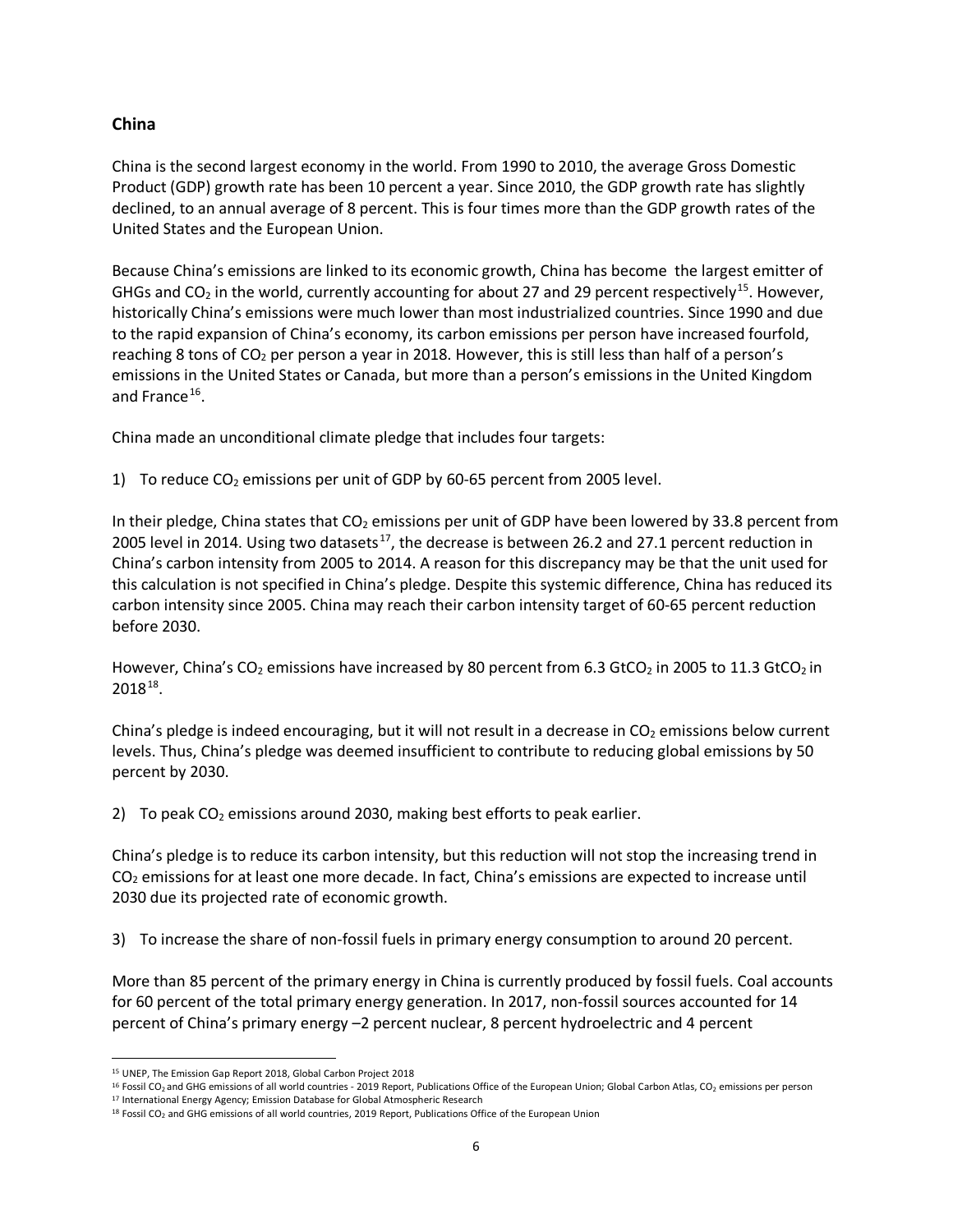renewables<sup>19</sup>. In addition to producing and providing renewable technology for most of the world, China's domestic use of renewables has significantly increased, by more than six-fold since 2010. This trend is continuing, with a 30 percent increase of wind and solar power in  $2017^{20}$  $2017^{20}$ .

The target of increasing the share of non-fossil energy to 20 percent could be reached by 2030 by continuing to increase renewables at the current rate, without additional efforts. However, the expansion of renewables cannot compensate the lack of action to reduce China's coal consumption and, thus, increasing  $CO<sub>2</sub>$  emissions.

4) To increase the forest stock volume by around 4.5 billion cubic meters from 2005 levels

In their pledge, China states that by 2014 the forest stock volume had increased by 2.188 billion cubic meters compared to 2005 levels –or about half of the pledge's target. The forested area surface has been increased by 21.6 million hectares. This surface is comparable to about half of the surface of California or about a third of France. Such increase in the forest stock volume would store about two percent of China's current CO<sub>2</sub> emissions (about 200 MtCO<sub>2</sub> per year). An additional two-fold increase in the forest stock volume by 2030 means that China would store about four percent of current  $CO<sub>2</sub>$ emissions.

### **United States**

The United States is the largest economy in the world, with an average GDP growth rate of two percent a year since 2000. It is the second largest GHGs and CO<sub>2</sub> emitter in the world, accounting for about 13 and 14 percent respectively<sup>21</sup>. Historically the United States has been the largest emitter in the world.

Its CO2 emissions per person are among the highest globally*,* despite the transition from a manufacturing-based to a service-driven economy. The current carbon emissions per person are 16 tons of CO<sub>2</sub> per year. That means that every person in the United States emits double what a person in Malaysia, or four times what a person in Mexico does $^{22}$ .

In 2015, and for the first time, the United States committed to reducing "GHG emissions by 26-28 percent from 2005 levels by 2025". In 2017, however, the current administration announced the United States withdrawal from the Paris Agreement<sup>[23](#page-11-4)</sup>. In addition, key federal regulations that would enable the United States to meet its pledge have been recently suspended, revised or rescinded.

Most importantly, the Clean Power Plan has been repealed. It set the first-ever carbon pollution standards for power plants in the United States, giving States flexible, cost-effective tools to cut  $CO<sub>2</sub>$ emissions from coal-fired plants by 32 percent from 2005 levels by 2030.

While the original pledge would have been deemed partially sufficient to assist in reducing global emissions by 50 percent by 2030, because of the reversal in federal policy since 2017, the United States' pledge was deemed insufficient.

<span id="page-11-0"></span><sup>19</sup> BP Statistical Review of World Energy June 2019

<span id="page-11-1"></span> $20$  Fossil CO<sub>2</sub> emissions of all world countries, 2018 Report

<span id="page-11-2"></span><sup>21</sup> UNEP, The Emission Gap Report 2018, Global Carbon Project

<span id="page-11-4"></span><span id="page-11-3"></span> $^{22}$  Fossil CO<sub>2</sub> and GHG emissions of all world countries - 2019 Report, Publications Office of the European Union; Global Carbon Atlas, CO<sub>2</sub> emissions per person<br><sup>23</sup> Due to a provision in the Paris Agreement, the ea climate pledge stands.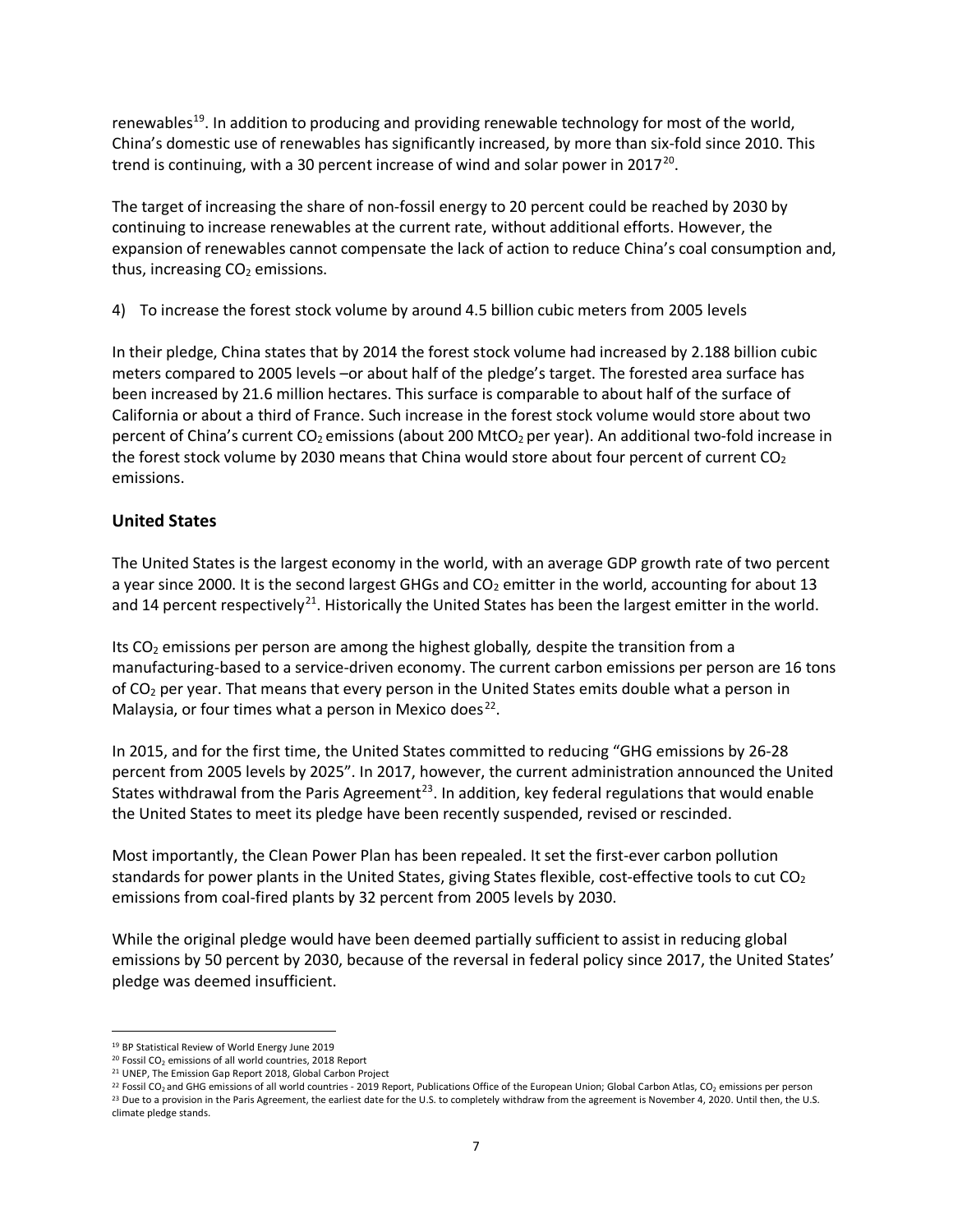Offsetting the reversal in federal policy, states across the U.S. are leading the renewable energy transition. For example, Iowa, South Dakota and Kansas are generating about than 30 percent of their electricity from wind; California, Hawaii and Vermont are generating about 10 percent from solar<sup>[24](#page-12-0)</sup>. Cities are also transitioning to renewable sources of energy. More than 130 cities committed to 100 percent renewable electricity, and six small cities have already achieved the target –Aspen, CO (population: 7,500); Burlington, VT (population: 42,000); Georgetown, TX (population: 50,000); Greensburg, KS (population: 778); Rock Port, MO (population: 1,200) and Kodiak Island, AK (population:  $(6,000)^{25}$  $(6,000)^{25}$  $(6,000)^{25}$ .

Some of these commitments are being implemented under the America's Pledge initiative<sup>[26](#page-12-2)</sup>. The analysis of these commitments estimates that the United States could reduce emissions by 17 percent below 2005 levels by 2025<sup>27</sup>. In addition, other initiatives and campaigns are focused on retiring coalfired power plants. More than half of the 530 coal-fired power plants in the United States have been retired or are proposed to be retired by  $2030^{28}$  $2030^{28}$  $2030^{28}$ .

These State and local initiatives and campaigns are indeed critical steps in the right direction.

In addition, almost half of the States have also been implementing fuel efficiency and  $CO<sub>2</sub>$  emissions standards for cars and light trucks. These fuel efficiency standards would have almost doubled the fuel economy of passenger vehicles by 2025 while saving families and businesses nearly \$2 trillion over the lives of vehicles. New and amended nationwide standards have been recently proposed for vehicles model year 2021 to 2026. Most importantly, the proposed amended standards would further increase emissions from the transportation sector, currently accounting for the majority of  $CO<sub>2</sub>$  emissions, with almost 40 percent $^{29}$ .

For the last two decades, the U.S. has been and still is producing 80 percent of its energy (for electricity, heating and transportation) from fossil fuels.

Until the share of fossil fuel use in the United States energy mix is significantly reduced, State and local efforts will not compensate for the lack of decisive federal action to reduce emissions.

#### **European Union**

Including some of the richest economies in the world, the European Union (28 nations) is the third largest GHGs and  $CO<sub>2</sub>$  emitter in the world, accounting for nine and ten percent respectively<sup>[30](#page-12-6)</sup>.

While sustaining its economic growth, at an annual average GDP growth rate of two percent, the EU has already reduced its GHG emissions in 2017 by about 17 percent from 1990 levels<sup>31</sup>. CO<sub>2</sub> emissions decreased by about 22 percent compared to 1990 in 2018. Some European Union Member States, however, are still dependent on fossil fuels for their electricity and heat generation.

<span id="page-12-0"></span><sup>&</sup>lt;sup>24</sup> Clean Edge, Inc.: 2017 U.S. Clean Tech Leadership Index: State Index

<span id="page-12-1"></span><sup>25</sup> https://www.sierraclub.org/ready-for-100/commitments

<span id="page-12-2"></span><sup>&</sup>lt;sup>26</sup> America's Pledge is an initiative led by former mayor Michael Bloomberg and former governor Jerry Brown, uniting commitments made by 17 states, more than 450 cities, businesses and academic institutions: www.americaspledgeonclimate.com

<span id="page-12-4"></span><span id="page-12-3"></span><sup>&</sup>lt;sup>27</sup> America's Pledge Initiative on Climate (2018) "Fulfilling America's Pledge: How States, Cities, and Business Are Leading the United States to a Low-Carbon Future." <sup>28</sup> https://content.sierraclub.org/coal/coal-plant-map

<span id="page-12-5"></span><sup>29</sup> Inventory of U.S. Greenhouse Gas Emissions and Sinks (2019)

<span id="page-12-6"></span><sup>30</sup> UNEP, The Emission Gap Report 2018, Global Carbon Project

<span id="page-12-7"></span><sup>31</sup> UNEP, The Emission Gap Report 2018, Emission Database for Global Atmospheric Research, based on the EU commitments under the Kyoto Protocol and its Cancun pledge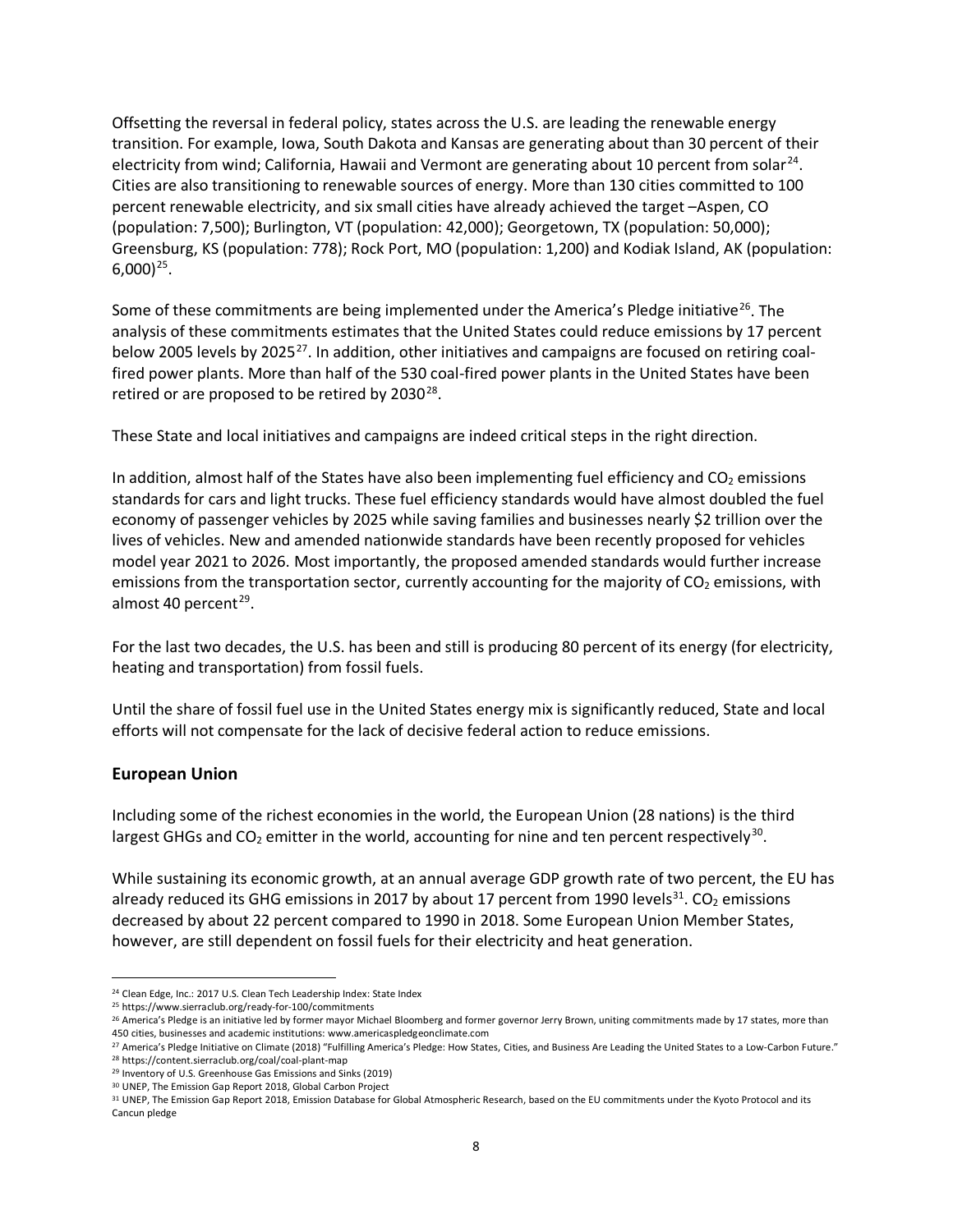The largest  $CO<sub>2</sub>$  contributors within the European Union in 2018 were Germany (22 percent), the United Kingdom (10.7 percent), Italy (10 percent), Poland (9.6 percent) and France (9.3 percent)<sup>[32](#page-13-0)</sup>. CO<sub>2</sub> emissions per person in some European Union countries are relatively high. Currently, a person in The Netherlands emits 9.5 tons of  $CO<sub>2</sub>$  per year, 9.1 in Germany, 8.8 in Finland and in Poland, and 5.6 in the United Kingdom. On average, a person in the European Union emits 6.8 tons of  $CO<sub>2</sub>$  per year or almost three times what a person in Brazil emits $^{33}$ .

The EU and its 28 Member States put forward a legally binding climate pledge to reduce GHG emissions by at least 40 percent below 1990 level by 2030.

To meet this target, the EU has adopted a large package of measures in 2018 aimed at accelerating the reduction of GHG emissions, including national coal phase-out plans, increasing renewable energy and energy efficiency, and legally binding annual emission limits for each Member State in the transportation, buildings, agriculture and waste management sectors<sup>34</sup>.

These combined measures and policies are expected to result in GHG emission reductions of 58 percent by 2030<sup>[35](#page-13-3)</sup>, exceeding the emission reduction commitment in the pledge. Thus, the European Union's pledge was deemed sufficient.

#### **India**

India is the seventh largest economy in the world, with an average GDP growth rate of seven percent a year since 2000. It is the fourth largest GHGs and  $CO<sub>2</sub>$  emitter in the world, accounting for about 7 percent each respectively<sup>[36](#page-13-4)</sup>. India's CO<sub>2</sub> emissions per person have doubled since 1990, but its historical emissions were very low, and current emissions are significantly lower than most industrialized countries. Currently, a person in India emits less than 2 tons of  $CO<sub>2</sub>$  per year, which is less than half of what a person in Sweden or a third of what a person in Italy emits $37$ .

Its climate pledge includes three targets:

1. To unconditionally reduce the emission intensity (of all GHGs) of its GDP by 30-35 percent from 2005 level by 2030.

India states that it has already reduced the emission intensity by 12 percent from 2005 level to 2010<sup>[38](#page-13-6)</sup> and by 21 percent over the 2005-2014 period <sup>[39](#page-13-7)</sup>. These reductions have been calculated using GDP at constant 2004-2005 prices (in Rupees), and do not include emissions from agriculture. Using 2011-2012 prices (in Rupees), the reduction percentage is lower<sup>[40](#page-13-8)</sup>. Using a global dataset in US dollars, India has reduced the GHG emission intensity of its GDP by about 18 percent from 2005 level in 2015<sup>41</sup>. Despite the differences in the GDP unit used, India has reduced the emissions intensity of its GDP. By just

<span id="page-13-0"></span><sup>32</sup> Fossil CO<sub>2</sub> and GHG emissions of all world countries - 2019 Report, Publications Office of the European Union

<span id="page-13-2"></span><span id="page-13-1"></span><sup>&</sup>lt;sup>33</sup> Fossil CO<sub>2</sub> and GHG emissions of all world countries - 2019 Report, Publications Office of the European Union; Global Carbon Atlas, CO<sub>2</sub> emissions per person  $34$  UNEP, The Emission Gap Report 2018

<sup>&</sup>lt;sup>35</sup> Climate Action Tracker

<span id="page-13-4"></span><span id="page-13-3"></span><sup>36</sup> UNEP, The Emission Gap Report 2018, Global Carbon Project

<span id="page-13-5"></span><sup>&</sup>lt;sup>37</sup> Fossil CO<sub>2</sub> and GHG emissions of all world countries - 2019 Report, Publications Office of the European Union; Global Carbon Atlas, CO<sub>2</sub> emissions per person 38 India's First Biennial Update Report to the UNFCCC (2

<span id="page-13-7"></span><span id="page-13-6"></span><sup>39</sup> India's Second Biennial Update Report to the UNFCCC (2018)

<span id="page-13-8"></span><sup>40</sup> Ministry of Statistics and Programme Implementation, Government of India (Press Note on National Account Statistics, Nov. 2018)

<span id="page-13-9"></span><sup>41</sup> Fossil CO2 and GHG emissions of all world countries, 2019 Report, Emissions Database for Global Atmospheric Research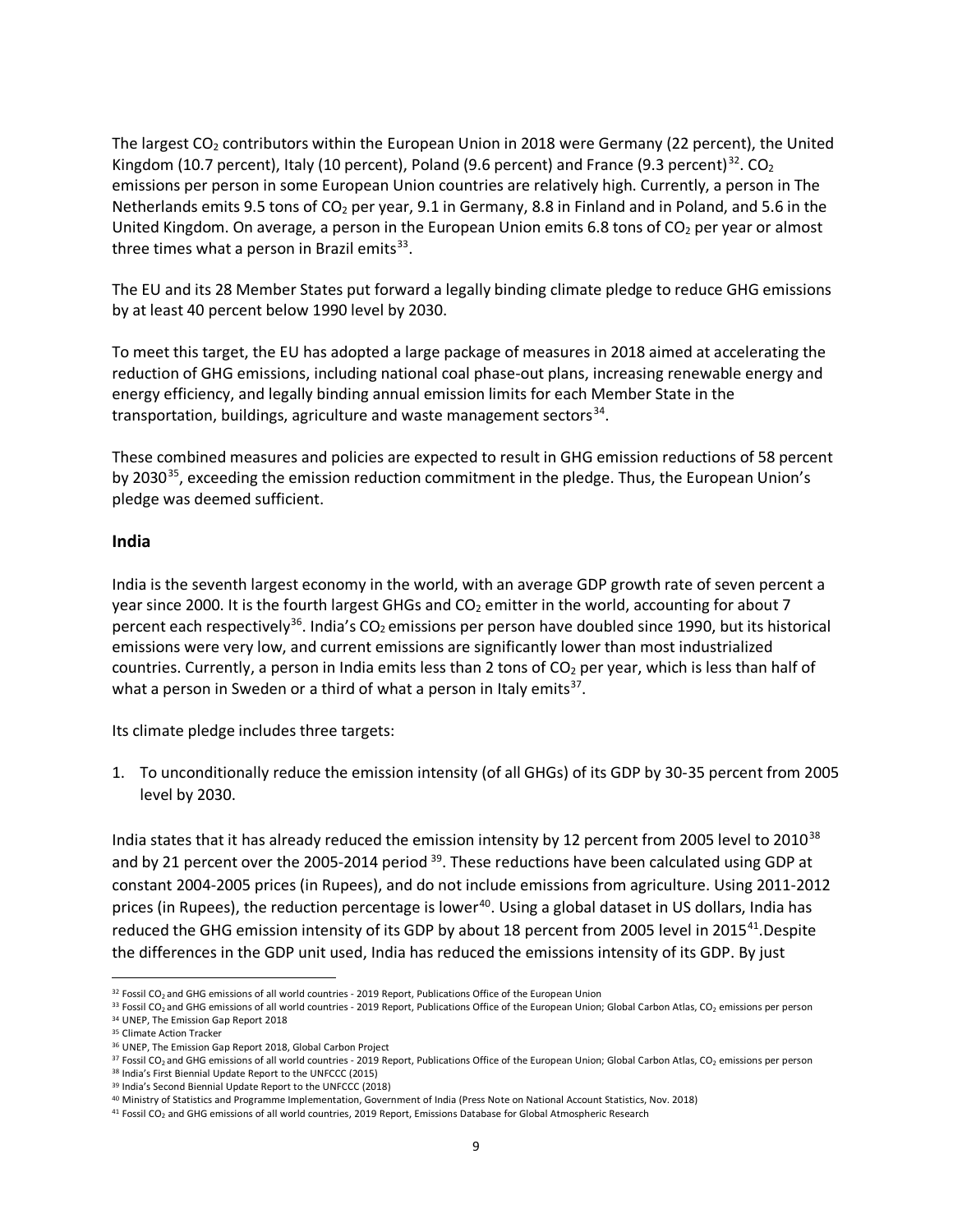implementing policies already in place, India is likely to achieve a 30-35 percent reduction by 2030 and may even overachieve it<sup>[42](#page-14-0)</sup>.

However, India's GHGemissions have increased by about 76 percent between 2005 and 2017, and are expected to continue to increase due to economic growth. Its  $CO<sub>2</sub>$  emissions have more than doubled over the period 2005-2018 –from 1.2 GtCO<sub>2</sub> in 2005 to 2.6 GtCO<sub>2</sub> in 2018<sup>43</sup>.

India's commitment to reduce its emissions intensity is indeed encouraging, but it will not result in a decrease in GHG emissions below current levels. Thus, India's pledge was deemed insufficient to contribute to reducing global emissions by 50 percent in 2030.

2. To conditionally achieve 40 percent of non-fossil fuels electric power installed capacity.

India has increased its installed electricity generation capacity by three-fold since 2005, with 57 percent of its generation still dependent on coal<sup>44</sup>. The share of non-fossil fuels electric power capacity has increased as well –from 30 percent in 2005 to 35 percent in 2018 of which 20 percent are renewables<sup>[45](#page-14-3)</sup>. Thus, by continuing this increasing trend, India could achieve a 40 percent non-fossil-based power capacity earlier than 2030.

Although renewables are becoming more cost-effective than coal-fired power plants in India, the expansion of non-fossil fuels electric power may not compensate the lack of action to reduce the share of electricity generated by coal.

3. To unconditionally create an additional cumulative carbon sink of  $2.5-3$  GtCO<sub>2</sub>e through additional forest and tree cover.

India forest cover totals about 24 percent of its geographical area. Since 2015, the annual increase of the carbon stock has been 71.5 MtCO<sub>2</sub>-eq (metric tons of all GHGs combined)<sup>46</sup>. The target of creating an additional cumulative carbon sink of 2.5–3 GtCO<sub>2</sub>-eq represents an average annual carbon sink of 167– 200 MtCO2e over the period 2016–2030<sup>[47](#page-14-5)</sup>. Thus, to reach the target in the climate pledge, India would have to more than double its current rate of forest cover expansion.

#### **The remaining 152 climate pledges**

The remaining 152 climate pledges account for 32.5 percent of global GHG emissions, and 40 percent of global  $CO<sub>2</sub>$  emissions.

Based on their emission reduction commitments, these 152 pledges are ranked as:

<span id="page-14-1"></span><span id="page-14-0"></span><sup>42</sup> UNEP, The Emission Gap Report 2018

<sup>43</sup> Fossil CO<sub>2</sub> and GHG emissions of all world countries, 2019 Report, Emission Database for Global Atmospheric Research

<sup>44</sup> India's Second Biennial Update Report to the UNFCCC (2018)

<span id="page-14-4"></span><span id="page-14-3"></span><span id="page-14-2"></span><sup>45</sup> India's Second Biennial Update Report to the UNFCCC (2018)

<sup>46</sup> India's Second Biennial Update Report to the UNFCCC (2018)

<span id="page-14-5"></span><sup>47</sup> Climate Action Tracker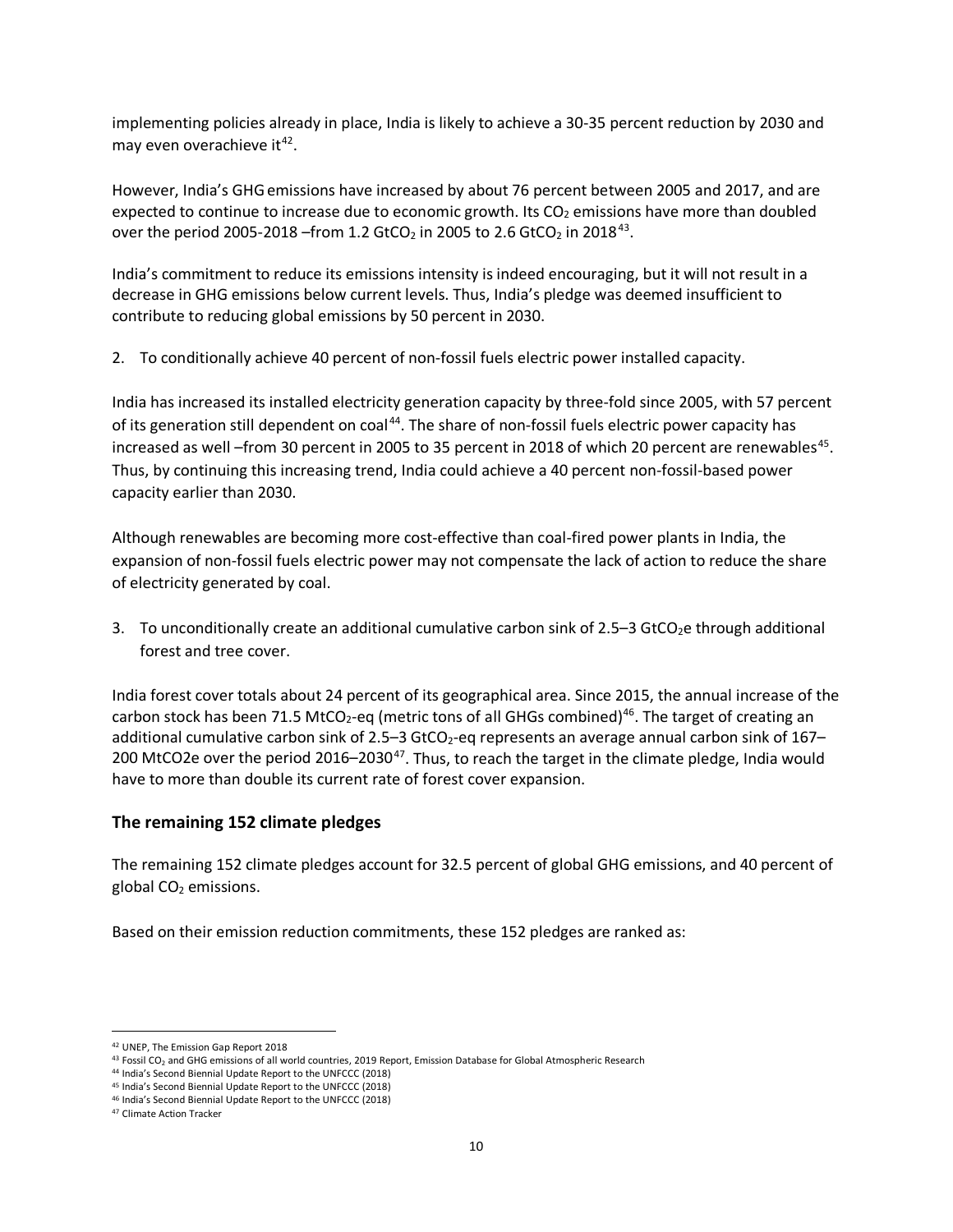#### **Sufficient**

Besides the European Union and its 28 Member States, seven countries put forward unconditional pledges with emission reductions equal or above 40 percent. These pledges were deemed as **sufficient**. These are Iceland, Liechtenstein, Monaco, Norway, Switzerland and Ukraine. The Republic of Moldova pledged to unconditionally reduce GHG emissions by 64-67 percent below 1990 level, and an additional 11-14 percent conditionally. Because 80 percent of the pledge is independent of international assistance, this pledge is also deemed sufficient.

#### **Partially Sufficient**

Twelve pledges were deemed **partially sufficient**. Emission reduction commitments from these countries range from 20-40 percent. These countries include some of the largest emitters in the world, and need to do much better to reduce emissions. These are Australia, Azerbaijan, Belarus, Brazil, Canada, Costa Rica, Israel, Japan, Montenegro, New Zealand, Republic of Korea and San Marino.

Japan and Brazil are the sixth and seventh largest GHGs emitters<sup>[48](#page-15-0)</sup>. Their share of global GHG emissions is 3 and 2.3 percent respectively.

Japan committed to reduce "GHG emissions by 26 percent below 2013 levels by 2030", which may be met. Among other measures, Japan adopted a 22–24 percent renewable electricity target by 2030. Currently, renewables account for 17 percent of Japan's electricity, with a rapid growth of 50 percent since 2010<sup>[49](#page-15-1)</sup>. However, Japan is still dependent on fossil fuels for 81 percent of its electricity and 88 percent of its primary energy<sup>50</sup>. These percentages need to be significantly reduced.

Brazil committed to reduce "GHG emissions by 43 percent below 2005 levels by 2030". This climate pledge, however, was put forward by the previous administration. The current one, which took office last January, reversed key environmental and climate change-related policies and measures. This political reversal jeopardizes Brazil's chances of meeting its climate pledge. Furthermore, deforestation in Amazonia as well as destruction of other ecosystems has accelerated the reduction of carbon sinks, impacting regional climate.

The Republic of Korea pledged to reduce "GHG emissions by 37 percent below business as usual in 2030". By using their business as usual projection for 2030 and their latest reported level of GHG emissions, the Korean pledge equals a 22 percent GHGs reduction below 2014 level in 2030.

#### **Partially Insufficient**

Of the remaining 133 pledges, 8 were ranked as **partially insufficient**. The pledges included in this category are:

<span id="page-15-0"></span><sup>48</sup> UNEP, The Emission Gap Report 2018

<span id="page-15-1"></span><sup>49</sup> Electricity generation by fuel - Japan: IEA Electricity Information 2018

<span id="page-15-2"></span><sup>50</sup> Electricity generation by fuel – Japan: IEA Electricity Information 2018, BP Statistical Review of World Energy June 2019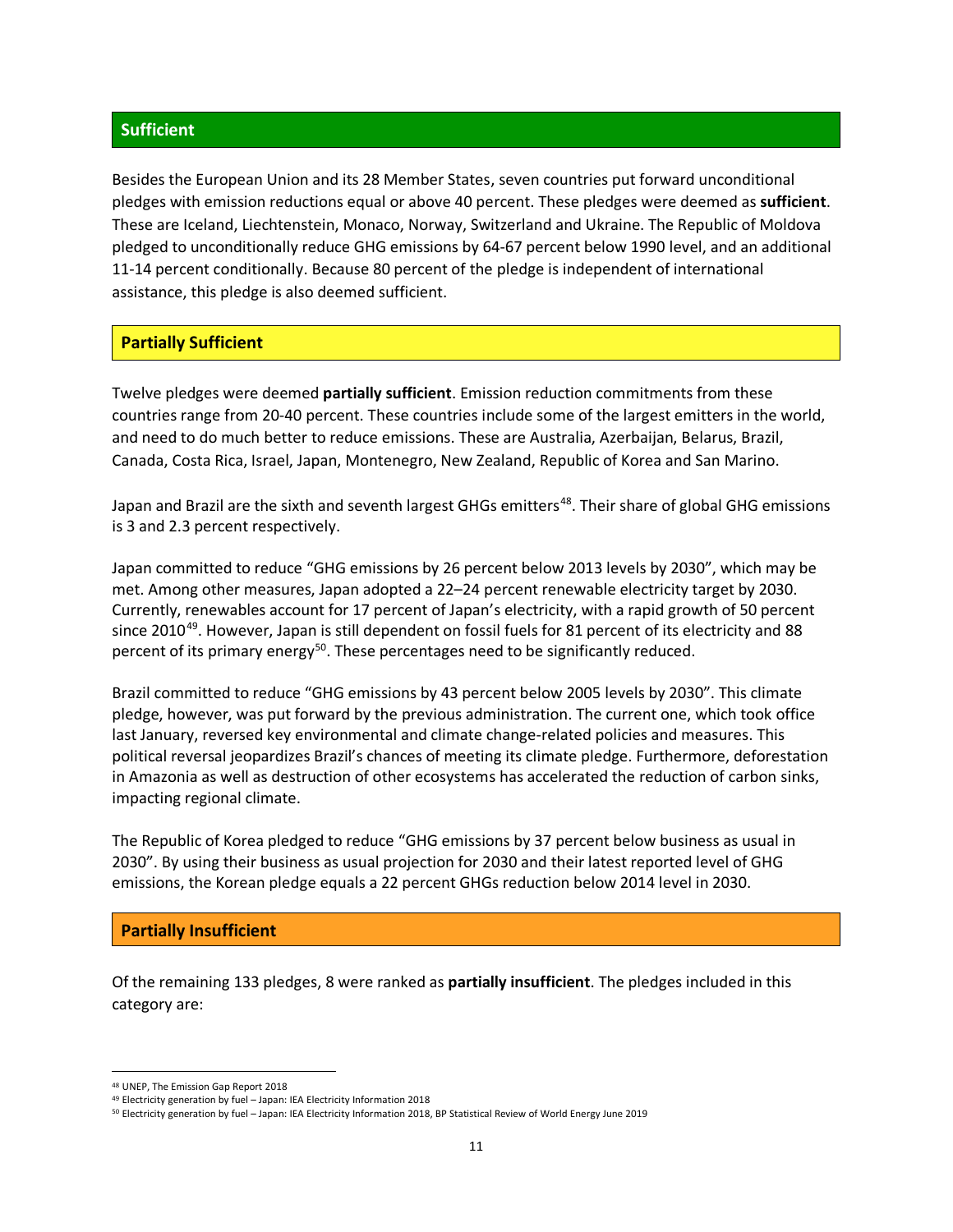- 1. Pledges **below 20 percent** emission reductions. Commitments from these countries show limited ambition to address climate change. These are Albania, Jamaica and Serbia. Also included in this category is Trinidad and Tobago, a high-income country.
- 2. Pledges with conditional commitments where the country is implementing more than **50 percent** of the pledge from their own resources. These pledges show some effort from the country to reduce emissions. The four countries under this category are Cook Islands, Kazakhstan, Micronesia and Solomon Islands.

#### **Insufficient**

The rest of the climate pledges, totaling 125, were ranked as **insufficient.** The pledges in this category include:

1. Pledges with **no emission reduction target**. These 36 pledges cannot be quantified or measured. These include 30 pledges from Armenia, Belize, Bhutan, Bolivia, Cabo Verde, Cuba, Egypt, El Salvador, Eswatini, Guinea-Bissau, Guyana, Malawi, Mozambique, Myanmar, Nauru, Nepal, Nicaragua, Panama, Papua New Guinea, Rwanda, Samoa, Sierra Leone, Somalia, South Africa, Sudan, Suriname, Syrian Arabic Republic, Timor-Leste, Tonga and Turkmenistan.

In addition, this category includes six high-income countries that lack emission reduction targets in their pledges. These are: Antigua and Barbuda, Bahrain, Kuwait, Qatar, Saudi Arabia and United Arab Emirates.

Qatar, Kuwait, the United Arab Emirates and Bahrain have the highest  $CO<sub>2</sub>$  emissions per person in the world, with 38, 23.9, 22.4 and 21.8 tons of  $CO<sub>2</sub>$  per person respectively. On average, that is about 50 percent higher than the United States and three times more than in Germany<sup>[51](#page-16-0)</sup>.

2. Pledges with commitments that rely **more than 50 percent** on international funding for their implementation. Many of these countries have limited capacity to reduce their emissions and are reliant on financial and technical assistance, which may not materialize. These pledges, especially for the upper middle income countries, show minimal effort from the country to reduce emissions. Among this category, 27 pledges made commitments ranging from 50-90% conditional. These are: Algeria, Bangladesh, Benin, Bosnia and Herzegovina, Burkina Faso, Burundi, Chad, Democratic People's Republic of Korea, Ecuador, Eritrea, Fiji, Ghana, Guatemala, Haiti, Jordan, Kiribati, Lesotho, Maldives, Mauritania, Morocco, Niger, Nigeria, Niue, Sri Lanka, Tajikistan, Togo and Viet Nam. Of these pledges, 33 percent are from upper middle-income countries, 30 percent from lower middleincome countries and 37 percent from low income countries.

In addition, 38 pledges are 100 percent conditional to international support for their full implementation. These are: Afghanistan, Barbados, Botswana, Cambodia, Cameroon, Central African Republic, Comoros, Congo (Republic of), Cote d'Ivoire, Democratic Republic of the Congo, Dominica, Dominican Republic, Equatorial Guinea, Ethiopia, Gabon, Gambia, Grenada, Guinea, Honduras, Kenya, Lao People's Democratic Republic, Liberia, Madagascar, Marshall Islands, Mauritius, Mongolia, Namibia, Oman, Pakistan, Palau, Saint Kitts and Nevis, Saint Lucia, Sao Tome

<span id="page-16-0"></span><sup>&</sup>lt;sup>51</sup> Fossil CO<sub>2</sub> and GHG emissions of all world countries - 2019 Report, Publications Office of the European Union; Global Carbon Atlas, CO<sub>2</sub> emissions per person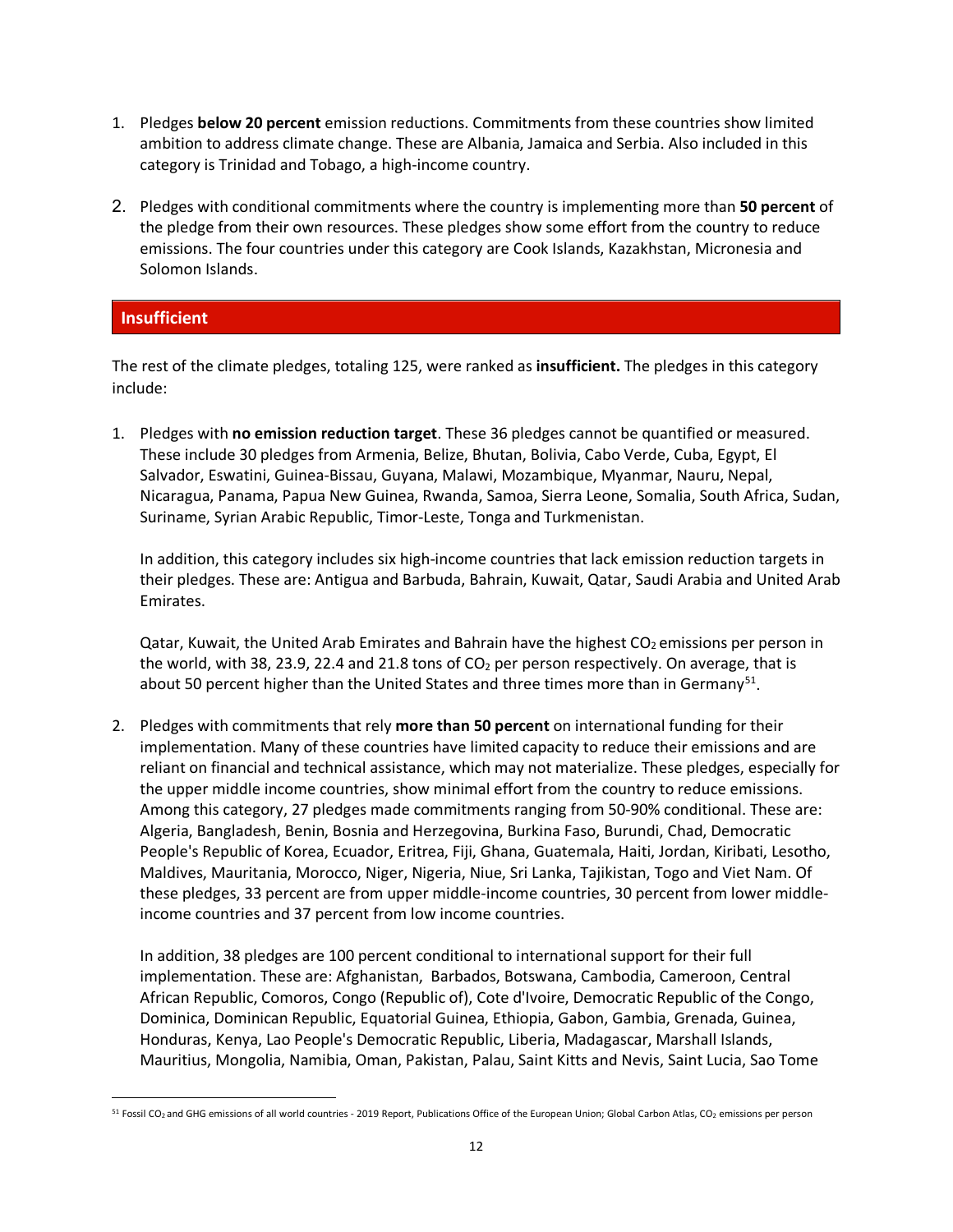and Principe, Seychelles, State of Palestine, Tuvalu, Uganda, United Republic of Tanzania, Vanuatu, Venezuela, Zambia and Zimbabwe. Of these pledges, 30 percent are from upper middle-income countries, 32 percent from lower middle-income countries and 26 percent from low income countries.

Five high-income countries also made totally conditional pledges: Bahamas, Barbados, Oman, Saint Kitts and Nevis and Seychelles.

- 3. Pledges with **intensity targets.** As with China and India, climate pledges based on intensity targets mostly equal an increase in emissions in 2030 above the current level. These six pledges using intensity targets are: Malaysia, Uzbekistan, Tunisia, and three high income countries –Chile, Singapore and Uruguay.
- 4. Pledges using **business as usual** (BAU) targets, as well as partially conditional using more than **50 percent** of their own resources. These pledges are based on emission reductions below a projected level of future emissions in 2030 **if** no actions or policies are implemented. Thus, these commitments mostly equal an increase in emission in 2030 above the latest level of emissions reported by each country.

There are 13 pledges under this group.

For example, Indonesia, the eighth largest global emitter, pledged to unconditionally "reduce GHG emissions by 29 percent below business as usual" by 2030, and an additional 12 percent conditionally. By using their business as usual projection for 2030 and their latest reported level of GHG emissions, the Indonesian pledge equals a 40 percent GHG increase above 2016 level in 2030 $52$ .

The 12 additional countries using the same BAU target, which increases emissions by 2030, are: Andorra, Argentina, Colombia, Djibouti, Georgia, Mexico, North Macedonia, Paraguay, Peru, Saint Vincent and the Grenadines and Thailand.

**Countries with no pledges.** Thirteen countries have not yet submitted their climate pledges. These are Angola, Brunei Darussalam, Iran, Iraq, Kyrgyz Republic, Libya, Lebanon, Philippines, Russia Federation, Senegal, South Sudan, Turkey and Yemen.

All of these countries have signed the Paris Agreement. Brunei Darussalam, Philippines and Senegal have also ratified it and are revising their initial commitments before they become their climate pledges. The rest of the countries are still in the ratification process of the Paris Agreement.

Emissions from these countries combined account for about 9 percent of global GHG emissions. Of particular importance among these countries is the Russian Federation –the fifth largest global GHG emitter, contributing 4.6 percent of global GHG emissions $53$ .

<span id="page-17-0"></span><sup>52</sup> Indonesia's NDC (2016) and Biennial Update Report (2018)

<span id="page-17-1"></span><sup>53</sup> UNEP, The Emission Gap Report 2018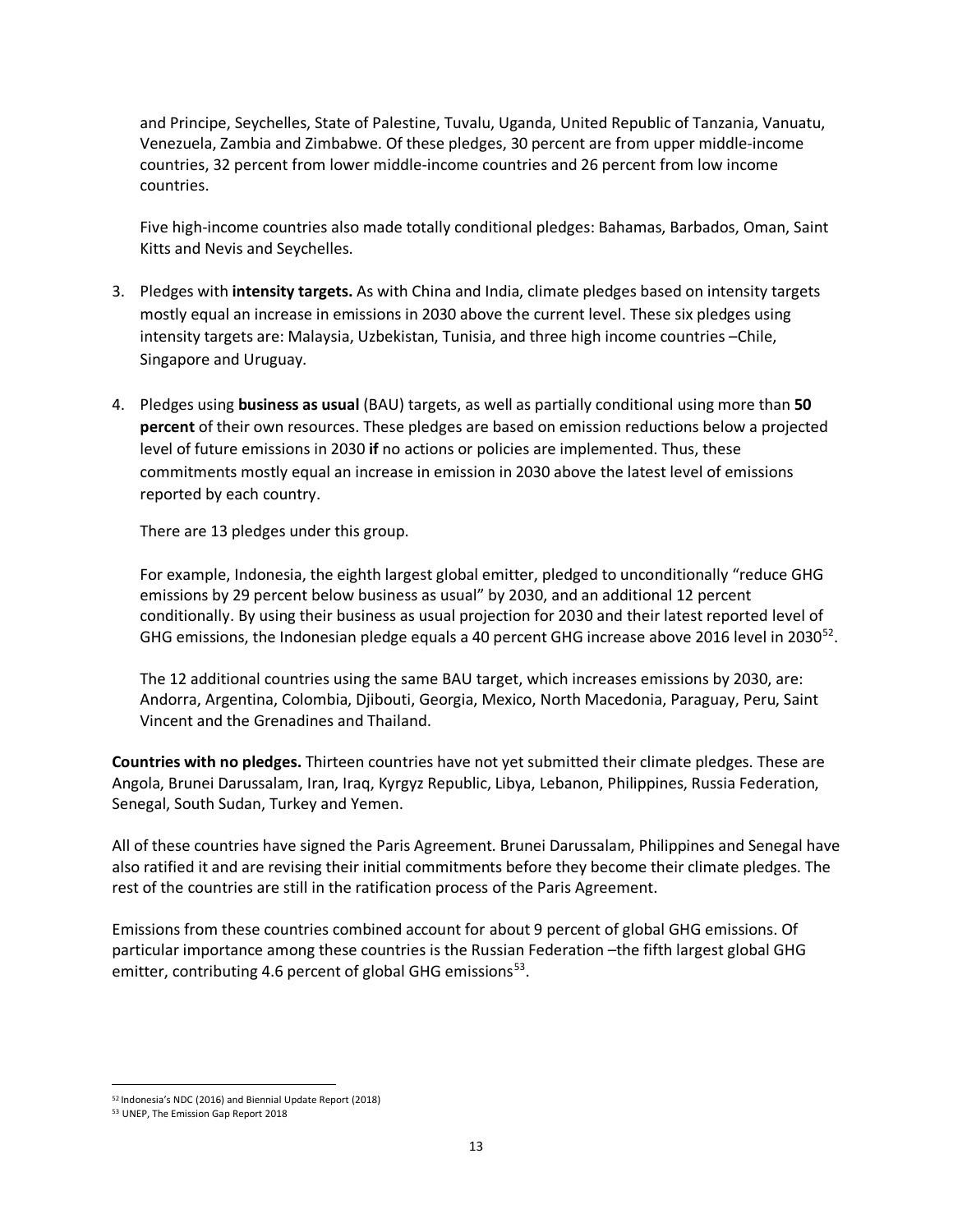#### **The price**

As long as global emissions are not rapidly reduced, global warming will continue to accelerate. This means that we could be living in 1.5°C world as early as the 2030s<sup>54</sup>. As a result, weather events and patterns will continue to change, and will adversely affect human health, livelihoods, food, water, biodiversity and economic growth.

Weather events are the result of natural factors. A warming climate has altered the intensity and frequency of heat waves, droughts, wildfires, and severe storms (or heavy precipitation) and hurricanes -both of which lead to flooding<sup>55</sup>. Once-a-century severe weather events are now becoming the new norm.

These weather events influenced by human-induced climate change are becoming more frequent and intense. They are also becoming more costly.

Economic losses and damages from 690 weather events were \$330 billion dollars globally in 2017. These figures have almost doubled in number and in losses compared to 2005, when 347 weather events caused \$274 billion dollars in economic losses worldwide –almost half of the economic losses were caused by Hurricane Katrina in the United States<sup>[56](#page-18-2)</sup>.

Because global warming is accelerating, the number and economic losses from weather events are projected to at least double again by 2030. That comes to \$660 billion dollars a year or almost \$2 billion a day within the next decade.

The world cannot afford these costs on lives, livelihoods and economic growth. This massive price tag is part of the cost of inaction.

#### **Limiting climate change**

Limiting climate change requires rapidly reducing emissions. For more than two decades, climate scientists have reiterated the same message. Yet, emissions continued to increase.

Today, fossil fuels provide 81 percent of the world's primary energy<sup>[57](#page-18-3)</sup> and the CO<sub>2</sub> released with their use is responsible for 70 percent of the observed warming<sup>58</sup>. The climate pledges are indeed a critical first step to reduce emissions; but will only address less than half of emission reductions needed<sup>59</sup>, if fully implemented.

There are two ways in which  $CO<sub>2</sub>$  emissions can be rapidly reduced to double climate action.

One of the fastest ways to reduce energy-related  $CO<sub>2</sub>$  emissions is to shift electricity generation. Currently, 38 percent of electricity in the world is generated by burning coal and 26 percent by oil and

<span id="page-18-0"></span><sup>54</sup> Universal Ecological Fund: The Truth About Climate Change (2016), IPCC: Special Report on Global Warming of 1.5°C (2018)

<span id="page-18-1"></span><sup>55</sup> Explaining Extreme Events of 2015 from a Climate Perspective, Bulletin of the American Meteorological Society (2015); Attribution of Extreme Weather Events in the Context of Climate Change, The National Academies of Sciences, Engineering, and Medicine (2016)

<sup>56</sup> NatCatService, Munich RE: https://natcatservice.munichre.com/

<span id="page-18-3"></span><span id="page-18-2"></span><sup>57</sup> International Energy Agency: IEA World Energy Balances 2018

<span id="page-18-4"></span><sup>58</sup> UNEP (2018). The Emissions Gap Report 2018, Global Carbon Atlas, Emission Database for Global Atmospheric Research

<span id="page-18-5"></span><sup>59</sup> IPCC: Special Report on Global Warming of 1.5°C (2018)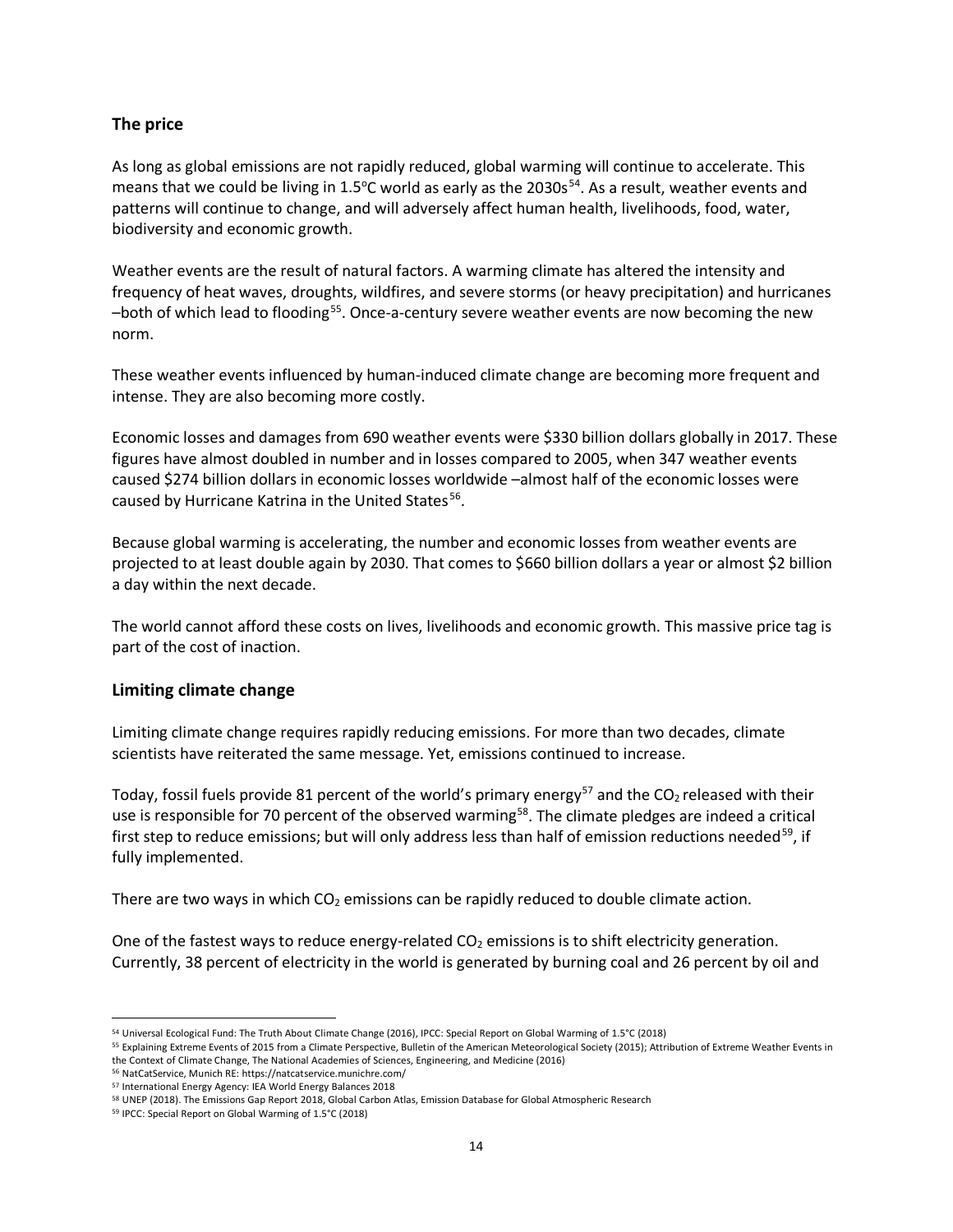gas. That totals 64 percent of global electricity being generated by fossil fuels, while about 7 percent by solar and wind $60$ .

To drastically reduce  $CO<sub>2</sub>$  emissions in the next decade, a 70 percent reduction in coal use for electricity generation will be necessary as well as a five-fold increase in wind and solar energy<sup>61</sup>. Yet, about 60 percent of the world's primary energy will still be dependent on fossil fuels (mainly natural gas and oil) to power, heat and fuel the world in  $2030^{62}$  $2030^{62}$  $2030^{62}$ .

The implementation of the current pledges is far from the necessary reduction in coal use and promotion of renewable energy targets needed to limit human-induced climate change.

Worldwide, there are more than 2,400 coal-fired power stations<sup>63</sup>. Phasing out and closing these coalfired power plants within the next decade is essential to reducing  $CO<sub>2</sub>$  emissions. This option is viable, cost-effective and certainly doable. However, due to the misconception that breaking the dependency on coal may hinder economic growth, vested interests, short-sightedness, bad economics and even denial make this option unlikely to be implemented within the next decade. In fact, 250 additional coalfired power stations are currently under construction  $64$ .

Another way to rapidly reduce  $CO<sub>2</sub>$  emissions is by improving and increasing energy efficiency. Energy efficiency is one of the key ways the world can meet energy demand with lower energy use. Improving and increasing energy efficiency could achieve more than 40 percent of  $CO<sub>2</sub>$  emission reductions by  $2040^{65}$  $2040^{65}$  $2040^{65}$ .

Using energy more efficiently is something each one of us can do. It can result in emission reductions as well as significant savings in energy bills (electricity, natural gas and fuel). Households worldwide could save more than \$500 billion dollars by 2040 by adopting energy efficiency measures that are available today, for example, better insulation, choices of glass, 'green' roofs, heating, ventilation, and air conditioning (HVAC) choices. Each dollar spent to make vehicles, buildings, appliances and equipment more efficient pays back, on average, by a factor of three through lower energy bills<sup>[66](#page-19-6)</sup>.

Solving climate change requires leadership. It also requires the collective effort of all of us.

#### **Leadership from governments**

Despite the climate pledges, the policies under implementation and those to be adopted, tax credits for renewable electricity, carbon pricing and other measures, national governments need to at least double or triple actions to reduce emissions in the next decade. The next round of new or updated climate pledges is expected to be submitted by  $2020^{67}$  $2020^{67}$  $2020^{67}$ .

World leaders also have the opportunity to show their climate leadership by adopting and implementing additional policies to reduce emissions and to use energy more efficiently. Policy can accelerate the implementation of climate solutions.

<span id="page-19-1"></span><span id="page-19-0"></span><sup>60</sup> International Energy Agency: Electricity generation mix, 2018 61 IPCC: Special Report on Global Warming of 1.5°C (2018), IAMC 1.5°C Scenario Explorer: International Institute for Applied Systems Analysis *(*IIASA)

<span id="page-19-2"></span><sup>62</sup> IAMC 1.5°C Scenario Explorer: International Institute for Applied Systems Analysis (IIASA)

<span id="page-19-3"></span><sup>63</sup> Global Energy Monitor's Global Coal Plant Tracker: Number of Coal-fired power stations by county (July 2019)

<span id="page-19-4"></span><sup>64</sup> Global Energy Monitor's Global Coal Plant Tracker: Number of Coal-fired power stations by county (July 2019)

<span id="page-19-6"></span><span id="page-19-5"></span><sup>65</sup> IEA Energy Efficiency 2018 report

<sup>66</sup> IEA Energy Efficiency 2018 report

<span id="page-19-7"></span><sup>67</sup> Paris Agreement, Article 4.9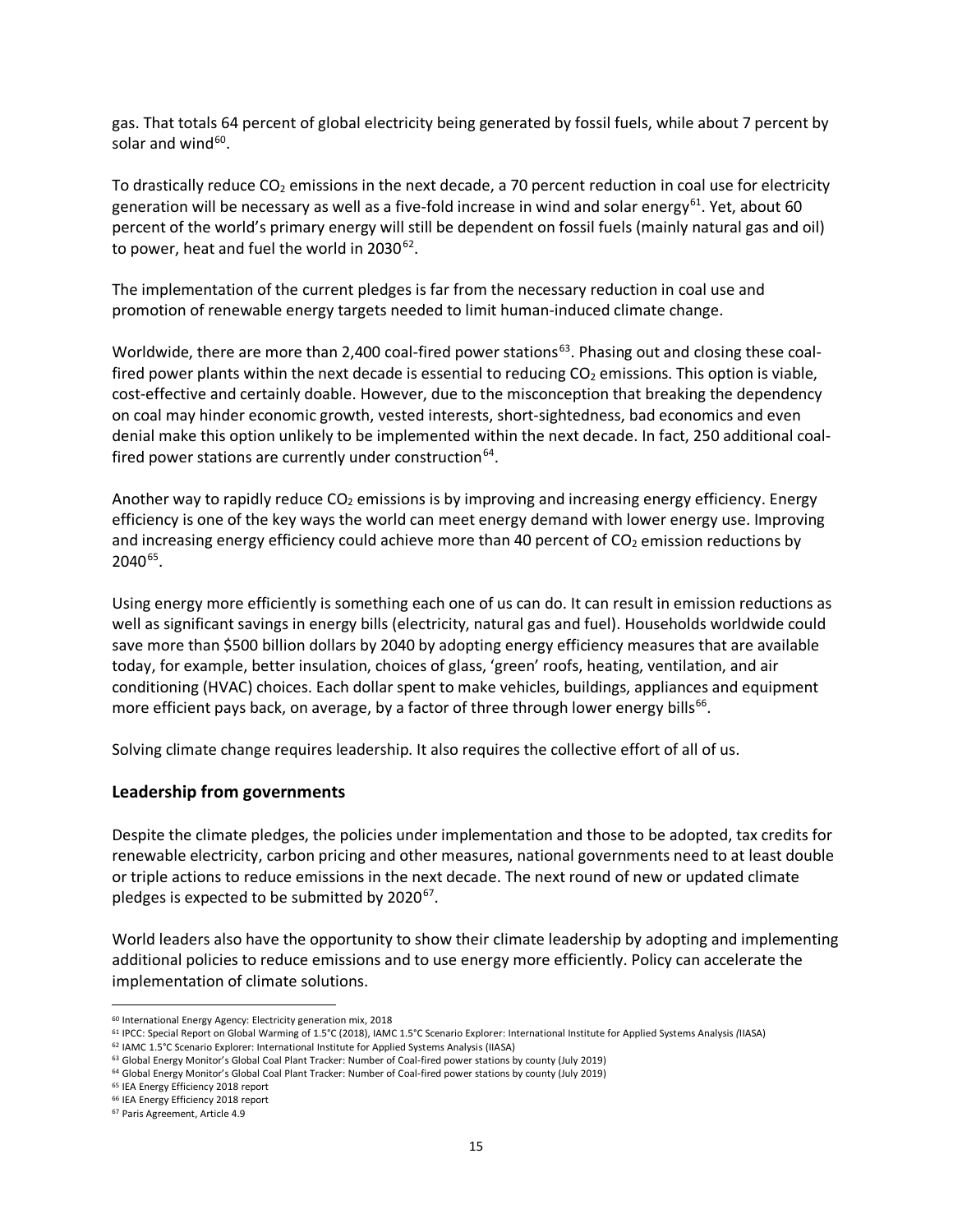Stronger leadership is needed to sustain the call for increased climate action, nationally and globally, to meet the Paris Agreement targets. Since the United States announced its intention to withdraw from the Paris Agreement in 2017, a number of other countries appear to be paying little or no attention to the urgent need to reduce emissions. A few world leaders remain strong advocates of the Paris Agreement, and they need to lead other nations to honor and increase their commitments.

#### **Leadership from the private sector**

The burden of addressing climate change cannot be left to governments alone. Business leaders can be climate leaders. Some have already shown their leadership –about 200 major companies committed to sourcing 100 percent renewable electricity by 2050<sup>[68](#page-20-0)</sup>. For these companies, climate action is a sustainable way of doing business and a driver of innovation, competitiveness, risk management and growth. This private sector leadership can also have an influential role –investments from businesses also have the potential to drive policy changes.

#### **Leadership from individuals**

Individuals can be climate leaders too. Communities, both as citizens and consumers, can make a major difference through their coordinated actions. It will only require smarter choices.

We need a paradigm shift in our current culture. Individuals can:

- Choose to demand increased climate action from governments –a necessary and critical element to put pressure on governments for climate leadership and smarter choices. After all, Heads of State have the responsibility of making decisions on behalf of millions of people in their countries;
- Choose to purchase goods and service from businesses that are choosing a sustainable business model over profit;
- Contribute to reducing emissions by using energy more efficiently in our homes, where we work or study, in how we travel, in what we purchase, in what we eat.

Individuals in some countries can have a higher impact in reducing emissions than others, based on their  $CO<sub>2</sub>$  emissions per person<sup>[69](#page-20-1)</sup> (Figure 3).

Countries where individuals can have the highest impact in reducing emissions, ordered by their  $CO<sub>2</sub>$ emission per person, are Qatar, Trinidad and Tobago, Kuwait, United Arab Emirates, Brunei Darussalam, Bahrain, Saudi Arabia, Australia, United States, Kazakhstan, Luxembourg, Canada, Estonia, Palau, Oman, Turkmenistan, Republic of Korea, Russian Federation, Singapore, Iceland, Czechia, Bermuda, Mongolia, Germany, Netherlands and Japan.

Impact from individual actions to reduce emissions will be also high in Belgium, Poland, Norway, Libya, Ireland, Finland, Iran, Malaysia, South Africa, Niue, Austria, Israel, New Zealand, Bosnia and Herzegovina, Slovenia, China, Bulgaria, Greece, Andorra, Slovakia, Bahamas, Belarus, Seychelles, Cyprus, Spain, Denmark, Italy, United Kingdom, Turkey, Antigua and Barbuda, France, Portugal, Equatorial Guinea, Hungary, Serbia and Iraq.

<span id="page-20-0"></span><sup>68</sup> http://there100.org/

<span id="page-20-1"></span><sup>69</sup> Global Carbon Atlas, CO2 emissions per person (2017)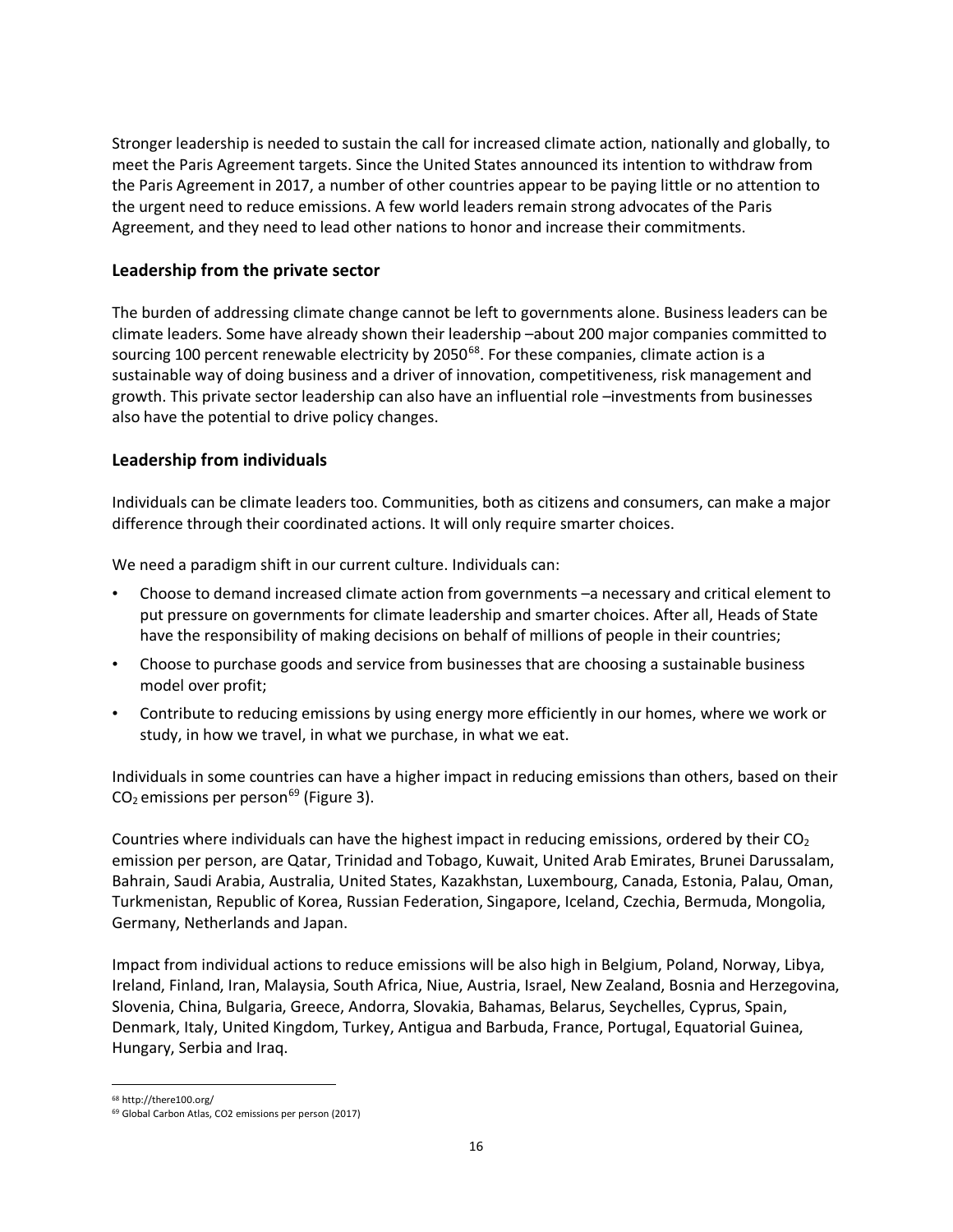Young people in many of these countries are leading a global mobilization demanding political action to address climate change. These young climate advocates can lead and mobilize individuals to take climate action as well.

Each one of us can be a climate leader.

We all contribute to climate change. We can all help solve it.

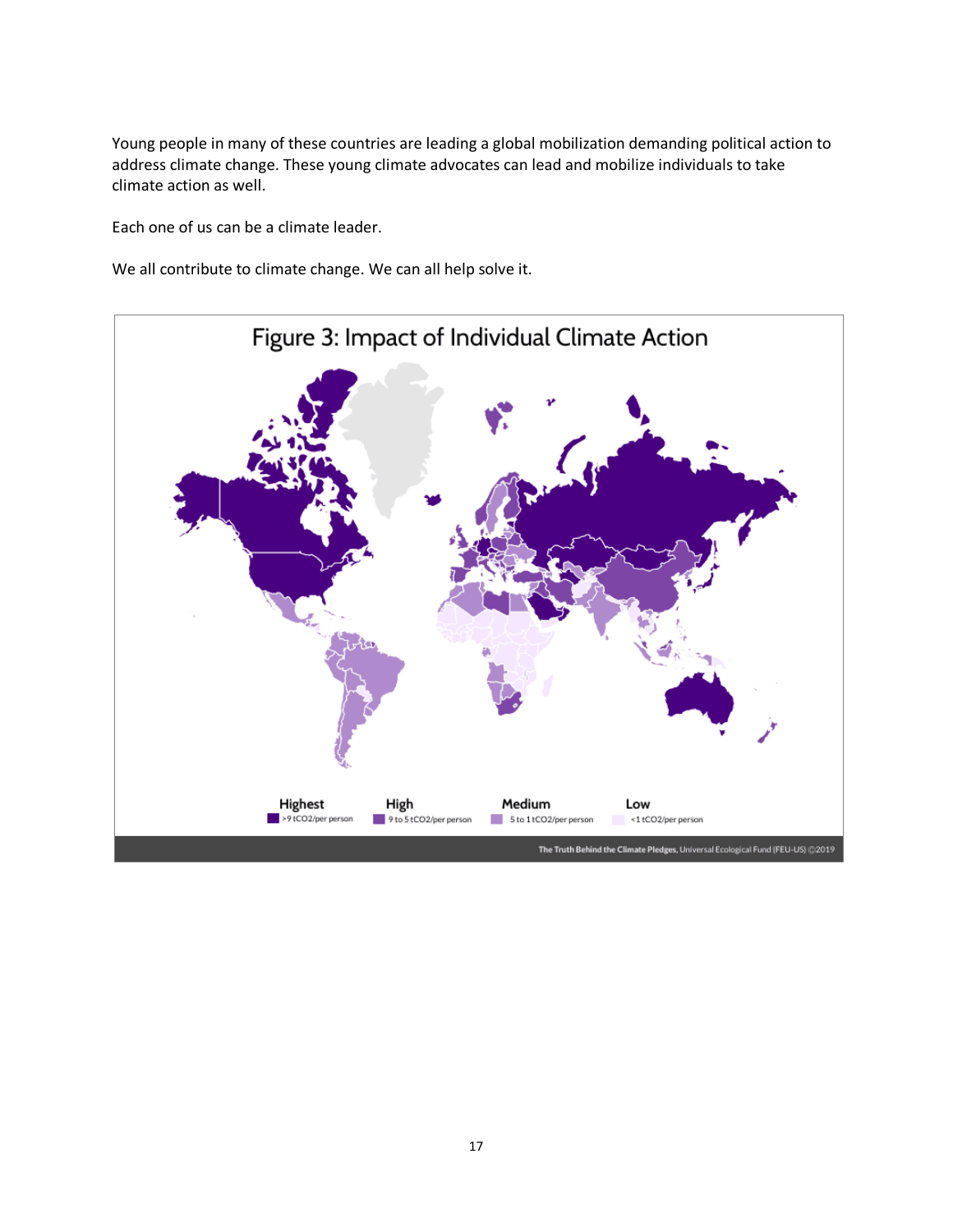### **Annex: The Climate Pledges**

The 184 climate pledges were ranked based on their emission reduction commitments.

Sources used to develop the ranking are:

- NDC Registry, United Nations Framework Convention on Climate Change Secretariat<sup>70</sup>.
- Biennial Update Reports and National Communications to the UNFCCC[71.](#page-22-1)

Additional columns are included with the categorization of countries used by:

- The Climate Change Convention, indicating Industrialized and Developing. Among the developing countries, 47 Least Developing Countries (LDCs) are also indicated $^{72}$ .
- The IPCC, indicating country classification by income<sup>73</sup>: high income countries (HIC), upper middle-income countries (UMC), lower middle-income countries (LMC) and low income countries (LIC). This categorization is based on the World Bank's classification of countries by income, and was updated using the latest ranking, where 23 countries changed categories<sup>74</sup>.

#### **SUFFICIENT –36 pledges**

Climate pledges **above or equal to 40%** emission reductions

|                        |                            | Category       |                        |                                                |
|------------------------|----------------------------|----------------|------------------------|------------------------------------------------|
| Country / Party        | <b>Based on</b>            | <b>UNFCCC</b>  | <b>IPCC</b>            | <b>Unconditional Pledge</b>                    |
| European Union (EU-28) |                            | Industrialized | High income            | At least 40% of GHG emissions below 1990 level |
| Austria                |                            | Industrialized | High income            | At least 40% of GHG emissions below 1990 level |
| Belgium                |                            | Industrialized | High income            | At least 40% of GHG emissions below 1990 level |
| <b>Bulgaria</b>        |                            | Industrialized | Upper-middle<br>income | At least 40% of GHG emissions below 1990 level |
| Croatia                |                            | Industrialized | High income            | At least 40% of GHG emissions below 1990 level |
| Cyprus                 |                            | Industrialized | High income            | At least 40% of GHG emissions below 1990 level |
| Czechia                |                            | Industrialized | High income            | At least 40% of GHG emissions below 1990 level |
| Denmark                |                            | Industrialized | High income            | At least 40% of GHG emissions below 1990 level |
| Estonia                | +40% emission<br>reduction | Industrialized | High income            | At least 40% of GHG emissions below 1990 level |
| Finland                |                            | Industrialized | High income            | At least 40% of GHG emissions below 1990 level |
| France                 |                            | Industrialized | High income            | At least 40% of GHG emissions below 1990 level |
| Germany                |                            | Industrialized | High income            | At least 40% of GHG emissions below 1990 level |
| Greece                 |                            | Industrialized | High income            | At least 40% of GHG emissions below 1990 level |
| Hungary                |                            | Industrialized | High income            | At least 40% of GHG emissions below 1990 level |
| Ireland                |                            | Industrialized | High income            | At least 40% of GHG emissions below 1990 level |
| Italy                  |                            | Industrialized | High income            | At least 40% of GHG emissions below 1990 level |
| Latvia                 |                            | Industrialized | High income            | At least 40% of GHG emissions below 1990 level |

<span id="page-22-0"></span><sup>&</sup>lt;sup>70</sup> Nationally Determined Contributions: NOC Registry, United Nations Framework Convention on Climate Change<br><sup>71</sup> Biennial Update Report (BUR) and National Communication (NC) to the Climate Change Convention

<span id="page-22-1"></span>

<span id="page-22-3"></span><span id="page-22-2"></span><sup>&</sup>lt;sup>72</sup> There are <u>47 LDCs</u> under the Climate Change Convention.<br><sup>73</sup> The 2014 IPCC Fifth Assessment Report [\(](https://unfccc.int/process-and-meetings/transparency-and-reporting/reporting-and-review-under-the-convention/national-communications-and-biennial-update-reports-non-annex-i-parties/national-communication-submissions-from-non-annex-i-parties)AR5) analyzed global GHG emissions categorizing co[u](https://unfccc.int/topics/resilience/workstreams/national-adaptation-programmes-of-action/ldc-country-information)ntries based on their income into high-income, upper-middle income, lower-middle income and low-income countries: AR5, WGIII, Annex II: Metrics and Methodologies.

<span id="page-22-4"></span><sup>&</sup>lt;sup>74</sup> This categorization of countries by income was updated using th[e 2020 ranking.](https://datahelpdesk.worldbank.org/knowledgebase/articles/906519-world-bank-country-and-lending-groups) Compared to the 2014 IPCC assessment, 23 countries changed categories: Angola, Armenia, Bangladesh, Comoros, Equatorial Guinea, Georgia, Guatemala, Guyana, Hungary, Kenya, Kyrgyz Republic, Myanmar, Nauru, Paraguay, Russian Federation, Samoa, Seychelles, South Sudan, Sri Lanka, Syrian Arabic Republic, Tunisia, Yemen and Zimbabwe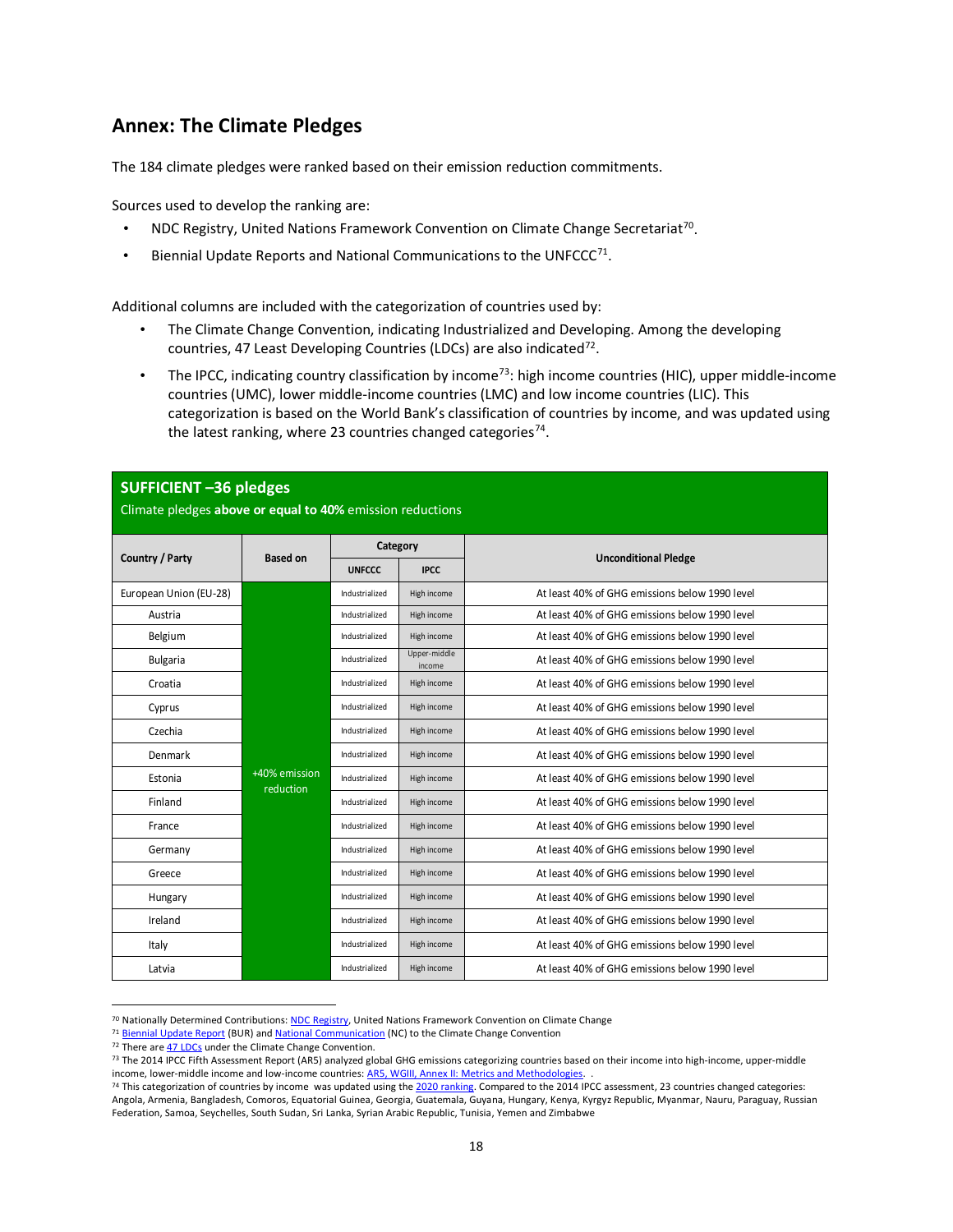| Lithuania           |                            | Industrialized | High income            | At least 40% of GHG emissions below 1990 level         |
|---------------------|----------------------------|----------------|------------------------|--------------------------------------------------------|
| Luxembourg          |                            | Industrialized | High income            | At least 40% of GHG emissions below 1990 level         |
| Malta               |                            | Industrialized | High income            | At least 40% of GHG emissions below 1990 level         |
| Netherlands         |                            | Industrialized | High income            | At least 40% of GHG emissions below 1990 level         |
| Poland              |                            | Industrialized | High income            | At least 40% of GHG emissions below 1990 level         |
| Portugal            |                            | Industrialized | High income            | At least 40% of GHG emissions below 1990 level         |
| Romania             |                            | Industrialized | Upper-middle<br>income | At least 40% of GHG emissions below 1990 level         |
| Slovakia            |                            | Industrialized | High income            | At least 40% of GHG emissions below 1990 level         |
| Slovenia            |                            | Industrialized | High income            | At least 40% of GHG emissions below 1990 level         |
| Spain               |                            | Industrialized | High income            | At least 40% of GHG emissions below 1990 level         |
| Sweden              |                            | Industrialized | High income            | At least 40% of GHG emissions below 1990 level         |
| United Kingdom      |                            | Industrialized | High income            | At least 40% of GHG emissions below 1990 level         |
| Iceland             | 40% emission<br>reduction  | Industrialized | High income            | 40% of GHG emissions below 1990 level                  |
| Liechtenstein       | 40% emission<br>reduction  | Industrialized | High income            | 40% of GHG emissions below 1990 level                  |
| Monaco              | +40% emission<br>reduction | Industrialized | High income            | 50% of GHG emissions below 1990 level                  |
| Norway              | +40% emission<br>reduction | Industrialized | High income            | At least 40% of GHG emissions below 1990 level         |
| Switzerland         | +40% emission<br>reduction | Industrialized | High income            | 50% of GHG emissions below 1990 level                  |
| Ukraine             | +40% emission<br>reduction | Industrialized | Lower-middle<br>income | Not to exceed 60% of GHG emissions below 1990 level    |
| Republic of Moldova | +40% emission<br>reduction | Developing     | Lower-middle<br>income | 64-67% of GHG emissions below 1990 level <sup>75</sup> |

## **PARTIALLY SUFFICIENT –12 pledges**

#### Climate pledges **between 20-40%** emission reductions

|             |                                                            | Category       |                             |                                                  |  |
|-------------|------------------------------------------------------------|----------------|-----------------------------|--------------------------------------------------|--|
|             | <b>Based on</b><br>Country<br><b>UNFCCC</b><br><b>IPCC</b> |                | <b>Unconditional Pledge</b> |                                                  |  |
| Australia   | 20-40% emission<br>reduction                               | Industrialized | High income                 | 26-28% of GHG emission below 2005 level          |  |
| Azerbaijan  | 20-40% emission<br>reduction                               | Developing     | Upper-middle<br>income      | 35% of GHG emissions below 1990 level            |  |
| Belarus     | 20-40% emission<br>reduction                               | Industrialized | Upper-middle<br>income      | At least 28% of GHG emissions below 1990 level   |  |
| Brazil      | 20-40% emission<br>reduction                               | Developing     | Upper-middle<br>income      | 37% of GHG emissions below 2005 level (by 2025)  |  |
| Canada      | 20-40% emission<br>reduction                               | Industrialized | High income                 | 30% of GHG emissions below 2005 level            |  |
| Costa Rica  | 20-40% emission<br>reduction                               | Developing     | Upper-middle<br>income      | 25% of GHG emissions below 2012                  |  |
| Israel      | 20-40% emission<br>reduction                               | Developing     | High income                 | 26% of GHG emissions per capita below 2005 level |  |
| Japan       | 20-40% emission<br>reduction                               | Industrialized | High-income                 | 26% of GHG emissions below 2013 level            |  |
| Montenegro  | 20-40% emission<br>reduction                               | Developing     | Upper-middle<br>income      | 30% of GHG emissions below 1990 level            |  |
| New Zealand | 20-40% emission<br>reduction                               | Industrialized | High income                 | 30% of GHG emissions below 2005 level            |  |

<span id="page-23-0"></span><sup>75</sup> The **Republic of Moldova** also made a conditional pledge to reduce an additional 11-14% of GHG emissions below 1990 level (total up to 78%). Because 80 percent of the pledge depends on national actions, equal or above 40% emission reductions, this pledge was deemed sufficient.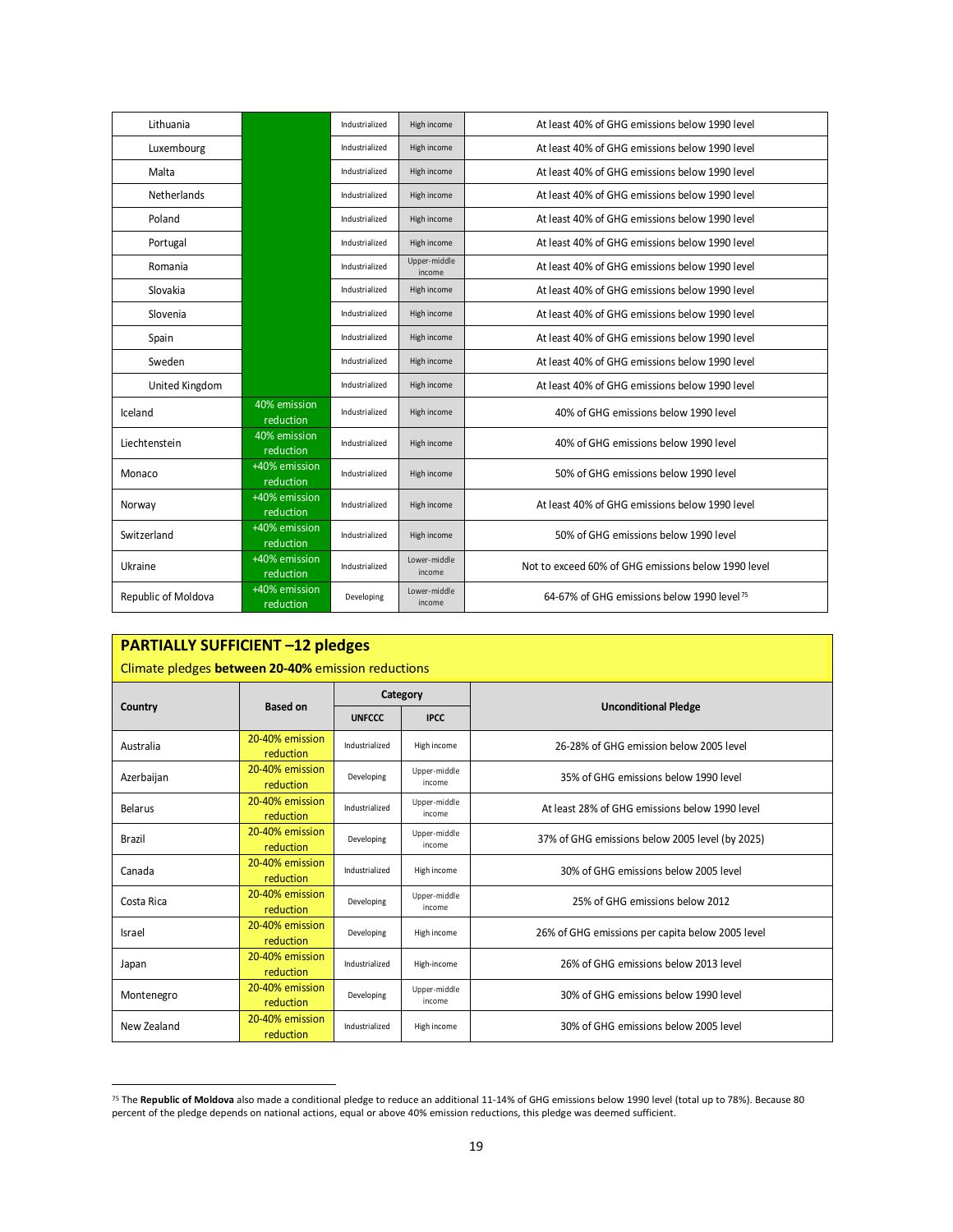| Republic of Korea | 20-40% emission<br><b>reduction</b><br><b>BAU target</b> | Developing | High income | 37% of GHG emissions below BAU<br>(equals a 22.4% reduction below 2014 level by 2030 <sup>76</sup> ) |
|-------------------|----------------------------------------------------------|------------|-------------|------------------------------------------------------------------------------------------------------|
| San Marino        | 20-40% emission<br><b>reduction</b>                      | Developing | High income | 20% of GHG emissions below 2005 level                                                                |

| <b>PARTIALLY INSUFFICIENT -8 pledges</b>                                   |                                 |                          |                        |                                                                                     |                                                                                              |  |
|----------------------------------------------------------------------------|---------------------------------|--------------------------|------------------------|-------------------------------------------------------------------------------------|----------------------------------------------------------------------------------------------|--|
| Climate pledges below 20% emission reductions and/or up to 50% conditional |                                 |                          |                        |                                                                                     |                                                                                              |  |
| Country                                                                    | <b>Based on</b>                 | Category                 |                        |                                                                                     | <b>Conditional pledge</b>                                                                    |  |
|                                                                            |                                 | <b>UNFCCC</b>            | <b>IPCC</b>            | <b>Unconditional pledge</b>                                                         |                                                                                              |  |
| Albania                                                                    | Below 20%<br>emission reduction | Developing               | Upper-middle<br>income | 11.5% of $CO2$ emissions below 2016<br>level                                        |                                                                                              |  |
| Cook Islands                                                               | <b>Up to 50%</b><br>conditional | Developing               | Upper-middle<br>income | 38% of CO <sub>2</sub> emissions from<br>electricity generation below 2006<br>level | 43% of CO <sub>2</sub> emissions from electricity<br>generation below 2006 level (total 81%) |  |
| Jamaica                                                                    | Below 20%<br>emission reduction | Developing               | Upper-middle<br>income | 7.8% of GHG emissions below BAU                                                     | Additional 2.2% of GHG emissions below BAU<br>(total 10%)                                    |  |
| Kazakhstan                                                                 | <b>Up to 50%</b><br>conditional | Developing               | Upper-middle<br>income | 15% of GHG emissions below 1990<br>level                                            | Additional 10% of GHG emissions below 1990<br>level (total 25%)                              |  |
| Micronesia                                                                 | Up to 50%<br>conditional        | Developing               | Lower-middle<br>income | 28% of GHG emissions below 2000<br>level (by 2025)                                  | Additional 7% of GHG emissions below BAU<br>(by 2025) (total 35%)                            |  |
| Serbia                                                                     | Below 20%<br>emission reduction | Developing               | Upper-middle<br>income | 9.8% of GHG emissions below 1990<br>level                                           |                                                                                              |  |
| Solomon Islands                                                            | <b>Up to 50%</b><br>conditional | Developing<br><b>LDC</b> | Lower-middle<br>income | 30% of GHG emissions below 2015<br>level                                            | Additional 15% of GHG emissions below 2015<br>level (total 45%)                              |  |
| <b>Trinidad and Tobago</b>                                                 | Below 20%<br>emission reduction | Developing               | High income            | 30% of GHG emissions in public<br>transportation below BAU                          | 15% of GHG emissions below BAU                                                               |  |

#### **INSUFFICIENT – 128 pledges**

Climate pledges with **no emission reduction target,** more than **50% conditional**, with **intensity** target and/or **with Business as Usual (BAU) target** 

For +pledges with BAU targets, the percentage of actual emission reduction or increase below the latest level of emissions is included under each pledge, indicated in *italics*. Sources are included in footnotes.

|                     | <b>Based on</b>                 | Category           |                        | <b>Unconditional pledge</b>                                         | <b>Conditional Pledge</b>                                |
|---------------------|---------------------------------|--------------------|------------------------|---------------------------------------------------------------------|----------------------------------------------------------|
| Country             |                                 | <b>UNFCCC</b>      | <b>IPCC</b>            |                                                                     |                                                          |
| Afghanistan         | 100% conditional                | Developing<br>LDC. | Low income             |                                                                     | 13.6% of GHG emissions below BAU                         |
| Algeria             | +50% conditional                | Developing         | Upper-middle<br>income | 7% of GHG emissions below BAU                                       | Additional 15% of GHG emissions below<br>BAU (total 22%) |
|                     |                                 |                    |                        | 37% of GHG emissions below BAU                                      |                                                          |
| Andorra             | <b>BAU target</b>               | Developing         | High income            | (equals a 14% reduction below 2017<br>level by 2030 <sup>77</sup> ) |                                                          |
| Antigua and Barbuda | No emission<br>reduction target | Developing         | High income            | Policies and measures below BAU                                     | Policies and measures below BAU                          |
|                     |                                 |                    |                        | 18% of GHG emissions below BAU                                      | Additional 19% of GHG emissions below                    |
| Argentina           | <b>BAU target</b>               | Developing         | Upper-middle<br>income | (equals a 31% increase above 2014<br>level by 2030 <sup>78</sup> )  | BAU (total 37%)                                          |
| Armenia             | No emission<br>reduction target | Developing         | Upper-middle<br>income | Policies and measures                                               | Policies and measures                                    |

<span id="page-24-1"></span><span id="page-24-0"></span><sup>76</sup> **Republic of Korea** NDC (2016) and BUR (2017) 77 **Andorra** NDC (2017) and BUR (2019) 78 **Argentina** NDC (2016) and BUR (2017)

<span id="page-24-2"></span>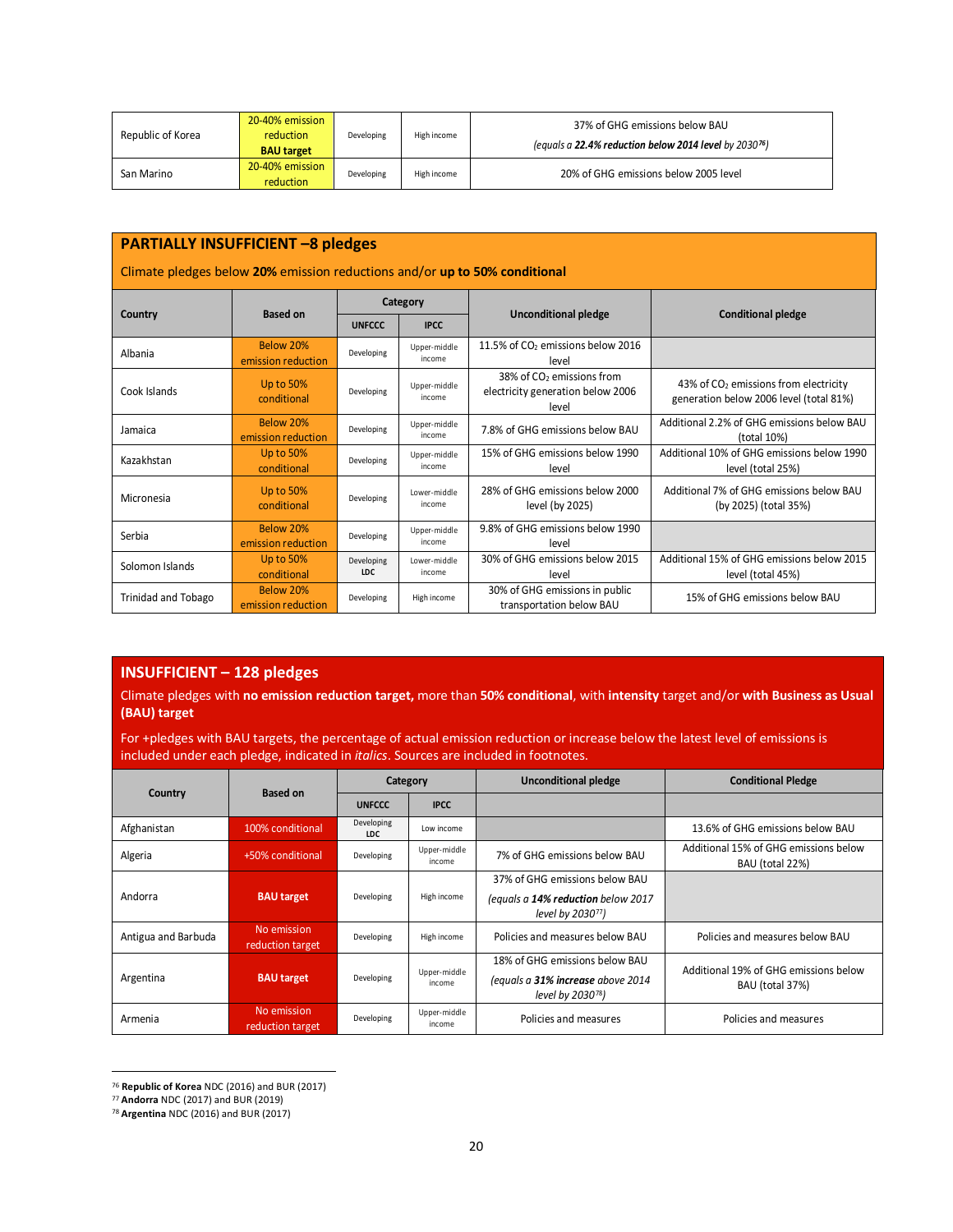| <b>Bahamas</b>                           | 100% conditional                | Developing               | High income            |                                                                                                      | 30% of GHG emissions below BAU <sup>79</sup>                                         |
|------------------------------------------|---------------------------------|--------------------------|------------------------|------------------------------------------------------------------------------------------------------|--------------------------------------------------------------------------------------|
| Bahrain                                  | No emission<br>reduction target | Developing               | High income            |                                                                                                      | Policies and measures                                                                |
| Bangladesh                               | +50% conditional                | Developing<br>LDC        | Lower-middle<br>income | 5% of GHG emissions below BAU                                                                        | Additional 10% of GHG emissions below<br>BAU (total 15%)                             |
| <b>Barbados</b>                          | 100% conditional                | Developing               | High income            |                                                                                                      | 44% of GHG emissions below BAU                                                       |
| Belize                                   | No emission<br>reduction target | Developing               | Upper-middle<br>income |                                                                                                      | Policies and measures                                                                |
| Benin                                    | +50% conditional                | Developing<br><b>LDC</b> | Low income             | 3.6% of GHG emissions below BAU                                                                      | Additional 12.5% of GHG emissions below<br>BAU (total 16%)                           |
| Bhutan                                   | No emission<br>reduction target | Developing<br>LDC        | Lower-middle<br>income | Policies and measures towards<br>carbon neutrality                                                   | Policies and measures towards carbon<br>neutrality                                   |
| Bolivia                                  | No emission<br>reduction target | Developing               | Lower-middle<br>income | Policies and measures                                                                                | Policies and measures                                                                |
| Bosnia and<br>Herzegovina                | +50% conditional                | Developing               | Upper-middle<br>income | 2% of GHG emissions below BAU                                                                        | Additional 21% of GHG emissions below<br>BAU (total 23%)                             |
| Botswana                                 | 100% conditional                | Developing               | Upper-middle<br>income |                                                                                                      | 15% of GHG emissions below 2010 level                                                |
| <b>Burkina Faso</b>                      | +50% conditional                | Developing<br>LDC        | Low income             | 6% of GHG emissions below BAU                                                                        | Additional 11.6% of GHG emissions below<br>BAU (total 18%)                           |
| Burundi                                  | +50% conditional                | Developing<br>LDC        | Low income             | 3% of GHG emissions below BAU                                                                        | Additional 17% of GHG emissions below<br>BAU (total 20%)                             |
| Cabo Verde                               | No emission<br>reduction target | Developing               | Lower-middle<br>income | Policies and measures                                                                                | Policies and measures                                                                |
| Cambodia                                 | 100% conditional                | Developing<br>LDC        | Low income             | Policies and measures                                                                                | 27% of GHG emissions below BAU                                                       |
| Cameroon                                 | 100% conditional                | Developing               | Lower-middle<br>income |                                                                                                      | 32% of GHG emissions below 2010 level (by<br>2035)                                   |
| Central African<br>Republic              | 100% conditional                | Developing<br>LDC        | Low income             | Policies and measures                                                                                | 5% of GHG emissions below BAU                                                        |
| Chad                                     | +50% conditional                | Developing<br>LDC        | Low income             | 18.2% of GHG emissions below BAU                                                                     | Additional 53% of GHG emissions below<br>BAU (total 71%)                             |
| Chile                                    | <b>Intensity target</b>         | Developing               | High income            | 30% of emissions per unit of GDP<br>below 2007 level                                                 | Additional 5-15% of CO2 emissions per unit<br>of GDP below 2007 level (total 35-45%) |
| China                                    | <b>Intensity target</b>         | Developing               | Upper-middle<br>income | $60-65\%$ of $CO2$ emissions per unit of<br>GDP below 2005 level                                     |                                                                                      |
| Colombia                                 | <b>BAU target</b>               | Developing               | Upper-middle<br>income | 20% of GHG emissions below BAU<br>(equals a 13% increase above 2014<br>level by 2030 <sup>80</sup> ) | Additional 10% of GHG emissions below<br>BAU (total 30%)                             |
| Comoros                                  | 100% conditional                | Developing<br>LDC        | Lower-middle<br>income |                                                                                                      | 84% of GHG emissions below BAU                                                       |
| Congo (Republic of)                      | 100% conditional                | Developing               | Lower-middle<br>income |                                                                                                      | 48% of GHG emissions below BAU (by<br>2025)                                          |
| Cote d'Ivoire                            | 100% conditional                | Developing               | Lower-middle<br>income |                                                                                                      | 28% of GHG emissions below BAU                                                       |
| Cuba                                     | No emission<br>reduction target | Developing               | Upper-middle<br>income |                                                                                                      | Policies and measures                                                                |
| Democratic People's<br>Republic of Korea | +50% conditional                | Developing               | Low income             | 8% of GHG emissions below BAU                                                                        | Additional 32% of GHG emissions below<br>BAU (total 40%)                             |
| Democratic Republic<br>of the Congo      | 100% conditional                | Developing<br>LDC        | Low income             |                                                                                                      | 17% of GHG emissions below BAU                                                       |
| Djibouti                                 | <b>BAU target</b>               | Developing<br>LDC        | Lower-middle<br>income | 40% of GHG emissions below BAU<br>(equals a 36% increase above 2010<br>level by 203081)              | Additional 20% of GHG emissions below<br>BAU (total 60%)                             |
| Dominica                                 | 100% conditional                | Developing               | Upper-middle<br>income |                                                                                                      | 44.7% of GHG emissions below 2014 level                                              |
| Dominican Republic                       | 100% conditional                | Developing               | Upper-middle<br>income |                                                                                                      | 25% of GHG emissions below 2010 level                                                |
| Ecuador                                  | +50% conditional                | Developing               | Upper-middle<br>income | 9% of GHG emissions below BAU (by<br>2025)                                                           | Additional 11.9% of GHG emissions below<br>BAU (total 20.9%) (by 2025)               |
| Egypt                                    | No emission<br>reduction target | Developing               | Lower-middle<br>income |                                                                                                      | Policies and measures                                                                |

<span id="page-25-0"></span><sup>79</sup> **Bahamas** NDC indicates a 30% GHG emission reduction below BAU target (on page 4) and a 30% GHG emission reduction below 2010 level (on page 11)

<sup>80</sup> **Colombia** NDC (2018) and BUR (2018)

<span id="page-25-2"></span><span id="page-25-1"></span><sup>81</sup> **Djibouti** NDC (2016)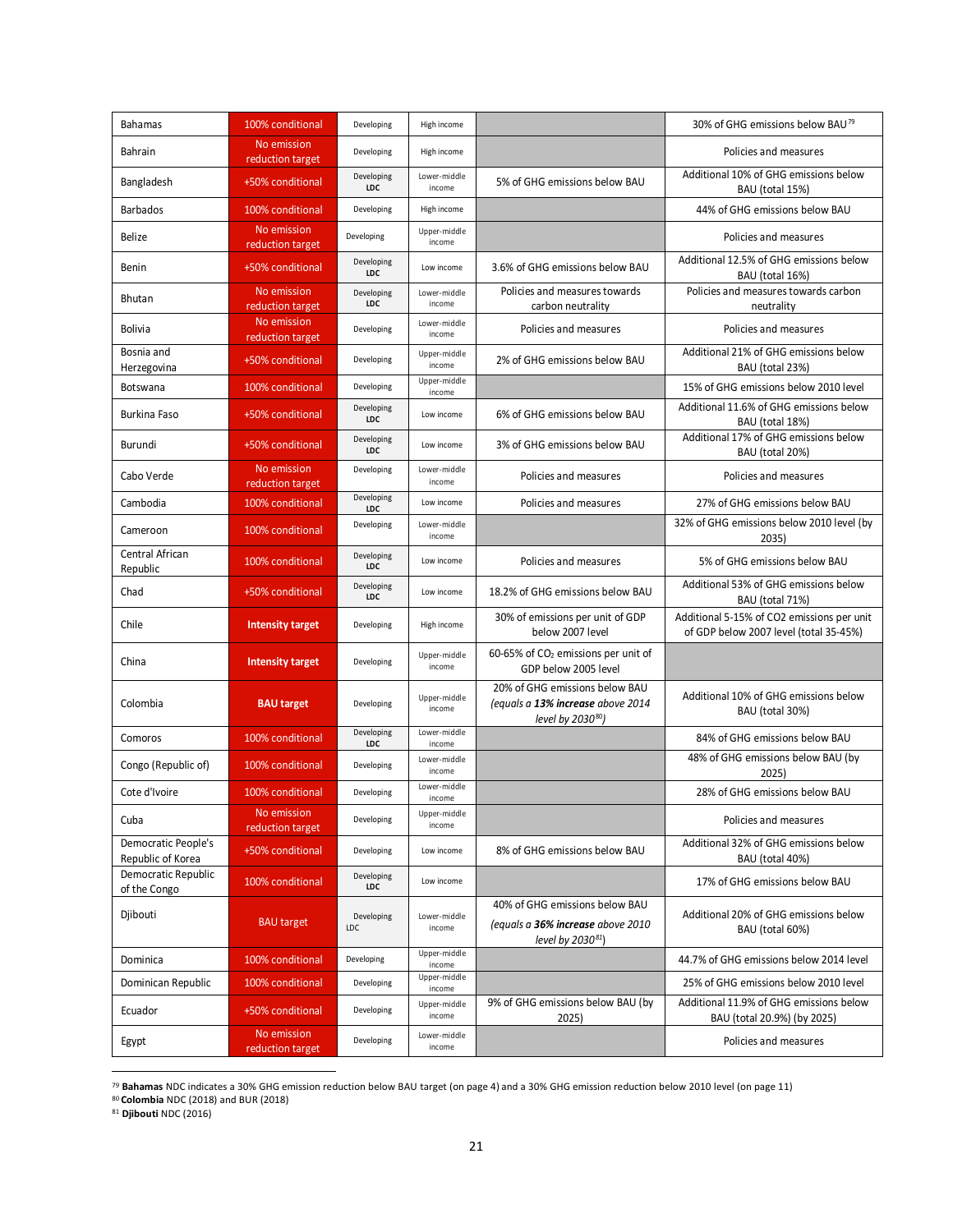| El Salvador                         | No emission<br>reduction target | Developing        | Lower-middle<br>income | Policies and measures                                                                                 | Policies and measures                                                           |
|-------------------------------------|---------------------------------|-------------------|------------------------|-------------------------------------------------------------------------------------------------------|---------------------------------------------------------------------------------|
| <b>Equatorial Guinea</b>            | 100% conditional                | Developing        | Upper-middle<br>income |                                                                                                       | 20% of GHG emissions below 2010 level                                           |
| Eritrea                             | +50% conditional                | Developing<br>LDC | Low income             | 12% of CO <sub>2</sub> emissions below BAU                                                            | Additional 26.5% of CO <sub>2</sub> emissions below<br><b>BAU (total 38.5%)</b> |
| Eswatini                            | No emission<br>reduction target | Developing        | Lower-middle<br>income | Policies and measures                                                                                 | Policies and measures                                                           |
| Ethiopia                            | 100% conditional                | Developing<br>LDC | Low income             |                                                                                                       | 64% of GHG emissions below BAU                                                  |
| Fiji                                | +50% conditional                | Developing        | Upper-middle<br>income | 10% of $CO2$ emissions below BAU                                                                      | Additional 20% of CO <sub>2</sub> emissions below BAU<br>(total 30%)            |
| Gabon                               | 100% conditional                | Developing        | Upper-middle<br>income | Policies and measures                                                                                 | At least 50% of GHG emissions below 2000<br>level (by 2025)                     |
| Gambia                              | 100% conditional                | Developing<br>LDC | Low income             | Policies and measures                                                                                 | 45.4% of GHG emissions below BAU                                                |
| Georgia                             | <b>BAU target</b>               | Developing        | Upper-middle<br>income | 15% of GHG emissions below BAU<br>(equals an 85% increase above 2015<br>level by 2030 <sup>82</sup> ) | Additional 10% of GHG emissions below<br>BAU (total 25%)                        |
| Ghana                               | +50% conditional                | Developing        | Lower-middle<br>income | 15% of GHG emissions below BAU                                                                        | Additional 30% of GHG emissions below<br>BAU (total 45%)                        |
| Grenada                             | 100% conditional                | Developing        | Upper-middle<br>income |                                                                                                       | 30% of GHG emissions below 2010 level (by<br>2025)                              |
| Guatemala                           | +50% conditional                | Developing        | Upper-middle<br>income | 11.2% of GHG emissions below BAU                                                                      | Additional 11.4% of GHG emissions below<br><b>BAU</b> (total 22.6%)             |
| Guinea                              | 100% conditional                | Developing<br>LDC | Low income             |                                                                                                       | 13% of GHG emissions below 1994 level                                           |
| Guinea-Bissau                       | No emission<br>reduction target | Developing<br>LDC | Low income             |                                                                                                       | Policies and measures                                                           |
| Guyana                              | No emission<br>reduction target | Developing        | Upper-middle<br>income | Policies and measures for CO <sub>2</sub><br>emission reduction (by 2025)                             | Policies and measures for CO <sub>2</sub> emission<br>reduction (by 2025)       |
| Haiti                               | +50% conditional                | Developing<br>LDC | Low income             | 5% of GHG emissions below BAU                                                                         | Additional 21% of GHG emissions below<br>BAU (total 26%)                        |
| Honduras                            | 100% conditional                | Developing        | Lower-middle<br>income |                                                                                                       | 15% of GHG emissions below BAU                                                  |
| India                               | <b>Intensity target</b>         | Developing        | Lower-middle<br>income | 33-35% of CO <sub>2</sub> emission intensity of<br>GDP below 2005 level                               | 40% of non-fossil fuels electric power<br>installed capacity                    |
| Indonesia                           | <b>BAU target</b>               | Developing        | Lower-middle<br>income | 29% of GHG emissions below BAU<br>(equals a 40% increase above 2016<br>level by 2030 <sup>83</sup> )  | Additional 12% of GHG emissions below<br>BAU (total 41%)                        |
| Jordan                              | +50% conditional                | Developing        | Upper-middle<br>income | 1.5% of GHG emissions below BAU                                                                       | Additional 12.5% of GHG emissions below<br>BAU (total 14%)                      |
| Kenya                               | 100% conditional                | Developing        | Lower-middle<br>income |                                                                                                       | 30% of GHG emissions below BAU                                                  |
| Kiribati                            | +50% conditional                | Developing<br>LDC | Lower-middle<br>income | 12.8% of GHG emissions below BAU                                                                      | Additional 49% of GHG emissions below<br><b>BAU</b> (total 61.8%)               |
| Kuwait                              | No emission<br>reduction target | Developing        | High income            |                                                                                                       | Policies and measures                                                           |
| Lao People's<br>Democratic Republic | 100% conditional                | Developing<br>LDC | Lower-middle<br>income |                                                                                                       | Policies and measures                                                           |
| Lesotho                             | +50% conditional                | Developing<br>LDC | Lower-middle<br>income | 10% of GHG emissions below BAU                                                                        | Additional 25% of GHG emissions below<br>BAU (total 35%)                        |
| Liberia                             | 100% conditional                | Developing<br>LDC | Low income             |                                                                                                       | 15% of GHG emissions below BAU                                                  |
| Madagascar                          | 100% conditional                | Developing<br>LDC | Low income             |                                                                                                       | 14% of GHG emissions below BAU                                                  |
| Malawi                              | No emission<br>reduction target | Developing<br>LDC | Low income             | Policies and measures                                                                                 | Policies and measures                                                           |
| Malaysia                            | <b>Intensity target</b>         | Developing        | Upper-middle<br>income | 35% of GHG emissions intensity<br>below 2005 level                                                    | Additional 10% of GHG emissions intensity<br>below 2005 level (total 45%)       |
| Maldives                            | +50% conditional                | Developing        | Upper-middle<br>income | 10% of GHG emissions below BAU                                                                        | Additional 14% of GHG emissions below<br>BAU (total 24%)                        |
| Mali                                | <b>BAU target</b>               | Developing<br>LDC | Low-income             | GHG emission targets by sector<br>below BAU <sup>84</sup>                                             | GHG emission targets by sector below BAU                                        |

<span id="page-26-0"></span><sup>82</sup> **Georgia** NDC (2017) and BUR (2019). Georgia's GHG emissions have been reduced by 60% below 1990 level in 2015

<sup>83</sup> **Indonesia** NDC (2016) and BUR (2018)

<span id="page-26-2"></span><span id="page-26-1"></span><sup>84</sup> Mali GHG emission reductions by sector: 29% agriculture, 31% energy and 21% forest. The percentage of conditionality is expressed in US dollars, not GHG emission reductions.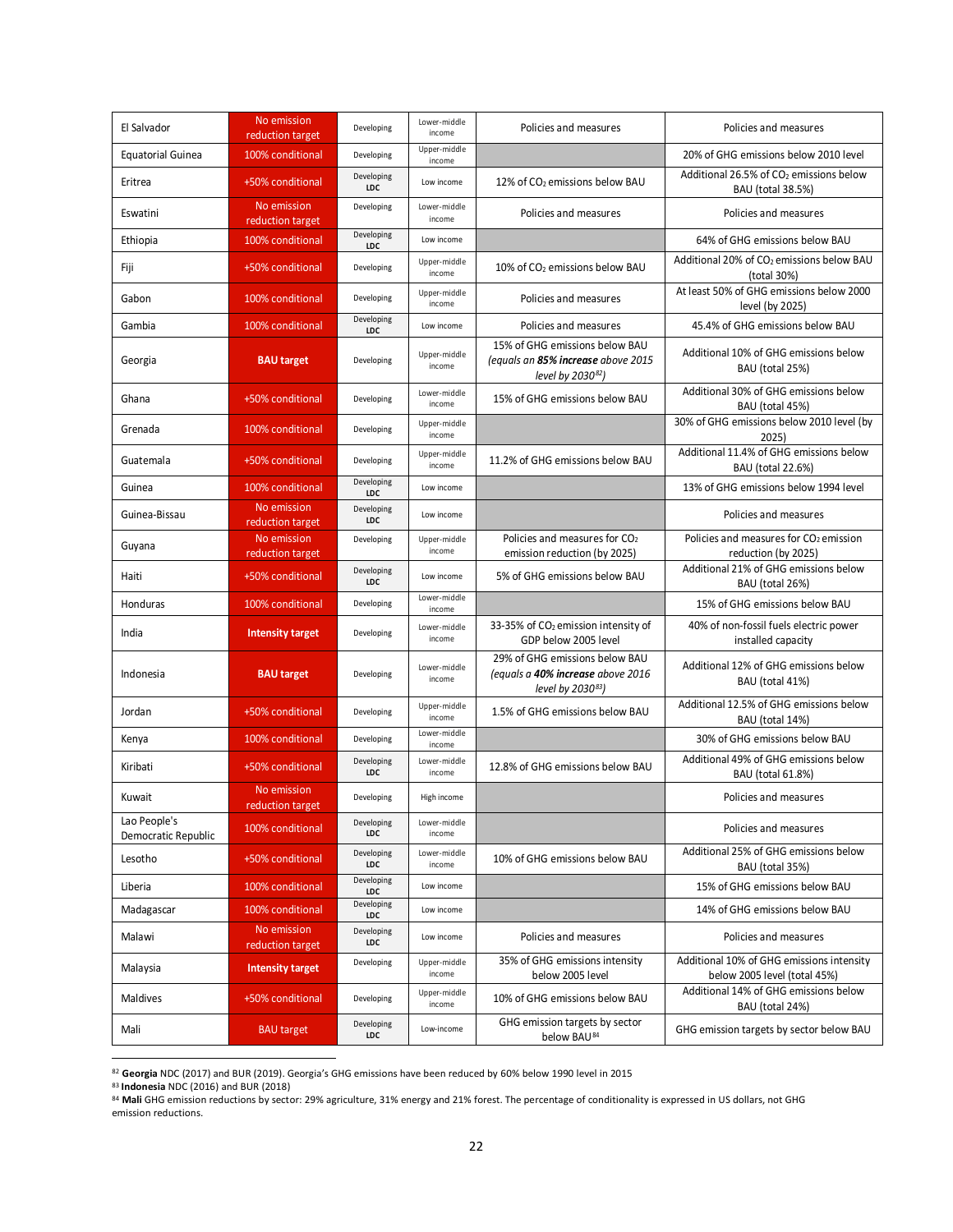| At least 45% of GHG emissions below 2010<br>Upper-middle<br>Developing<br>Marshall Islands<br>100% conditional<br>income<br>level<br>Additional 19.6% of GHG emissions below<br>Lower-middle<br>Developing<br>Mauritania<br>+50% conditional<br>2.6% of GHG emissions below BAU<br>LDC<br>income<br><b>BAU (total 22.3%)</b><br>Upper-middle<br>30% of GHG emissions below BAU<br><b>Mauritius</b><br>100% conditional<br>Developing<br>income<br>22% of GHG emissions below BAU<br>Additional 14% of GHG emissions below<br>Upper-middle<br><b>BAU target</b><br>(equals a 9% increase above 2015<br>Mexico<br>Developing<br>income<br>BAU (total 36%)<br>level by 2030 <sup>85</sup> )<br>Lower-middle<br>Mongolia<br>14% of GHG emissions below BAU<br>100% conditional<br>Developing<br>income<br>Additional 25% of GHG emissions below<br>Lower-middle<br>+50% conditional<br>17% of GHG emissions below BAU<br>Morocco<br>Developing<br>income<br>BAU (total 42%)<br>No emission<br>Developing<br>Policies and measures<br>Mozambique<br>Low income<br>LDC<br>reduction target<br>No emission<br>Lower-middle<br>Developing<br>Policies and measures<br>Myanmar<br><b>LDC</b><br>income<br>reduction target<br>Upper-middle<br>Namibia<br>100% conditional<br>89% of GHG emissions below BAU<br>Developing<br>income<br>No emission<br>Upper-middle<br>Policies and measures<br>Policies and measures<br>Nauru<br>Developing<br>income<br>reduction target<br>No emission<br>Developing<br>Policies and measures<br>Nepal<br>Low income<br>LDC<br>reduction target<br>No emission<br>Developing<br>Lower-middle<br>Policies and measures<br>Policies and measures<br>Nicaragua<br>income<br>reduction target<br>Additional 31% of GHG emissions below<br>Developing<br>3.5% of GHG emissions below BAU<br>Niger<br>+50% conditional<br>Low income<br>LDC<br>BAU (total 34.6%)<br>Additional 25% of GHG emissions below<br>Lower-middle<br>+50% conditional<br>20% of GHG emissions below BAU<br>Nigeria<br>Developing<br>income<br>BAU (total 45%)<br>30-36% of CO <sub>2</sub> emissions below BAU<br>Developing<br>Upper-middle<br>(equals a 34-47% increase above<br>North Macedonia<br><b>BAU target</b><br>income<br>2014 level by 2030 <sup>86</sup> )<br>38% share of renewable electricity<br>Additional 42% share of renewable<br>Upper-middle<br>+50% conditional<br>Niue<br>Developing<br>income<br>(by 2020)<br>electricity (total 80%) (by 2025)<br>2% of GHG emission below BAU<br>100% conditional<br>High income<br>Oman<br>Developing<br>Lower-middle<br>Pakistan<br>Up to 20% of GHG emissions below BAU<br>100% conditional<br>Developing<br>income<br>22% of $CO2$ emissions in the energy sector<br>Upper-middle<br>100% conditional<br>Palau<br>Developing<br>income<br>below 2005 level (by 2025)<br>No emission<br>Upper-middle<br>Policies and measures<br>Policies and measures<br>Panama<br>Developing<br>income<br>reduction target<br>No emission<br>Lower-middle<br>Developing<br>Policies and measures<br>Policies and measures<br>Papua New Guinea<br>income<br>reduction target<br>10% of GHG emissions below BAU<br>Additional 10% of GHG emissions below<br>Upper-middle<br>(equals a 61% increase above the<br>Paraguay<br><b>BAU target</b><br>Developing<br>income<br>BAU (total 20%)<br>projected 2020 level by 2030 <sup>87</sup> )<br>20% of GHG emissions below BAU<br>Additional 10% of GHG emissions below<br>Upper-middle<br>(equals a 27% increase above 2012<br>Peru<br><b>BAU target</b><br>Developing<br>income<br>BAU (total 30%)<br>level by 2030 <sup>88</sup> )<br>No emission<br>Policies and measures<br>Policies and measures<br>Qatar<br>Developing<br>High income<br>reduction target<br>No emission<br>Developing<br>Rwanda<br>Low income<br>Policies and measures<br>LDC<br>reduction target<br>100% conditional<br>Saint Kitts and Nevis<br>Developing<br>High income<br>35% of GHG emissions below BAU<br>Upper-middle<br>Saint Lucia<br>100% conditional<br>Developing<br>23% of GHG emissions below BAU<br>income<br>22% of GHG emissions below BAU (by<br>Saint Vincent and the<br>2025)<br>Upper-middle<br><b>BAU target</b><br>Developing<br>income<br>(equals a 15% increase above 2010<br>Grenadines<br>level by 2025 <sup>89</sup> ) |  |  |  |
|------------------------------------------------------------------------------------------------------------------------------------------------------------------------------------------------------------------------------------------------------------------------------------------------------------------------------------------------------------------------------------------------------------------------------------------------------------------------------------------------------------------------------------------------------------------------------------------------------------------------------------------------------------------------------------------------------------------------------------------------------------------------------------------------------------------------------------------------------------------------------------------------------------------------------------------------------------------------------------------------------------------------------------------------------------------------------------------------------------------------------------------------------------------------------------------------------------------------------------------------------------------------------------------------------------------------------------------------------------------------------------------------------------------------------------------------------------------------------------------------------------------------------------------------------------------------------------------------------------------------------------------------------------------------------------------------------------------------------------------------------------------------------------------------------------------------------------------------------------------------------------------------------------------------------------------------------------------------------------------------------------------------------------------------------------------------------------------------------------------------------------------------------------------------------------------------------------------------------------------------------------------------------------------------------------------------------------------------------------------------------------------------------------------------------------------------------------------------------------------------------------------------------------------------------------------------------------------------------------------------------------------------------------------------------------------------------------------------------------------------------------------------------------------------------------------------------------------------------------------------------------------------------------------------------------------------------------------------------------------------------------------------------------------------------------------------------------------------------------------------------------------------------------------------------------------------------------------------------------------------------------------------------------------------------------------------------------------------------------------------------------------------------------------------------------------------------------------------------------------------------------------------------------------------------------------------------------------------------------------------------------------------------------------------------------------------------------------------------------------------------------------------------------------------------------------------------------------------------------------------------------------------------------------------------------------------------------------------------------------------------------------------------------------------------------------------------------------------------------------------------------------------------------------------------------------------------------------------------------------------------------------------------------------------------------------|--|--|--|
|                                                                                                                                                                                                                                                                                                                                                                                                                                                                                                                                                                                                                                                                                                                                                                                                                                                                                                                                                                                                                                                                                                                                                                                                                                                                                                                                                                                                                                                                                                                                                                                                                                                                                                                                                                                                                                                                                                                                                                                                                                                                                                                                                                                                                                                                                                                                                                                                                                                                                                                                                                                                                                                                                                                                                                                                                                                                                                                                                                                                                                                                                                                                                                                                                                                                                                                                                                                                                                                                                                                                                                                                                                                                                                                                                                                                                                                                                                                                                                                                                                                                                                                                                                                                                                                                                                                  |  |  |  |
|                                                                                                                                                                                                                                                                                                                                                                                                                                                                                                                                                                                                                                                                                                                                                                                                                                                                                                                                                                                                                                                                                                                                                                                                                                                                                                                                                                                                                                                                                                                                                                                                                                                                                                                                                                                                                                                                                                                                                                                                                                                                                                                                                                                                                                                                                                                                                                                                                                                                                                                                                                                                                                                                                                                                                                                                                                                                                                                                                                                                                                                                                                                                                                                                                                                                                                                                                                                                                                                                                                                                                                                                                                                                                                                                                                                                                                                                                                                                                                                                                                                                                                                                                                                                                                                                                                                  |  |  |  |
|                                                                                                                                                                                                                                                                                                                                                                                                                                                                                                                                                                                                                                                                                                                                                                                                                                                                                                                                                                                                                                                                                                                                                                                                                                                                                                                                                                                                                                                                                                                                                                                                                                                                                                                                                                                                                                                                                                                                                                                                                                                                                                                                                                                                                                                                                                                                                                                                                                                                                                                                                                                                                                                                                                                                                                                                                                                                                                                                                                                                                                                                                                                                                                                                                                                                                                                                                                                                                                                                                                                                                                                                                                                                                                                                                                                                                                                                                                                                                                                                                                                                                                                                                                                                                                                                                                                  |  |  |  |
|                                                                                                                                                                                                                                                                                                                                                                                                                                                                                                                                                                                                                                                                                                                                                                                                                                                                                                                                                                                                                                                                                                                                                                                                                                                                                                                                                                                                                                                                                                                                                                                                                                                                                                                                                                                                                                                                                                                                                                                                                                                                                                                                                                                                                                                                                                                                                                                                                                                                                                                                                                                                                                                                                                                                                                                                                                                                                                                                                                                                                                                                                                                                                                                                                                                                                                                                                                                                                                                                                                                                                                                                                                                                                                                                                                                                                                                                                                                                                                                                                                                                                                                                                                                                                                                                                                                  |  |  |  |
|                                                                                                                                                                                                                                                                                                                                                                                                                                                                                                                                                                                                                                                                                                                                                                                                                                                                                                                                                                                                                                                                                                                                                                                                                                                                                                                                                                                                                                                                                                                                                                                                                                                                                                                                                                                                                                                                                                                                                                                                                                                                                                                                                                                                                                                                                                                                                                                                                                                                                                                                                                                                                                                                                                                                                                                                                                                                                                                                                                                                                                                                                                                                                                                                                                                                                                                                                                                                                                                                                                                                                                                                                                                                                                                                                                                                                                                                                                                                                                                                                                                                                                                                                                                                                                                                                                                  |  |  |  |
|                                                                                                                                                                                                                                                                                                                                                                                                                                                                                                                                                                                                                                                                                                                                                                                                                                                                                                                                                                                                                                                                                                                                                                                                                                                                                                                                                                                                                                                                                                                                                                                                                                                                                                                                                                                                                                                                                                                                                                                                                                                                                                                                                                                                                                                                                                                                                                                                                                                                                                                                                                                                                                                                                                                                                                                                                                                                                                                                                                                                                                                                                                                                                                                                                                                                                                                                                                                                                                                                                                                                                                                                                                                                                                                                                                                                                                                                                                                                                                                                                                                                                                                                                                                                                                                                                                                  |  |  |  |
|                                                                                                                                                                                                                                                                                                                                                                                                                                                                                                                                                                                                                                                                                                                                                                                                                                                                                                                                                                                                                                                                                                                                                                                                                                                                                                                                                                                                                                                                                                                                                                                                                                                                                                                                                                                                                                                                                                                                                                                                                                                                                                                                                                                                                                                                                                                                                                                                                                                                                                                                                                                                                                                                                                                                                                                                                                                                                                                                                                                                                                                                                                                                                                                                                                                                                                                                                                                                                                                                                                                                                                                                                                                                                                                                                                                                                                                                                                                                                                                                                                                                                                                                                                                                                                                                                                                  |  |  |  |
|                                                                                                                                                                                                                                                                                                                                                                                                                                                                                                                                                                                                                                                                                                                                                                                                                                                                                                                                                                                                                                                                                                                                                                                                                                                                                                                                                                                                                                                                                                                                                                                                                                                                                                                                                                                                                                                                                                                                                                                                                                                                                                                                                                                                                                                                                                                                                                                                                                                                                                                                                                                                                                                                                                                                                                                                                                                                                                                                                                                                                                                                                                                                                                                                                                                                                                                                                                                                                                                                                                                                                                                                                                                                                                                                                                                                                                                                                                                                                                                                                                                                                                                                                                                                                                                                                                                  |  |  |  |
|                                                                                                                                                                                                                                                                                                                                                                                                                                                                                                                                                                                                                                                                                                                                                                                                                                                                                                                                                                                                                                                                                                                                                                                                                                                                                                                                                                                                                                                                                                                                                                                                                                                                                                                                                                                                                                                                                                                                                                                                                                                                                                                                                                                                                                                                                                                                                                                                                                                                                                                                                                                                                                                                                                                                                                                                                                                                                                                                                                                                                                                                                                                                                                                                                                                                                                                                                                                                                                                                                                                                                                                                                                                                                                                                                                                                                                                                                                                                                                                                                                                                                                                                                                                                                                                                                                                  |  |  |  |
|                                                                                                                                                                                                                                                                                                                                                                                                                                                                                                                                                                                                                                                                                                                                                                                                                                                                                                                                                                                                                                                                                                                                                                                                                                                                                                                                                                                                                                                                                                                                                                                                                                                                                                                                                                                                                                                                                                                                                                                                                                                                                                                                                                                                                                                                                                                                                                                                                                                                                                                                                                                                                                                                                                                                                                                                                                                                                                                                                                                                                                                                                                                                                                                                                                                                                                                                                                                                                                                                                                                                                                                                                                                                                                                                                                                                                                                                                                                                                                                                                                                                                                                                                                                                                                                                                                                  |  |  |  |
|                                                                                                                                                                                                                                                                                                                                                                                                                                                                                                                                                                                                                                                                                                                                                                                                                                                                                                                                                                                                                                                                                                                                                                                                                                                                                                                                                                                                                                                                                                                                                                                                                                                                                                                                                                                                                                                                                                                                                                                                                                                                                                                                                                                                                                                                                                                                                                                                                                                                                                                                                                                                                                                                                                                                                                                                                                                                                                                                                                                                                                                                                                                                                                                                                                                                                                                                                                                                                                                                                                                                                                                                                                                                                                                                                                                                                                                                                                                                                                                                                                                                                                                                                                                                                                                                                                                  |  |  |  |
|                                                                                                                                                                                                                                                                                                                                                                                                                                                                                                                                                                                                                                                                                                                                                                                                                                                                                                                                                                                                                                                                                                                                                                                                                                                                                                                                                                                                                                                                                                                                                                                                                                                                                                                                                                                                                                                                                                                                                                                                                                                                                                                                                                                                                                                                                                                                                                                                                                                                                                                                                                                                                                                                                                                                                                                                                                                                                                                                                                                                                                                                                                                                                                                                                                                                                                                                                                                                                                                                                                                                                                                                                                                                                                                                                                                                                                                                                                                                                                                                                                                                                                                                                                                                                                                                                                                  |  |  |  |
|                                                                                                                                                                                                                                                                                                                                                                                                                                                                                                                                                                                                                                                                                                                                                                                                                                                                                                                                                                                                                                                                                                                                                                                                                                                                                                                                                                                                                                                                                                                                                                                                                                                                                                                                                                                                                                                                                                                                                                                                                                                                                                                                                                                                                                                                                                                                                                                                                                                                                                                                                                                                                                                                                                                                                                                                                                                                                                                                                                                                                                                                                                                                                                                                                                                                                                                                                                                                                                                                                                                                                                                                                                                                                                                                                                                                                                                                                                                                                                                                                                                                                                                                                                                                                                                                                                                  |  |  |  |
|                                                                                                                                                                                                                                                                                                                                                                                                                                                                                                                                                                                                                                                                                                                                                                                                                                                                                                                                                                                                                                                                                                                                                                                                                                                                                                                                                                                                                                                                                                                                                                                                                                                                                                                                                                                                                                                                                                                                                                                                                                                                                                                                                                                                                                                                                                                                                                                                                                                                                                                                                                                                                                                                                                                                                                                                                                                                                                                                                                                                                                                                                                                                                                                                                                                                                                                                                                                                                                                                                                                                                                                                                                                                                                                                                                                                                                                                                                                                                                                                                                                                                                                                                                                                                                                                                                                  |  |  |  |
|                                                                                                                                                                                                                                                                                                                                                                                                                                                                                                                                                                                                                                                                                                                                                                                                                                                                                                                                                                                                                                                                                                                                                                                                                                                                                                                                                                                                                                                                                                                                                                                                                                                                                                                                                                                                                                                                                                                                                                                                                                                                                                                                                                                                                                                                                                                                                                                                                                                                                                                                                                                                                                                                                                                                                                                                                                                                                                                                                                                                                                                                                                                                                                                                                                                                                                                                                                                                                                                                                                                                                                                                                                                                                                                                                                                                                                                                                                                                                                                                                                                                                                                                                                                                                                                                                                                  |  |  |  |
|                                                                                                                                                                                                                                                                                                                                                                                                                                                                                                                                                                                                                                                                                                                                                                                                                                                                                                                                                                                                                                                                                                                                                                                                                                                                                                                                                                                                                                                                                                                                                                                                                                                                                                                                                                                                                                                                                                                                                                                                                                                                                                                                                                                                                                                                                                                                                                                                                                                                                                                                                                                                                                                                                                                                                                                                                                                                                                                                                                                                                                                                                                                                                                                                                                                                                                                                                                                                                                                                                                                                                                                                                                                                                                                                                                                                                                                                                                                                                                                                                                                                                                                                                                                                                                                                                                                  |  |  |  |
|                                                                                                                                                                                                                                                                                                                                                                                                                                                                                                                                                                                                                                                                                                                                                                                                                                                                                                                                                                                                                                                                                                                                                                                                                                                                                                                                                                                                                                                                                                                                                                                                                                                                                                                                                                                                                                                                                                                                                                                                                                                                                                                                                                                                                                                                                                                                                                                                                                                                                                                                                                                                                                                                                                                                                                                                                                                                                                                                                                                                                                                                                                                                                                                                                                                                                                                                                                                                                                                                                                                                                                                                                                                                                                                                                                                                                                                                                                                                                                                                                                                                                                                                                                                                                                                                                                                  |  |  |  |
|                                                                                                                                                                                                                                                                                                                                                                                                                                                                                                                                                                                                                                                                                                                                                                                                                                                                                                                                                                                                                                                                                                                                                                                                                                                                                                                                                                                                                                                                                                                                                                                                                                                                                                                                                                                                                                                                                                                                                                                                                                                                                                                                                                                                                                                                                                                                                                                                                                                                                                                                                                                                                                                                                                                                                                                                                                                                                                                                                                                                                                                                                                                                                                                                                                                                                                                                                                                                                                                                                                                                                                                                                                                                                                                                                                                                                                                                                                                                                                                                                                                                                                                                                                                                                                                                                                                  |  |  |  |
|                                                                                                                                                                                                                                                                                                                                                                                                                                                                                                                                                                                                                                                                                                                                                                                                                                                                                                                                                                                                                                                                                                                                                                                                                                                                                                                                                                                                                                                                                                                                                                                                                                                                                                                                                                                                                                                                                                                                                                                                                                                                                                                                                                                                                                                                                                                                                                                                                                                                                                                                                                                                                                                                                                                                                                                                                                                                                                                                                                                                                                                                                                                                                                                                                                                                                                                                                                                                                                                                                                                                                                                                                                                                                                                                                                                                                                                                                                                                                                                                                                                                                                                                                                                                                                                                                                                  |  |  |  |
|                                                                                                                                                                                                                                                                                                                                                                                                                                                                                                                                                                                                                                                                                                                                                                                                                                                                                                                                                                                                                                                                                                                                                                                                                                                                                                                                                                                                                                                                                                                                                                                                                                                                                                                                                                                                                                                                                                                                                                                                                                                                                                                                                                                                                                                                                                                                                                                                                                                                                                                                                                                                                                                                                                                                                                                                                                                                                                                                                                                                                                                                                                                                                                                                                                                                                                                                                                                                                                                                                                                                                                                                                                                                                                                                                                                                                                                                                                                                                                                                                                                                                                                                                                                                                                                                                                                  |  |  |  |
|                                                                                                                                                                                                                                                                                                                                                                                                                                                                                                                                                                                                                                                                                                                                                                                                                                                                                                                                                                                                                                                                                                                                                                                                                                                                                                                                                                                                                                                                                                                                                                                                                                                                                                                                                                                                                                                                                                                                                                                                                                                                                                                                                                                                                                                                                                                                                                                                                                                                                                                                                                                                                                                                                                                                                                                                                                                                                                                                                                                                                                                                                                                                                                                                                                                                                                                                                                                                                                                                                                                                                                                                                                                                                                                                                                                                                                                                                                                                                                                                                                                                                                                                                                                                                                                                                                                  |  |  |  |
|                                                                                                                                                                                                                                                                                                                                                                                                                                                                                                                                                                                                                                                                                                                                                                                                                                                                                                                                                                                                                                                                                                                                                                                                                                                                                                                                                                                                                                                                                                                                                                                                                                                                                                                                                                                                                                                                                                                                                                                                                                                                                                                                                                                                                                                                                                                                                                                                                                                                                                                                                                                                                                                                                                                                                                                                                                                                                                                                                                                                                                                                                                                                                                                                                                                                                                                                                                                                                                                                                                                                                                                                                                                                                                                                                                                                                                                                                                                                                                                                                                                                                                                                                                                                                                                                                                                  |  |  |  |
|                                                                                                                                                                                                                                                                                                                                                                                                                                                                                                                                                                                                                                                                                                                                                                                                                                                                                                                                                                                                                                                                                                                                                                                                                                                                                                                                                                                                                                                                                                                                                                                                                                                                                                                                                                                                                                                                                                                                                                                                                                                                                                                                                                                                                                                                                                                                                                                                                                                                                                                                                                                                                                                                                                                                                                                                                                                                                                                                                                                                                                                                                                                                                                                                                                                                                                                                                                                                                                                                                                                                                                                                                                                                                                                                                                                                                                                                                                                                                                                                                                                                                                                                                                                                                                                                                                                  |  |  |  |
|                                                                                                                                                                                                                                                                                                                                                                                                                                                                                                                                                                                                                                                                                                                                                                                                                                                                                                                                                                                                                                                                                                                                                                                                                                                                                                                                                                                                                                                                                                                                                                                                                                                                                                                                                                                                                                                                                                                                                                                                                                                                                                                                                                                                                                                                                                                                                                                                                                                                                                                                                                                                                                                                                                                                                                                                                                                                                                                                                                                                                                                                                                                                                                                                                                                                                                                                                                                                                                                                                                                                                                                                                                                                                                                                                                                                                                                                                                                                                                                                                                                                                                                                                                                                                                                                                                                  |  |  |  |
|                                                                                                                                                                                                                                                                                                                                                                                                                                                                                                                                                                                                                                                                                                                                                                                                                                                                                                                                                                                                                                                                                                                                                                                                                                                                                                                                                                                                                                                                                                                                                                                                                                                                                                                                                                                                                                                                                                                                                                                                                                                                                                                                                                                                                                                                                                                                                                                                                                                                                                                                                                                                                                                                                                                                                                                                                                                                                                                                                                                                                                                                                                                                                                                                                                                                                                                                                                                                                                                                                                                                                                                                                                                                                                                                                                                                                                                                                                                                                                                                                                                                                                                                                                                                                                                                                                                  |  |  |  |
|                                                                                                                                                                                                                                                                                                                                                                                                                                                                                                                                                                                                                                                                                                                                                                                                                                                                                                                                                                                                                                                                                                                                                                                                                                                                                                                                                                                                                                                                                                                                                                                                                                                                                                                                                                                                                                                                                                                                                                                                                                                                                                                                                                                                                                                                                                                                                                                                                                                                                                                                                                                                                                                                                                                                                                                                                                                                                                                                                                                                                                                                                                                                                                                                                                                                                                                                                                                                                                                                                                                                                                                                                                                                                                                                                                                                                                                                                                                                                                                                                                                                                                                                                                                                                                                                                                                  |  |  |  |
|                                                                                                                                                                                                                                                                                                                                                                                                                                                                                                                                                                                                                                                                                                                                                                                                                                                                                                                                                                                                                                                                                                                                                                                                                                                                                                                                                                                                                                                                                                                                                                                                                                                                                                                                                                                                                                                                                                                                                                                                                                                                                                                                                                                                                                                                                                                                                                                                                                                                                                                                                                                                                                                                                                                                                                                                                                                                                                                                                                                                                                                                                                                                                                                                                                                                                                                                                                                                                                                                                                                                                                                                                                                                                                                                                                                                                                                                                                                                                                                                                                                                                                                                                                                                                                                                                                                  |  |  |  |
|                                                                                                                                                                                                                                                                                                                                                                                                                                                                                                                                                                                                                                                                                                                                                                                                                                                                                                                                                                                                                                                                                                                                                                                                                                                                                                                                                                                                                                                                                                                                                                                                                                                                                                                                                                                                                                                                                                                                                                                                                                                                                                                                                                                                                                                                                                                                                                                                                                                                                                                                                                                                                                                                                                                                                                                                                                                                                                                                                                                                                                                                                                                                                                                                                                                                                                                                                                                                                                                                                                                                                                                                                                                                                                                                                                                                                                                                                                                                                                                                                                                                                                                                                                                                                                                                                                                  |  |  |  |

<span id="page-27-1"></span><span id="page-27-0"></span>

<sup>&</sup>lt;sup>85</sup> **Mexico** NDC (2016) and BUR (2018). Mexico also pledged to unconditionally reduce 51% of Short Lived Climate Pollutants (black carbon)<br><sup>86</sup> **North Macedonia** has already reduced CO<sub>2</sub> emissions by 10% below 1990 level

<span id="page-27-3"></span><span id="page-27-2"></span>

<span id="page-27-4"></span><sup>89</sup> **St. Vincent and the Grenadines** NDC (2016) and NC (2016)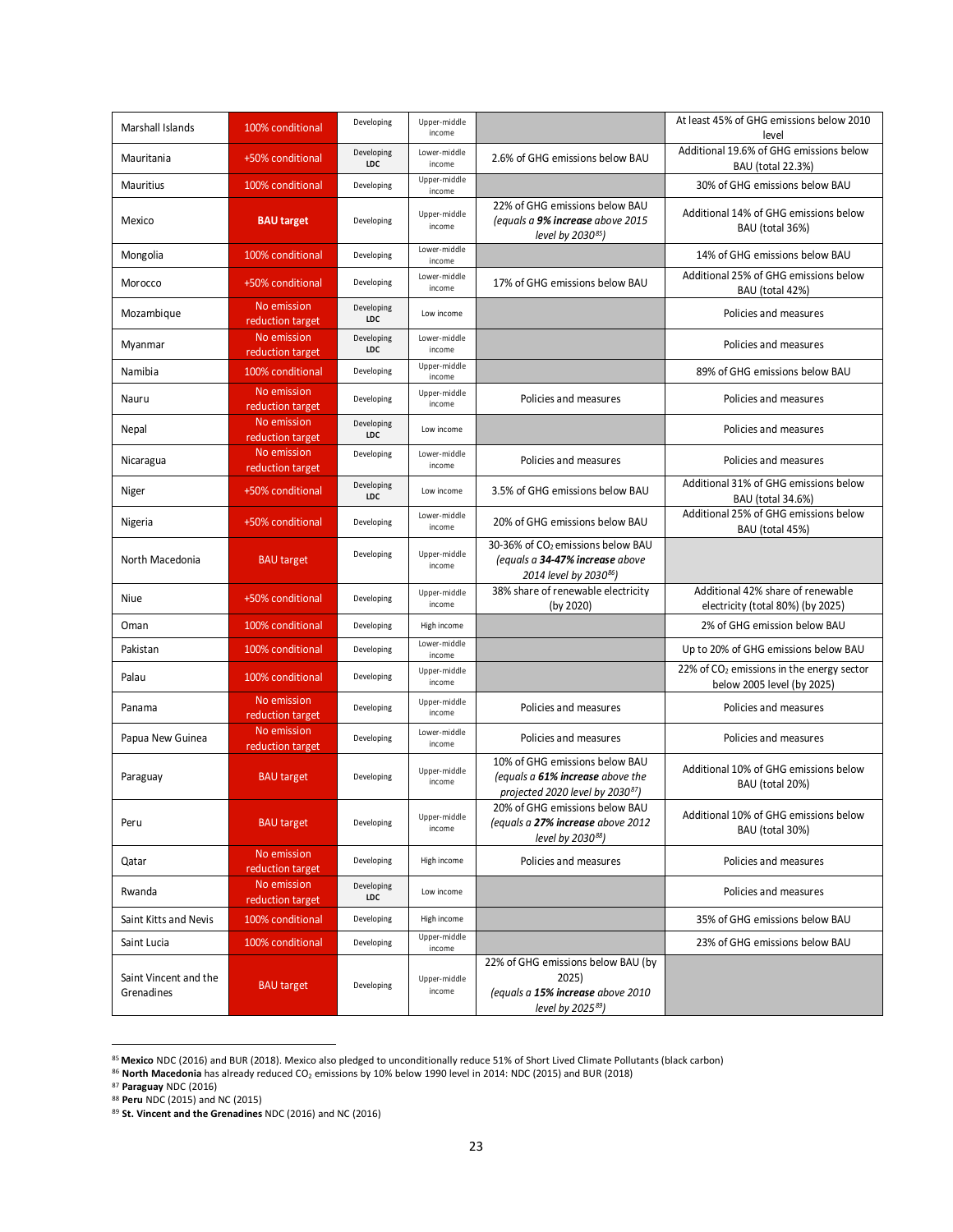| No emission<br>reduction target      | Developing        | Upper-middle<br>income |                                                                                             | 100% renewable electricity (by 2025)                                                   |
|--------------------------------------|-------------------|------------------------|---------------------------------------------------------------------------------------------|----------------------------------------------------------------------------------------|
| 100% conditional                     | Developing<br>LDC | Lower-middle<br>income |                                                                                             | 24% of GHG emissions below BAU                                                         |
| No emission<br>reduction target      | Developing        | High income            | Policies and measures                                                                       |                                                                                        |
| 100% conditional                     | Developing        | High income            | Policies and measures                                                                       | 29% of GHG emissions below BAU                                                         |
| No emission<br>reduction target      | Developing<br>LDC | Low income             |                                                                                             | Policies and measures                                                                  |
| <b>Intensity target</b>              | Developing        | High income            | 36% of GHG emissions intensity<br>below 2005 level                                          |                                                                                        |
| No emission<br>reduction target      | Developing<br>LDC | Low income             |                                                                                             | Policies and measures                                                                  |
| No emission<br>reduction target      | Developing        | Upper-middle<br>income | Policies and measures                                                                       | Policies and measures                                                                  |
| +50% conditional                     | Developing        | Upper-middle<br>income | 7% of GHG emissions below BAU                                                               | Additional 23% of GHG emissions below<br>BAU (total 30%)                               |
| 100% conditional                     | Developing        | Lower-middle<br>income | Policies and measures                                                                       | 12.8% of GHG emissions below BAU (under<br>Status Quo of Israeli occupation) (by 2040) |
| No emission<br>reduction target      | Developing<br>LDC | Lower-middle<br>income |                                                                                             | Policies and measures                                                                  |
| No emission<br>reduction target      | Developing        | Upper-middle<br>income | Policies and measures (by 2025)                                                             | Policies and measures (by 2025)                                                        |
| No emission<br>reduction target      | Developing        | Low income             | Policies and measures                                                                       | Policies and measures                                                                  |
| +50% conditional                     | Developing        | Low income             | 15% of GHG emissions below BAU                                                              | Additional 65-75% of GHG emissions below<br>BAU (total 80-90%)                         |
| <b>BAU target</b>                    | Developing        | Upper-middle<br>income | 20% of GHG emissions below BAU<br>(equals a 39% increase above 2013<br>level by $2030^{90}$ | Additional 5% of GHG emissions below BAU<br>(total 25%)                                |
| No emission<br>reduction target      | Developing<br>LDC | Lower-middle<br>income |                                                                                             | Policies and measures (by 2025)                                                        |
| +50% conditional                     | Developing<br>LDC | Low income             | 11.14% of GHG emissions below BAU                                                           | Additional 20% of GHG emissions below<br>BAU (total 31.14%)                            |
| No emission<br>reduction target      | Developing        | Upper-middle<br>income | Policies and measures                                                                       | Policies and measures                                                                  |
| <b>Intensity target</b>              | Developing        | Lower-middle<br>income | 13% of carbon intensity below 2010<br>level                                                 | Additional 28% of carbon intensity below<br>2010 level (total 41%)                     |
| No emission<br>reduction target      | Developing        | Upper-middle<br>income | Policies and measures                                                                       | Policies and measures                                                                  |
| 100% conditional                     | Developing<br>LDC | Upper-middle<br>income | Policies and measures                                                                       | 60% of GHG emissions from energy sector<br>below 2010 level (by 2025)                  |
| 100% conditional                     | Developing<br>LDC | Low income             | Policies and measures                                                                       | 22% of GHG emissions below BAU                                                         |
| No emission<br>reduction target      | Developing        | High income            | Policies and measures                                                                       |                                                                                        |
| 100% conditional                     | Developing<br>LDC | Low income             | Policies and measures                                                                       | 10-20% of GHG emissions below BAU                                                      |
| <b>Reversal in federal</b><br>policy | Industrialized    | High-income            | 26-28% of GHG emissions below<br>2005 level (by 2025)                                       |                                                                                        |
| <b>Intensity target</b>              | Developing        | High-income            | Emission intensity targets by GHGs<br>below 1990 level <sup>91</sup> (by 2025)              | Emission intensity targets by GHGs below<br>1990 level (by 2025)                       |
| <b>Intensity target</b>              | Developing        | Lower-middle<br>income | Policies and measures                                                                       | 10% of GHG emissions by unit of GDP<br>below 2010 level                                |
|                                      |                   | Lower-middle           |                                                                                             | $30\%$ of CO <sub>2</sub> emissions in the energy sector                               |
| 100% conditional                     | Developing<br>LDC | income                 |                                                                                             | below BAU                                                                              |
| 100% conditional                     | Developing        | Upper-middle<br>income |                                                                                             | At least 20% of GHG emissions below BAU<br>Additional 17% of GHG emissions below       |
|                                      |                   |                        |                                                                                             |                                                                                        |

<span id="page-28-0"></span><sup>90</sup> **Thailand** NDC (2016) and BUR (2017)

<span id="page-28-1"></span><sup>91</sup> **Uruguay**: 24% reduction in CO<sub>2</sub> emission intensity per GDP unit, 57% reduction in methane (CH<sub>4</sub>) emission intensity per GDP unit, and 48% reduction in nitrous oxide (N2O) emission intensity per GDP unit